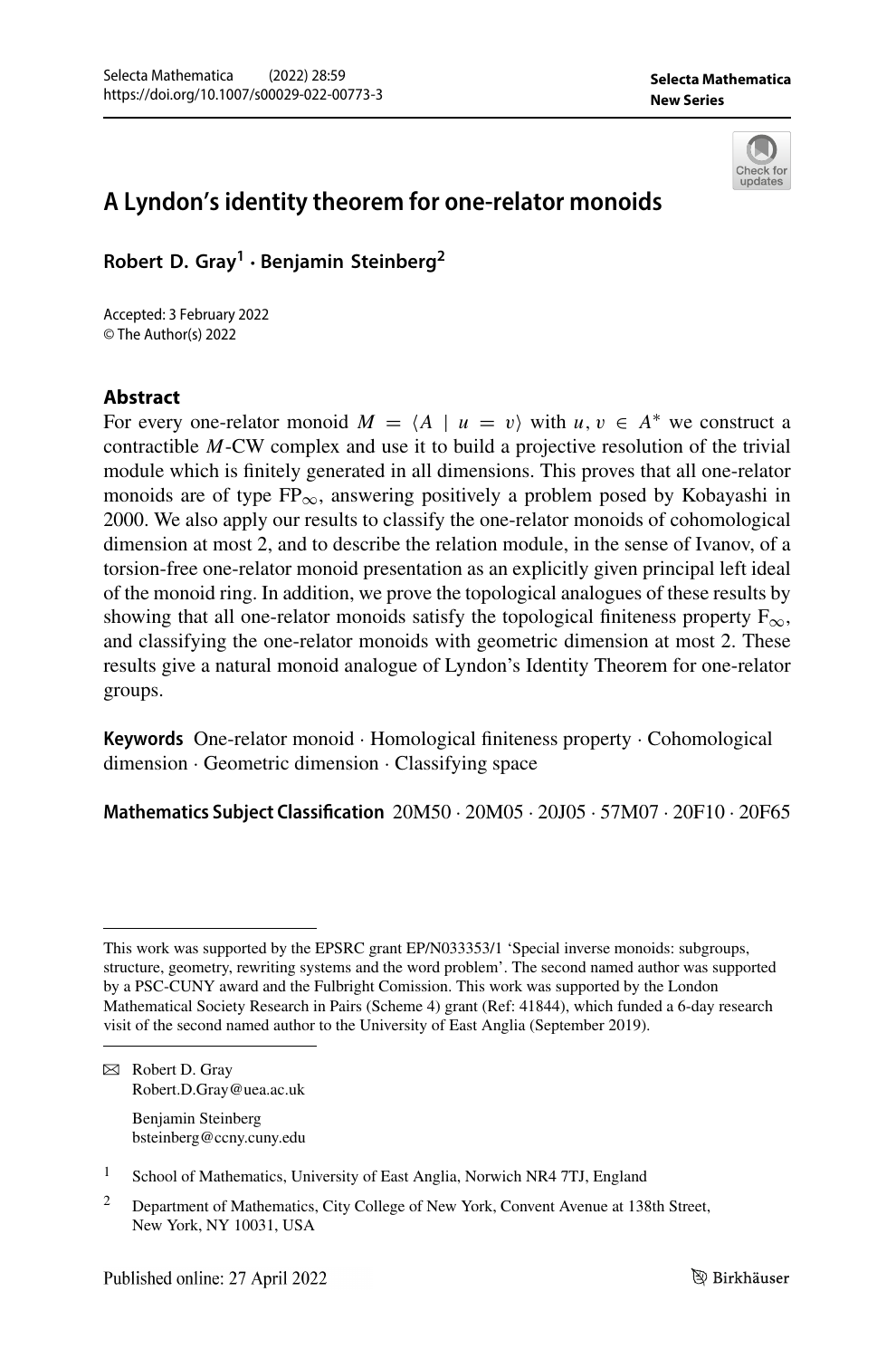#### **1 Introduction**

Algorithmic problems concerning groups and monoids are a classical topic in algebra and theoretical computer science dating back to pioneering work of Dehn, Thue and Tietze in the early 1900s; see [\[7,](#page-51-0) [38,](#page-52-0) [42\]](#page-52-1) for references. The most fundamental algorithmic question concerning an algebraic structure is the word problem, which asks whether two expressions over generators represent the same element. Markov [\[43\]](#page-52-2) and Post [\[48\]](#page-52-3) proved independently that the word problem for finitely presented monoids is undecidable in general. This result was later extended to cancellative monoids by Turing [\[56](#page-52-4)] and then later to groups by Novikov [\[46](#page-52-5)] and Boone [\[8\]](#page-51-1).

Since the word problem for finitely presented groups and monoids is in general undecidable, an important theme has been to identify and study classes for which the word problem is decidable. A classical result of this kind was proved by Magnus [\[40\]](#page-52-6) in the 1930s who showed that all one-relator groups have decidable word problem. Magnus's work inspired the study of the word problem for other one-relator algebraic structures. For example, Shirshov [\[57\]](#page-52-7) proved that one-relator Lie algebras have decidable word problem. Not all one-relator structures are so well behaved; see e.g. the recent result [\[23](#page-51-2)].

In contrast to one-relator groups, far less is currently known about the class of onerelator monoids, that is, monoids defined by presentations of the form  $\langle A | u = v \rangle$ where *u* and v are words from the free monoid *A*∗. Indeed, it is still not known whether the word problem is decidable for one-relator monoids. This is one of the most fundamental longstanding open problems in combinatorial algebra.While this problem is open in general, it has been solved in a number of special cases in work of Adjan, Adjan and Oganesyan, and Lallement; see [\[1,](#page-50-0) [2,](#page-50-1) [36](#page-52-8)]. The best known undecidability result for finitely presented monoids with a small number of defining relations is due to Matiyasevich who proved in [\[44](#page-52-9)] that there is a finitely presented monoid with just three defining relations that has an undecidable word problem.

A problem which is closely related to the word problem for one-relator monoids is the question of whether every one-relator monoid admits a finite complete presentation (meaning a presentation which is confluent and terminating; see [\[29,](#page-51-3) Chapter 12]). A positive answer to this question would solve the word problem for one-relator monoids, since monoids defined by finite complete presentations have decidable word problem. Another famous open problem in theoretical computer science related to this asks if it is decidable whether a one-relator string rewriting system is terminating; see e.g. [\[16,](#page-51-4)] [45,](#page-52-10) [52\]](#page-52-11).

The Anick–Groves–Squier theorem  $[4, 10]$  $[4, 10]$  $[4, 10]$  shows that if a monoid admits a finite complete presentation, then that monoid must satisfy the homological finiteness property  $FP_{\infty}$ . Given this, and the discussion above, it is natural to ask whether all one-relator monoids are of type  $FP_{\infty}$ . This problem was investigated by Kobayashi in [\[32](#page-52-12), [33](#page-52-13)] where he proved that all one-relator monoids have finite derivation type in the sense of Squier [\[54](#page-52-14)], and hence are of type  $FP_3$ . He then goes on to ask [\[33](#page-52-13), Problem 1] whether all one-relator monoids are of type  $FP_{\infty}$ . Further motivation for this question comes from Lyndon's Identity theorem for groups [\[37](#page-52-15)] which gives natural resolutions for one-relator groups which, among other things, imply that all one-relator groups are of type  $FP_{\infty}$ .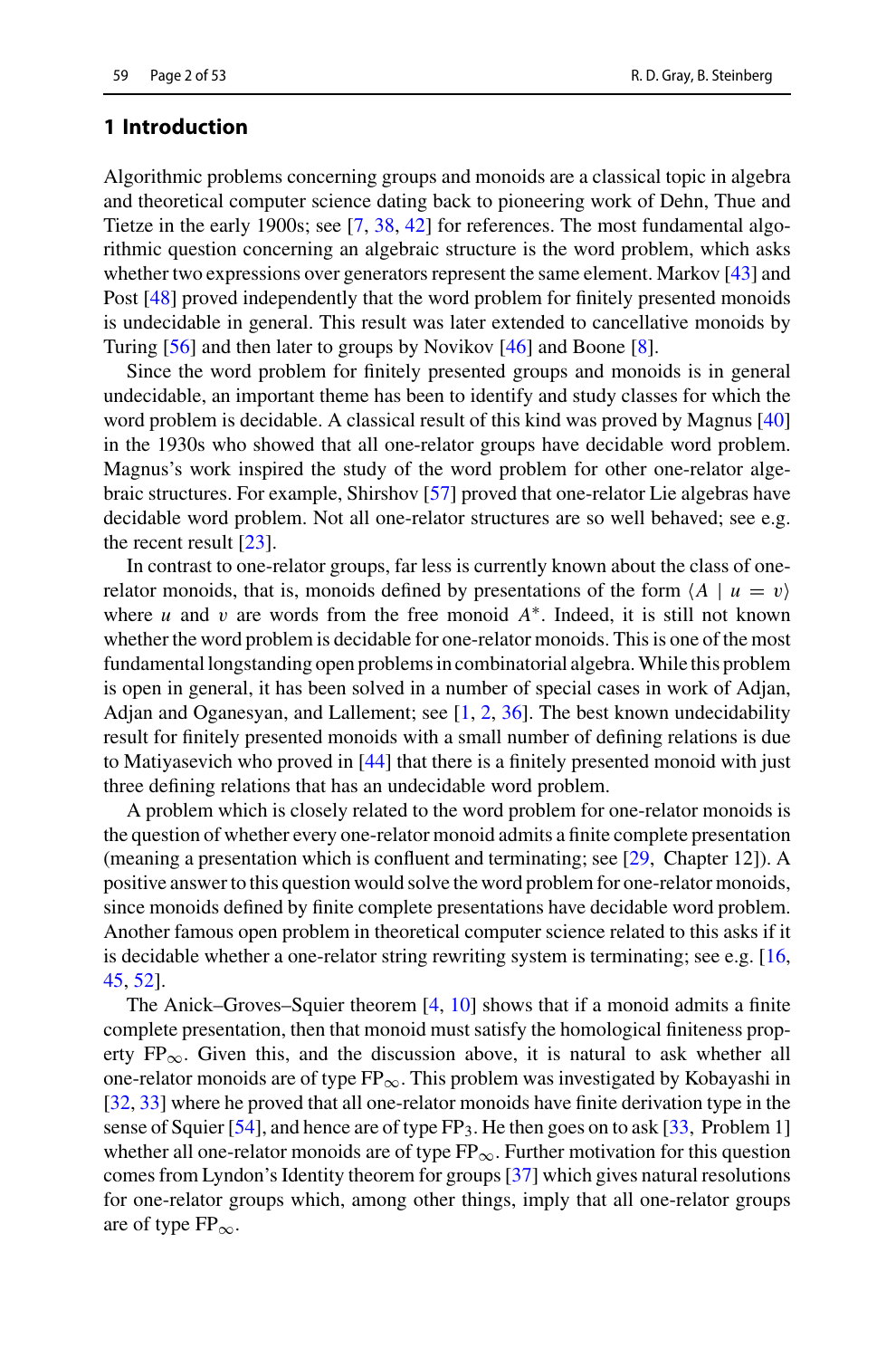The first main result of this paper is the following theorem which gives a positive answer to Kobayashi's problem [\[33](#page-52-13), Problem 1].

## **Theorem A** Every one-relator monoid  $\langle A \mid u = v \rangle$  is of type  $FP_{\infty}$ .

This theorem applies to arbitrary one-relator monoids  $\langle A | u = v \rangle$  without any restrictions on the words *u* and v. It should be stressed that there are very few results in the literature that have been proved for arbitrary one-relator monoids.

We note that, motivated in large part by the connection with string rewriting systems and the word problem, there is a extensive body of literature devoted to the study of homological and homotopical finiteness properties of monoids; see e.g. [\[3,](#page-51-7) [13](#page-51-8), [24](#page-51-9), [50,](#page-52-16) [53,](#page-52-17) [54](#page-52-14)]. Monoids of type FP*n* are also used to define the higher dimensional BNSR invariants of groups; see [\[5,](#page-51-10) [6\]](#page-51-11).

As mentioned above, the analogue of Theorem A for one-relator groups is known to hold as a consequence of results in a highly influential paper [\[37](#page-52-15)] published by Lyndon in 1950. As Lyndon states in his paper, his result, which is now known as *Lyndon's Identity Theorem*, may be viewed as a complementary result to Magnus's word problem solution: that of determining all identities among the relations. More precisely, Lyndon's result identifies the relation module of a one-relator group as an explicitly given cyclic module. When interpreted topologically, Lyndon's results show how to construct certain natural classifying spaces for one-relator groups which are small, in a sense which can be made precise. Specifically these spaces have finitely many cells in each dimension, which implies that all one-relator groups are of type  $FP_{\infty}$ . Furthermore, Lyndon's results can be used to prove that the presentation 2complex of a torsion-free one-relator group is aspherical, and thus is a classifying space for the group; see [\[12](#page-51-12), [19](#page-51-13)]. This implies that torsion-free one-relator groups have geometric and cohomological dimension at most two (in fact, exactly two unless they are free).

In this paper we will prove a Lyndon's Identity Theorem for arbitrary one-relator monoids. We will then apply this to prove Theorem A. In addition to this, we shall also apply our results to classify one-relator monoids of cohomological dimension at most 2, and to compute explicitly the relation module, in the sense of Ivanov [\[31\]](#page-51-14), of all torsion-free one-relator monoids. Our proof uses a range of techniques and ideas from algebraic topology, and from combinatorial and homological algebra. In particular, one key ingredient will be some of the results and ideas from our earlier recent papers [\[21](#page-51-15), [22\]](#page-51-16) which give a new topological approach to the study of homological finiteness properties of monoids.

One fundamental new insight made in this paper is that we uncover a tree-like structure in the Cayley graph of one-relator monoids, modulo certain subgraphs which have the geometry either of special one-relator monoids, or of strictly aspherical onerelator monoids. Here a special monoid presentation is one where all of the defining relations are of the form  $w = 1$ , and a monoid presentation is strictly aspherical if all of its diagram groups, in the sense of Guba and Sapir [\[26](#page-51-17)], are trivial. These are then both base cases of our induction, in the first instance resolved by general results on finitely presented special monoids from our earlier article [\[22](#page-51-16)].

Our topological approach allows us to exploit this geometric information about the structure of the Cayley graph to construct actions of one-relator monoids on suitable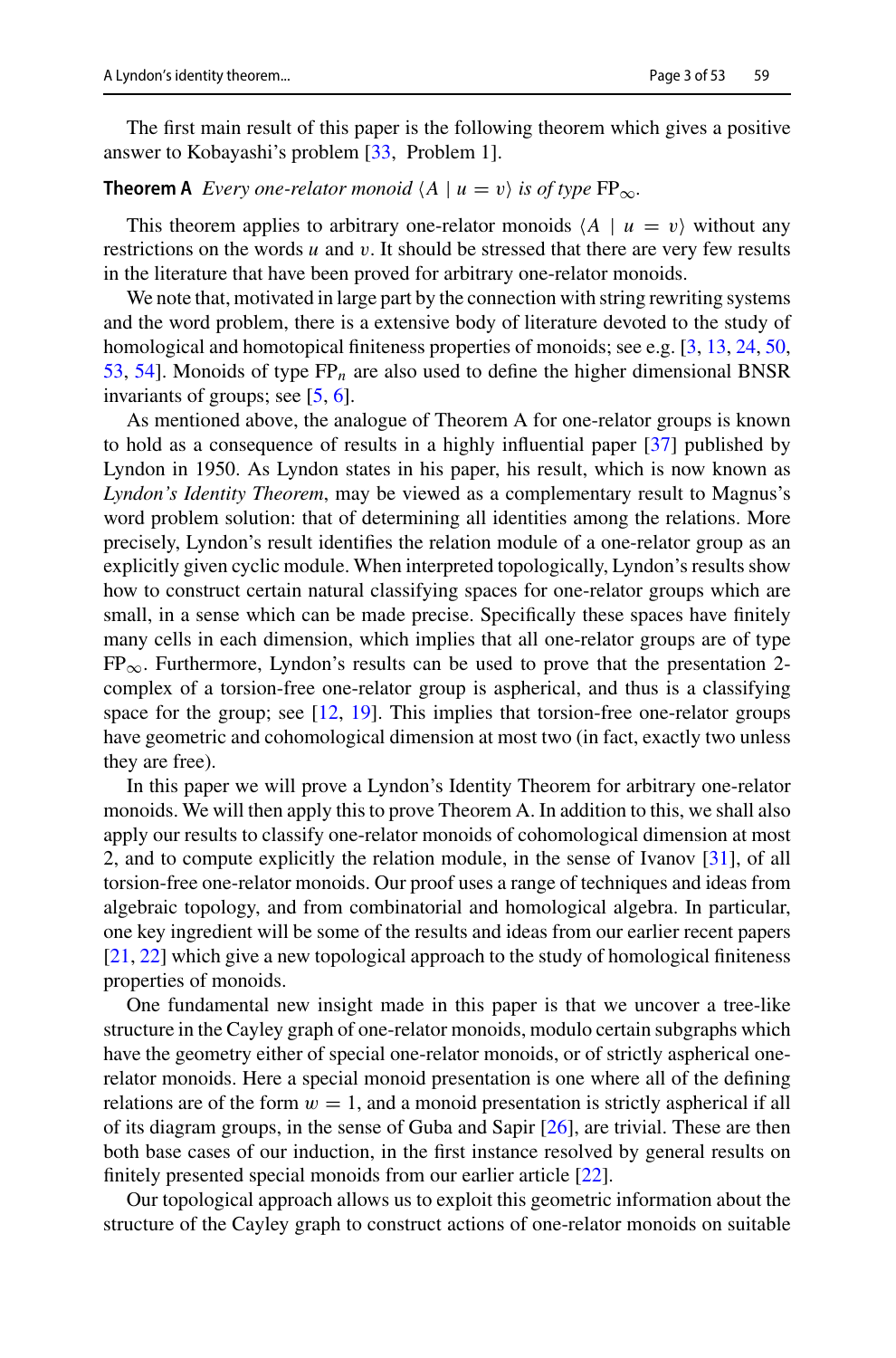contractible CW complexes. In addition to this, other new tools and innovations introduced in this paper (of independent interest) include: the development of a generalised compression theory (an induction technique for one-relator monoids) that provides a common framework for both Adjan–Oganesyan compression [\[1](#page-50-0)] and Lallement compression [\[35\]](#page-52-18), and a new interpretation of this in terms of local divisor theory, in the sense of Diekert [\[18](#page-51-18)].

In more detail, for every one-relator monoid *M* we shall construct a contractible *M*-CW complex, that is, a CW complex with cellular action of *M*, so the augmented cellular chain complex gives rise to a resolution of the trivial module. In many cases our construction gives an equivariant classifying space for the monoid with finitely many orbits of cells in each dimension. Here, an equivariant classifying space for a monoid is the monoid-theoretic analogue of the universal cover of a classifying space of a group. In other cases the space we construct is not an equivariant classifying space for the monoid. In these cases additional work is needed, and we shall then need to combine our topological results with ideas from the theory of relation modules of moniods in the sense of Ivanov [\[31\]](#page-51-14), arguments with monoid pictures in the sense of [\[26](#page-51-17)], and a general method from work of Brown [\[9](#page-51-19)] and Strebel [\[55\]](#page-52-19), in order construct a resolution of the trivial module by finitely generated projective modules.

The resolutions that we obtain for one-relator monoids in this paper are in general infinite, even in the case of torsion-free one-relator monoids. This is necessary since, rather surprisingly, we shall show here that there are torsion-free one-relator monoids with infinite cohomological dimension. Here a monoid has torsion if it has a nonidempotent element *x* such that *x* is equal to a proper power of itself. Equivalently, a one-relator monoid is torsion-free if and only if all of its subgroups are torsion-free. Thus in general for a torsion-free one-relator monoid *M* there need not be a finite dimensional, contractible free *M*-CW complex. This is in stark contrast to the case of torsion-free one-relator groups which (as discussed above) all have cohomological dimension at most two. The fact that there are torsion-free one-relator monoids with infinite cohomological dimension is one of things that makes proving Theorem A far more complicated than the corresponding result for groups.

In addition to proving Theorem A, we will use the results and constructions described above to prove the following result, which classifies one-relator monoids with cohomological dimension at most 2.

**Theorem B** Let M be a monoid defined by a one-relator presentation  $\langle A \mid u = v \rangle$ . *Suppose without loss of generality that*  $|v| \leq |u|$ *. Let*  $z \in A^*$  *be the longest word which is a prefix and a suffix of both u and of* v*. Then*

*(i)*  $cd(M) = \infty$  *if M* has a maximal subgroup with torsion; and

*(ii)*  $\text{cd}(M) \leq 2$  *if and only if M is torsion-free and either z is the empty word or*  $z = v$ *.* 

*Furthermore, if*  $cd(M) \leq 2$  *then M has an equivariant classifying space obtained by attaching* 2*-cells to the Cayley graph of M.*

It is well known that a one-relator group has torsion if and only if the word in the defining relator is itself a proper power. The analog of this for one-relator monoids is a follows. The one-relator monoid defined by  $\langle A | u = v \rangle$ . (where  $|v| \le |u|$ ) has torsion if and only if  $u \in vA^* \cap A^*v$  and upon writing  $u = vw \in A^*$  the word w is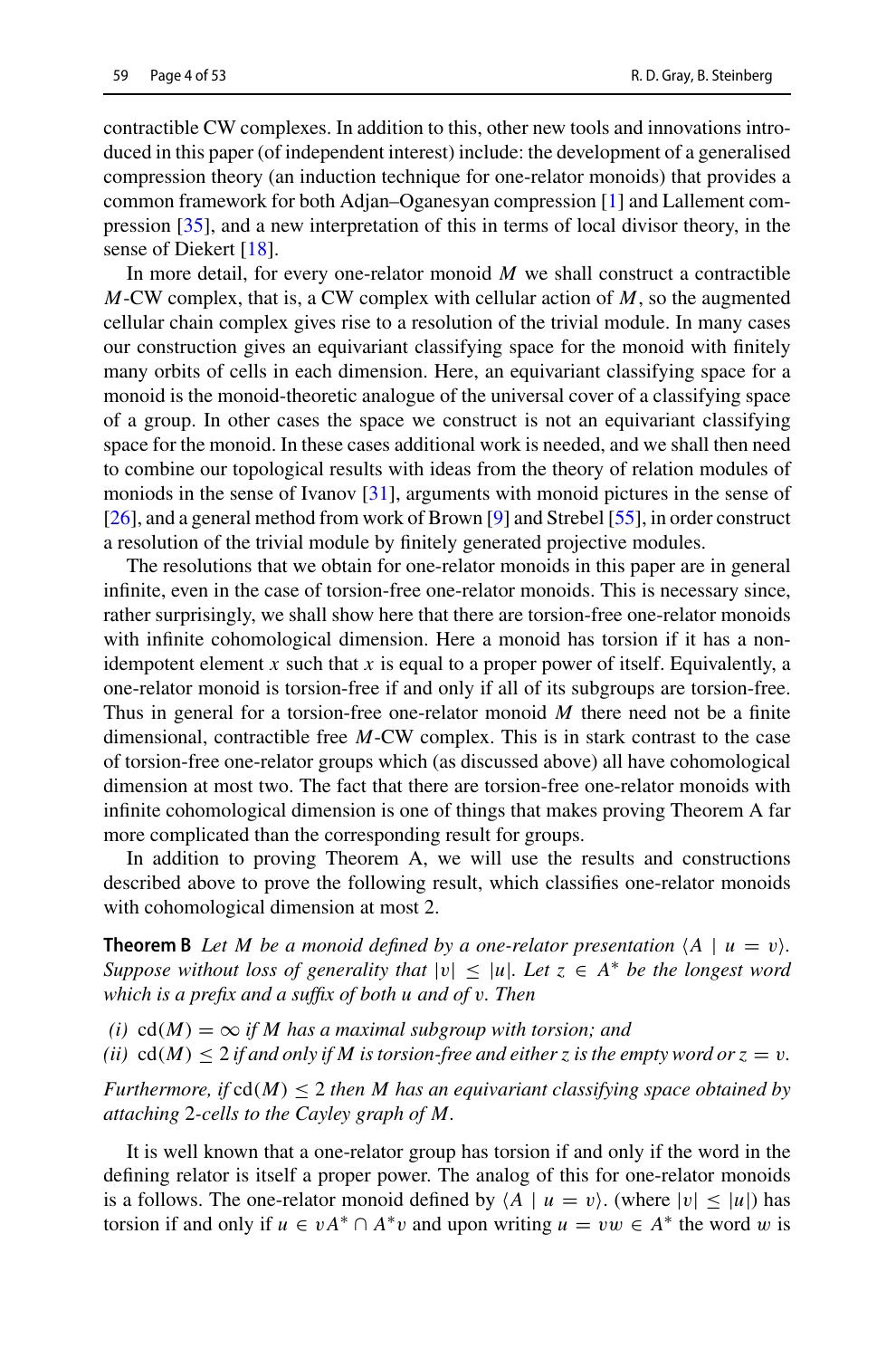a proper power. This will be proved in Lemma [5.2](#page-28-0) below. This means that whether or not the one-relator monoid  $\langle A \mid u = v \rangle$  is torsion-free is something which can easily be read off from the defining relation  $u = v$ .

In Theorem B we use  $cl(M)$  to denote the left cohomological dimension of the monoid *M*. The obvious dual result for right cohomological dimension also holds. Note that in general the left and right cohmological dimensions of a monoid need not be the same; see [\[24\]](#page-51-9).

In proving Theorem B one thing that makes the situation necessarily more complicated than that of one-relator groups is that the equivariant classifying space we construct for one-relator monoids of cohomological dimension at most two is not in general the Cayley complex of the monoid. In fact, we shall see that in general for torsion-free one-relator monoids of cohomological dimension at most two the Cayley complex is not an equivariant classifying space.

Not all torsion-free one-relator monoids satisfy the conditions in part (ii) of Theorem B. Indeed we shall see in Sect. [9](#page-47-0) that there are torsion-free one-relator monoids with infinite cohomological dimension. Indeed, many of them have infinite dimension. We shall prove (see Proposition [9.5\)](#page-50-2) that, with the same notation as in Theorem B, we have the following: If *z* is non-empty and  $z \neq v$ , and no other non-empty word is a prefix and suffix of both *u* and of *v*, then  $cd(M) = \infty$ . This is evidence supporting our (as yet unproved) suspicion that every torsion-free one-relator monoid with  $cd(M) > 2$  has  $cd(M) = \infty$ . This will be discussed further in Sect. [9.](#page-47-0)

In terms of relation modules, Lyndon's identity theorem for groups identifies the relation module of a one-relator group as an explicitly given cyclic module. Ivanov [\[31](#page-51-14)] defined and studied relation modules for semigroups. Here we shall compute the relation module, in the sense of Ivanov, for all torsion-free one-relator monoids; see Theorem [6.7.](#page-36-0) Specifically our theorem shows that the relation module is isomorphic to an explicitly given principal left ideal in the monoid ring. This improves on the result [\[31,](#page-51-14)Corollary 5.4].

The paper is organised as follows. After giving some preliminary definitions and results in Sect. [2,](#page-4-0) we then give an outline of the proofs of our main results in Sect. [3.](#page-10-0) In Sect. [4](#page-16-0) we prove results on compression and local divisors, and give a key result Theorem [4.17](#page-25-0) interpreting compression from a topological point of view. The proofs of our main results for subspecial monoids are given in Sect. [5.](#page-27-0) We compute the relation module of torsion-free one-relator monoids in Sect. [6.](#page-34-0) We prove a key technical lemma for certain strictly aspherical one-relator monoids using monoid pictures in Sect. [7,](#page-38-0) and then apply this together with other results in Sect. [8](#page-43-0) to resolve the relation module and complete the proof of Theorem A. Finally in Sect. [9](#page-47-0) we complete the proof of Theorem B, and we describe a large class of torsion-free one-relator monoids with infinite cohomological dimension.

### <span id="page-4-0"></span>**2 Preliminaries**

We assume the reader has familiarity with standard notions from group theory (see, e.g., [\[38](#page-52-0)]), algebraic topology (see, e.g., [\[27](#page-51-20)]), category theory (see, e.g., [\[39\]](#page-52-20)) and topological and homological methods in group theory (see, e.g., [\[11,](#page-51-21) [20](#page-51-22)]). To make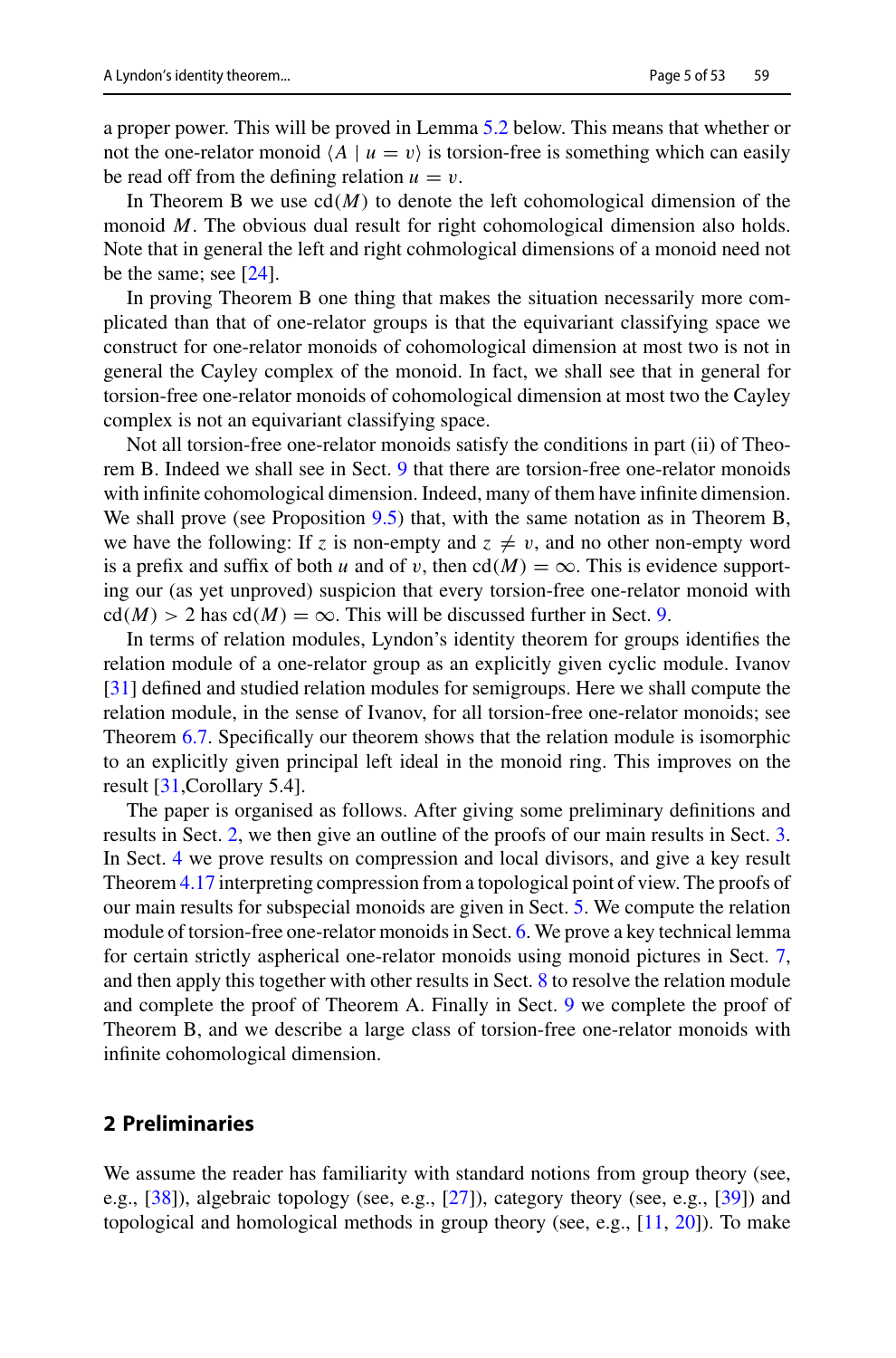the article more self-contained, the majority of the necessary concepts from monoid theory will be defined at the points where they are needed. For more background on semigroup theory we refer the reader to [\[30](#page-51-23)].

#### *M***-CW complexes**

We now give some background from [\[21](#page-51-15)] which will be needed later. Let *M* be a monoid and let  $E(M)$  be the set of idempotents of M, i.e., the elements  $e \in M$ with  $e^2 = e$ . A *left M*-space is a topological space *X* with a continuous left action  $M \times X \rightarrow X$  where *M* has the discrete topology. Throughout the article we shall only work with left *M*-spaces and so we usually omit the word left and simply talk about *M*-spaces. A *free left M*-set on *A* is one isomorphic to  $M \times A$  with action  $m(m', a) = (mm', a)$ . We call *A* a *basis* for the free *M*-set. Notice that a left *M*-set *X* is free on a basis  $A \subseteq X$  if and only if each  $x \in X$  can be uniquely expressed in the form  $x = ma$  with  $m \in M$  and  $a \in A$ . A *projective left* M-set P is one which is isomorphic to a left *M*-set of the form  $\prod_{a \in A} Me_a$  with  $e_a \in E(M)$  for all  $a \in A$ . As for *M*-spaces, we shall usually omit the word left when talking about *M*-sets, and so by *M*-set we shall always mean left *M*-set unless explicitly stated otherwise. If *X* is a left *M*-set, then  $M \setminus X$  is the quotient of *X* by the least equivalence relation identifying *x* and *mx* for all  $m \in M$  and  $x \in X$ . So  $M \setminus X$  denotes the set of equivalence classes of this equivalence relation. One defines *X*/*M* for a right *M*-set analogously.

A *projective M*-cell of dimension *n* is an *M*-space of the form  $Me \times B^n$  where  $e \in$  $E(M)$  and  $B^n$  is the closed unit ball in  $\mathbb{R}^n$  on which *M* is defined to act trivially; we call it a *free M*-cell when  $e = 1$ . A projective *M*-CW complex is defined inductively where projective *M*-cells  $Me \times B^n$  are attached via *M*-equivariant maps from  $Me \times S^{n-1}$ to the  $(n-1)$ -skeleton. Here  $S^{n-1}$  denotes the  $(n-1)$ -sphere, which is the boundary of the *n*-ball *Bn*. Formally, a *projective relative M*-CW complex is a pair (*X*, *A*) of *M*-spaces such that  $X = \lim_{n \to \infty} X_n$  with  $i_n: X_n \to X_{n+1}$  inclusions,  $X_{-1} = A$ ,  $X_0 = P_0 \cup A$  with  $P_0$  a projective *M*-set and where  $X_n$  is obtained as a pushout of *X*<sup>0</sup> = *P*<sup>0</sup> ∪ *A* with *P*<sup>0</sup> a projective *M*-set and where *X<sub>n</sub>* is obtained as a pushout of *M*-spaces

<span id="page-5-0"></span>
$$
P_n \times S^{n-1} \longrightarrow X_{n-1}
$$
  
\n
$$
\downarrow \qquad \qquad \downarrow
$$
  
\n
$$
P_n \times B^n \longrightarrow X_n
$$
 (2.1)

with  $P_n$  a projective M-set and  $B^n$  having a trivial M-action for  $n \geq 1$ . The set  $X_n$ is the *n*-*skeleton* of *X* and if  $X_n = X$  and  $P_n \neq \emptyset$ , then *X* is said to have *dimension n*. If  $A = \emptyset$ , we call *X* a *projective M*-CW complex. Note that a projective *M*-CW complex is a CW complex and the *M*-action takes *n*-cells to *n*-cells. We say that *X* is a *free M*-CW complex if each *Pn* is a free *M*-set, i.e., *X* is built up from attaching free *M*-cells.

More generally we shall say that *X* is an *M*-*CW complex* if *X* is built up via a sequence of pushouts as above, but where we drop the requirement that  $P_n$  be a projective *M*-set and instead allow it to be an arbitrary *M*-set. In this case, it is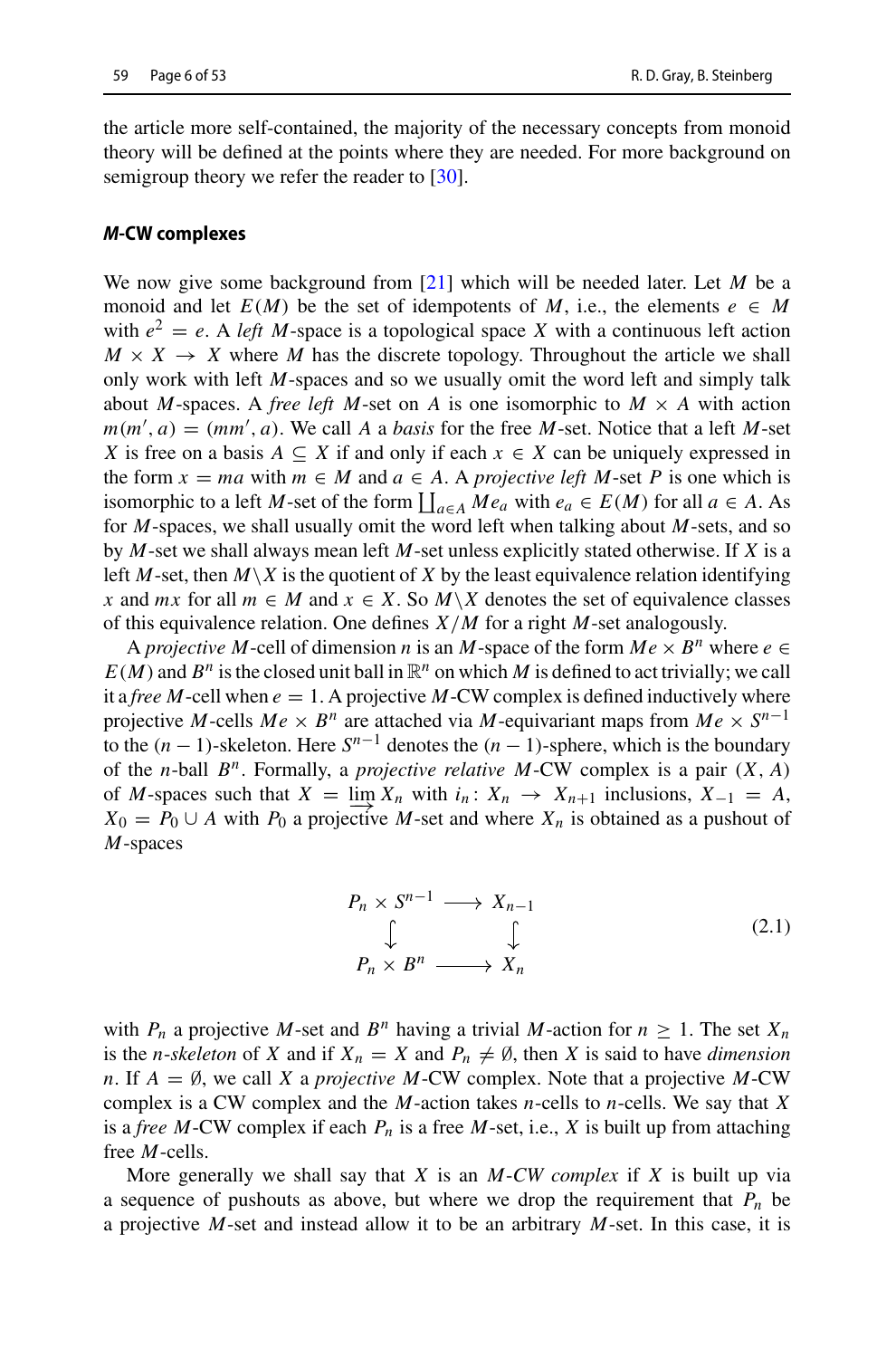<span id="page-6-0"></span>convenient to term an *M*-*cell* to be an *M*-space of the form  $Mm \times B^n$  for some  $m \in M$  (with trivial action on  $B<sup>n</sup>$ ). It is no longer true at this level of generality that every *M*-CW complex is built up from attaching *M*-cells, but all the ones that occur in this paper are of this form.

**Proposition 2.1** *Let X be an M-CW complex (not necessarily projective) built via attaching maps as in [\(2.1\)](#page-5-0). Then the n*<sup>th</sup>-cellular chain group  $C_n(X)$  is isomorphic as  $a \mathbb{Z}M$ -module to  $\mathbb{Z}P_n$  where the action of M on  $P_n$  is extended linearly to  $\mathbb{Z}P_n$ .

*Proof* As an abelian group, we can view  $C_n(X) = \bigoplus_{x \in P_n} H_n(B^n/S^{n-1})$  where the summand for  $x \in P_n$  corresponds to the cell  $\{x\} \times B^n$ . Fix an orientation of  $B^n$  and let  $\eta_x$  be the corresponding generator of  $H_n(B^n/S^{n-1})$  in the summand corresponding to  $x \in P_n$ . Since the action of M on  $P_n \times B^n$  is given by  $m(x, y) = (mx, y)$ , the action of *m* takes the copy of  $B^n/S^{n-1}$  corresponding to the cell  $\{x\} \times B^n$  to the copy of  $B^n/S^{n-1}$  corresponding to the cell  $\{mx\} \times B^n$  via the identity map in the *B<sup>n</sup>*-coordinate. Hence the action of *M* is orientation preserving and so  $m\eta_x = \eta_{mx}$ .<br>Thus  $C_n(X) \cong \mathbb{Z}P_n$  as a  $\mathbb{Z}M$ -module. Thus  $C_n(X) \cong \mathbb{Z}P_n$  as a  $\mathbb{Z}M$ -module.

If *A* is a right *M*-set and *X* is a left *M*-space, then  $A \otimes_M X$  is  $(A \times X)/\sim$ , equipped with the quotient topology, where  $\sim$  is the least equivalence relation such that  $(am, x)$  ∼  $(a, mx)$  for all  $a \in A$ ,  $m \in M$  and  $x \in X$ . The class of  $(a, x)$  is denoted *a* ⊗ *x*. If *A* is a free right *M*-set with basis *B*, then  $A \otimes_M X \cong \coprod_{b \in B} b \otimes X$ and  $x \mapsto b \otimes x$  is a homeomorphism from *X* to  $b \otimes X$ . See [\[22,](#page-51-16) Remark 2.3] for details.

An *M*-homotopy between *M*-equivariant continuous maps  $f, g: X \rightarrow Y$ , between *M*-spaces *X* and *Y*, is an *M*-equivariant mapping  $H: X \times I \rightarrow Y$  with  $H(x, 0) = f(x)$ and  $H(x, 1) = g(x)$  for  $x \in X$  where *I* is viewed as having the trivial *M*-action. We write  $f \simeq_M g$  if there is an *M*-homotopy between f and g. We say that the *M*-spaces *X* and *Y* are *M*-*homotopy equivalent*, written *X*  $\approx_M Y$ , if there are *M*-equivariant continuous mappings  $f: X \to Y$  and  $g: Y \to X$  such that  $gf \simeq_M 1_X$  and  $fg \simeq_M 1_Y$ . In this situation the mappings *f* and *g* are called *M*-*homotopy equivalences*.

A (left) *equivariant classifying space X* for a monoid *M* is a projective *M*-CW complex which is contractible. This notion generalises from group theory the idea of the universal cover of a classifying space of a group. Indeed, if *Y* is an Eilenberg–Mac Lane complex of type  $K(G, 1)$  then the universal cover X of Y is a free G-CW complex which is contractible. Thus *X* is an equivariant classifying space for the group. It is proved in [\[21,](#page-51-15)Sect. 6] that every monoid admits an equivariant classifying space, and it is unique up to *M*-homotopy equivalence. One of our main interests in this paper will be in certain natural topological finiteness properties for monoids defined in terms of the existence of equivariant classifying spaces satisfying certain conditions. A finitely generated monoid *M* is of type *left*- $F_n$  if there is a left equivariant classifying space *X* for *M* with *M*-*finite n*-skeleton. This means that for all  $k \leq n$  the set of *k*-cells is a finitely generated projective *M*-set. We say that *M* is of type  $left\vert e\right\rangle$  if there is a left equivariant classifying space *X* for *M*, which has *M*-finite *n*-skeleton for all  $n \geq 0$ . The *left geometric dimension* of a monoid M, denoted  $gd^{(1)}(M)$  is the minimum dimension of a left equivariant classifying space for *M*, where  $\text{gd}^{(1)}(M) = \infty$  if there is no finite dimensional equivariant classifying space. Both of these notions have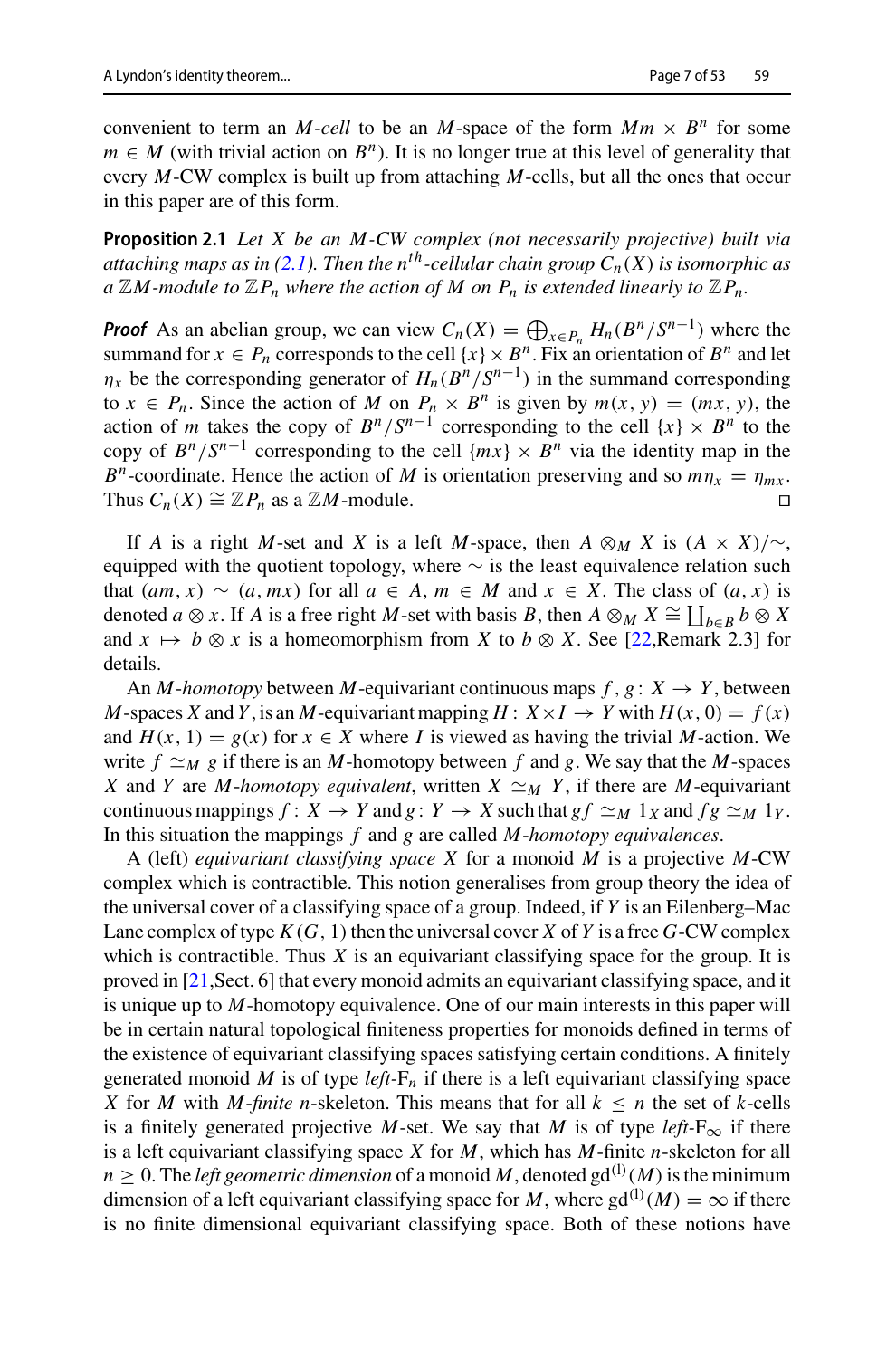corresponding homological counterparts, namely FP*n* and cohomological dimension, which have been well studied in the literature over the past few decades; see, e.g., [\[13,](#page-51-8)] [24,](#page-51-9) [47](#page-52-21)]. A monoid M is said to be of type  $left\arrow P_p$  (for a positive integer *n*) if there is a projective resolution  $P_{\bullet}$  of the trivial left  $\mathbb{Z}M$ -module  $\mathbb Z$  such that  $P_i$  is finitely generated for  $i \leq n$ . We say that *M* is of type *left*- $FP_{\infty}$  if there is a projective resolution *<sup>P</sup>*• of <sup>Z</sup> over <sup>Z</sup>*<sup>M</sup>* with *Pi* finitely generated for all *<sup>i</sup>*. For any monoid *<sup>M</sup>*, if *<sup>M</sup>* is of type left-F<sub>n</sub> for some  $0 \le n \le \infty$ , then it is of type left-FP<sub>n</sub>. This is because the augmented cellular chain complex of an equivariant classifying space for *M* provides a projective resolution of the trivial left  $\mathbb{Z}M$ -module  $\mathbb{Z}$ . For finitely presented monoids the conditions left- $F_n$  and left- $FP_n$  are equivalent; see [\[21](#page-51-15)]. The *left cohomological* dimension of a monoid M, denoted  $cd^{(1)}(M)$ , is the smallest non-negative integer *n* such that there exists a projective resolution  $P_{\bullet} = (P_i)_{i>0}$  of  $\mathbb Z$  over  $\mathbb ZM$  of length  $\leq n$ , i.e., satisfying  $P_i = 0$  for  $i > n$ . If no such *n* exists, then we set cd<sup>(l)</sup>(*M*) =  $\infty$ . The left geometric dimension is clearly an upper bound on the left cohomological dimension of a monoid. All of these finiteness properties have obvious dual notions of right-FP<sub>n</sub> and right cohomological dimension  $cd^{(r)}(M)$  working with right *M*-spaces and right modules. The properties left- $F_n$  and right- $F_n$  do not coincide. The same is true for left- and right- $FP_n$ , and for the left and right cohomological dimensions; see [\[13,](#page-51-8) [24\]](#page-51-9). However, since the class of one-relator monoids is left-right dual all our results for left homological properties have analogues for right homological properties.

Recall that an *isomorphism*  $f: X \rightarrow Y$  of CW complexes is a cellular mapping which is a homeomorphism with the property that it sends (open) cells to (open) cells. We then write  $X \cong Y$  if they are isomorphic CW complexes.

#### **The Squier complex of a presentation**

The *free monoid* over the alphabet *A*, which we denote by *A*∗, consists of all words over A, including the empty word which we denote by  $\varepsilon$  or alternatively by 1, with respect to the operation of concatenation of words. We use  $A^+$  to denote the free semigroup over the alphabet *A*. A *monoid presentation* is a pair  $\langle A | R \rangle$  where *A* is an alphabet and  $R \subseteq A^* \times A^*$  is a set of defining relations which we usually write in the form  $u_i = v_i$  ( $i \in I$ ). The monoid defined by the presentation  $\langle A | R \rangle$  is the quotient  $A^*/\sigma$  of the free monoid  $A^*$  by the congruence  $\sigma$  generated by the set of defining relations  $R$ ; see [\[30,](#page-51-23) Sect. 1.6]. If  $M$  is the monoid defined by the presentation  $\langle A | R \rangle$  we write  $[w]_M$  to denote the image in *M* of  $w \in A^*$ . When it is clear from context in which monoid we are working, we simply write  $[w]$  rather than  $[w]_M$ . So, with this notation, given two words  $w_1, w_2 \in A^*$  we write  $w_1 = w_2$  to mean that  $w_1$ and  $w_2$  are equal as words from  $A^*$ , while  $[w_1]_M = [w_2]_M$  means that  $w_1$  and  $w_2$ both represent the same element of the monoid  $M = \langle A | R \rangle$ . We say that  $z \in A^*$  is a *factor* of the word  $w \in A^*$  if  $w = \alpha z \beta$  for some words  $\alpha, \beta \in A^*$ .

The *Squier complex* of a monoid presentation  $\mathcal{P} = \langle A | R \rangle$ , where each relation *r* ∈ *R* is written as  $r_{+1} = r_{-1}$ , is the 2-complex  $\Gamma(\mathcal{P})$  defined as follows. It will be convenient to describe the 1-skeleton using the convention of Serre [\[51\]](#page-52-22), where the edge set is given with a fixed-point-free involution and geometric edges correspond to pairs  $\{e, e^{-1}\}$  of inverse edges. So  $\Gamma(\mathscr{P})$  has vertex set  $V = A^*$  and edge set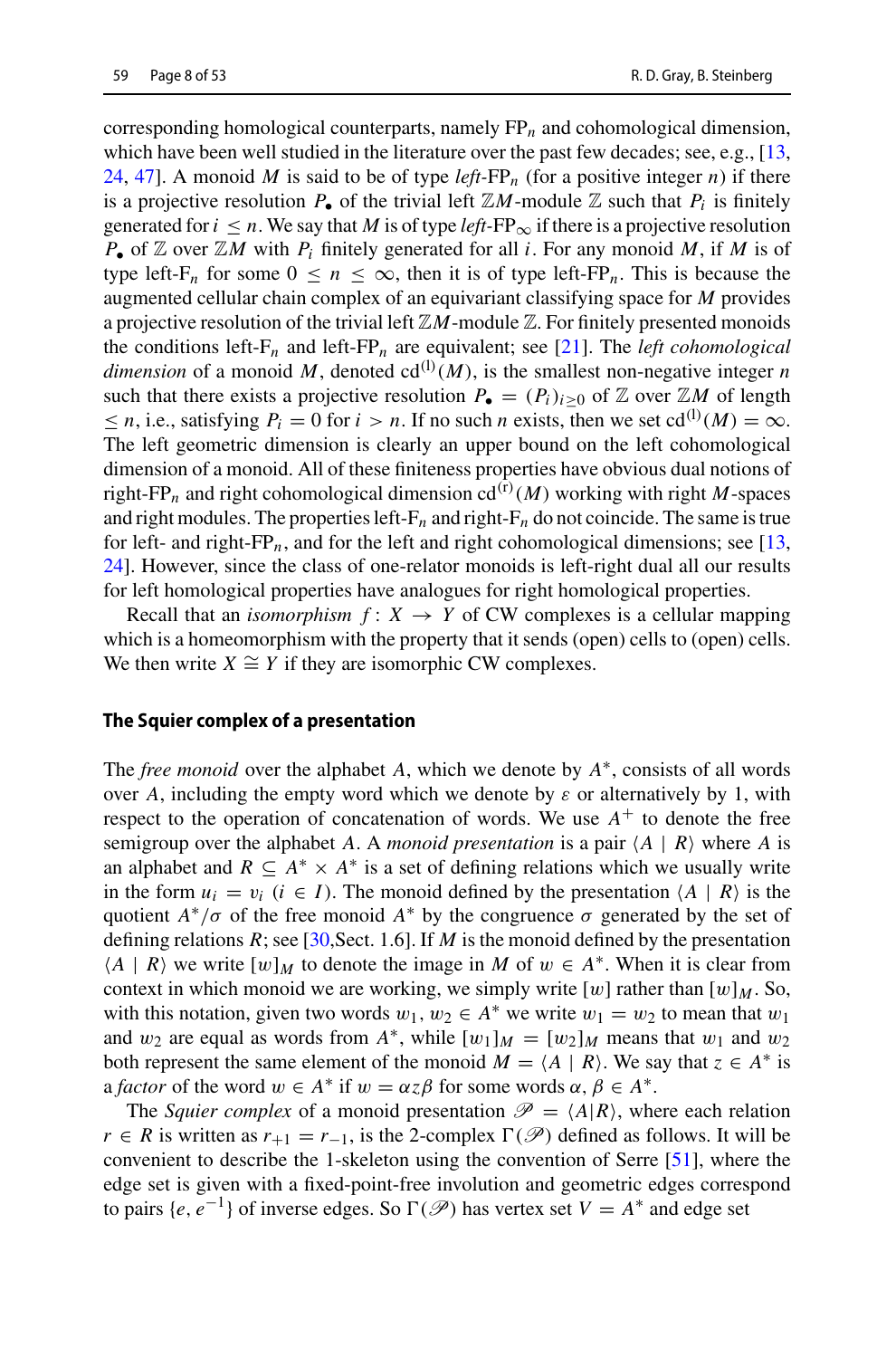$E = \{(w_1, r, \epsilon, w_2) \mid w_1, w_2 \in A^*, r \in R, \text{ and } \epsilon \in \{+1, -1\}\}.$ 

The incidence functions  $\iota, \tau : E \to V$  are defined by  $\iota \mathbb{E} = w_1 r_{\epsilon} w_2$  and  $\tau \mathbb{E} =$  $w_1r_{-\epsilon}w_2$  for  $\mathbb{E} = (w_1, r, \epsilon, w_2)$ . We call these the *initial* and *terminal* vertices, respectively, of the edge E. The mapping ( $C^{-1}$ :  $E \rightarrow E$  associates with each edge  $\mathbb{E} = (w_1, r, \epsilon, w_2)$  its inverse edge  $\mathbb{E}^{-1} = (w_1, r, -\epsilon, w_2)$ .

Observe that two words are connected by an edge in the Squier complex exactly if one can be transformed into the other by a single application of a relation from the presentation. It follows that two words represent the same element of the monoid defined by the presentation if and only if they belong to the same connected component of the Squier complex.

A path in  $\Gamma(\mathscr{P})$  is a sequence of edges  $\mathbb{P} = \mathbb{E}_1 \circ \dots \circ \mathbb{E}_n$  where  $\tau \mathbb{E}_i \equiv \iota \mathbb{E}_{i+1}$  for  $i = 1, \ldots, n - 1$ . Here  $\mathbb P$  is a path from  $\iota \mathbb{E}_1$  to  $\tau \mathbb{E}_n$  and we extend the mappings  $\iota$ and  $\tau$  to the set of paths by defining  $\iota \mathbb{P} = \iota \mathbb{E}_1$  and  $\tau \mathbb{P} = \tau \mathbb{E}_n$ . The inverse of a path  $\mathbb{P} = \mathbb{E}_1 \circ \mathbb{E}_2 \circ \dots \circ \mathbb{E}_n$  is defined by  $\mathbb{P}^{-1} = \mathbb{E}_n^{-1} \circ \mathbb{E}_{n-1}^{-1} \circ \dots \circ \mathbb{E}_1^{-1}$ . A path  $\mathbb{P}$  is called *closed* if  $\iota \mathbb{P} \equiv \tau \mathbb{P}$ . For two paths  $\mathbb{P}$  and  $\mathbb{Q}$  with  $\tau \mathbb{P} \equiv \iota \mathbb{Q}$  the composition  $\mathbb{P} \circ \mathbb{Q}$ is defined in the obvious way by concatenating the paths. For the remainder of this section let us abbreviate  $\Gamma(\mathscr{P})$  to  $\Gamma$ . We denote the set of all paths in  $\Gamma$  by  $P(\Gamma)$ , where for each vertex  $w \in V$  we include a path  $1_w$  with no edges, called the *empty path* at w.

There is a natural two-sided action of the free monoid  $A^*$  on the sets of vertices and edges of  $\Gamma$  defined by left and right multiplication on vertices and by

$$
x \cdot \mathbb{E} \cdot y = (xw_1, r, \epsilon, w_2y)
$$

for an edge  $\mathbb{E} = (w_1, r, \epsilon, w_2)$  and  $x, y \in A^*$ . This extends to paths, where for a path  $\mathbb{P} = \mathbb{E}_1 \circ \mathbb{E}_2 \circ \dots \circ \mathbb{E}_n$ , we define

$$
x \cdot \mathbb{P} \cdot y = (x \cdot \mathbb{E}_1 \cdot y) \circ (x \cdot \mathbb{E}_2 \cdot y) \circ \ldots \circ (x \cdot \mathbb{E}_n \cdot y).
$$

For every  $r \in R$  and  $\epsilon = \pm 1$  define  $\mathbb{A}_r^{\epsilon} = (1, r, \epsilon, 1)$ . Such edges are called *elementary*. The elementary edges are in obvious correspondence with the relations of the presentation, and every edge of  $\Gamma$  can be written uniquely in the form  $\alpha \cdot A \cdot \beta$ where  $\alpha, \beta \in A^*$  and A is elementary. Thus the elementary edges form a basis for the two-sided action on edges.

It is often useful to represent the edge  $\mathbb{E} = (\alpha, r, \epsilon, \beta)$  geometrically by an object called a *monoid picture* as follows:



The rectangle in the center of the picture is called a *transistor*, and corresponds to the relation  $r$  from the presentation, while the line segments in the diagram are called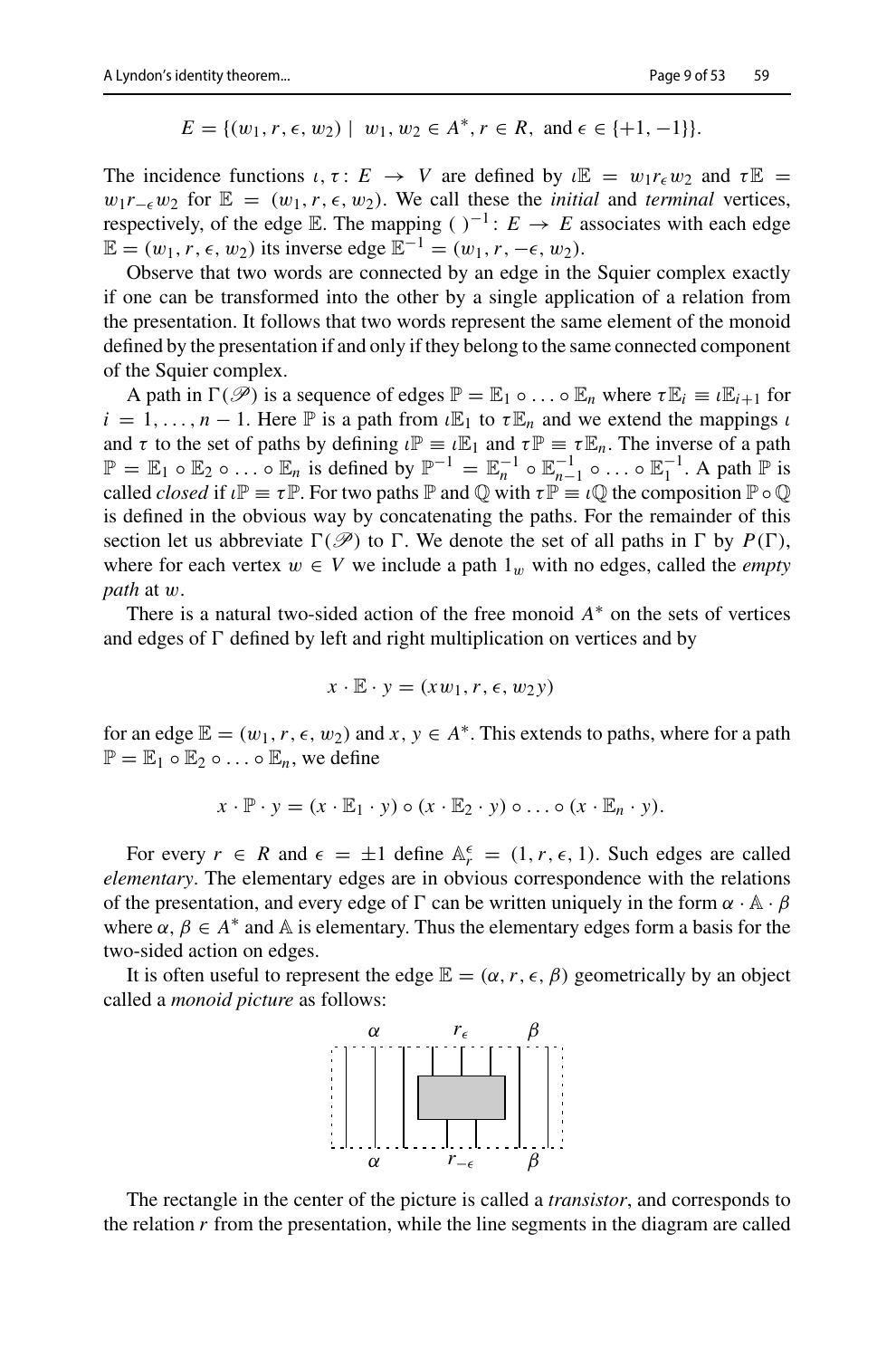*wires*, with each wire labelled by a unique letter from *A*. The monoid picture for  $\mathbb{E}^{-1}$ is obtained by taking the vertical mirror image of the picture of  $E$ . By stacking such pictures vertically, and joining corresponding wires, we obtain pictures for paths in the graph  $\Gamma$ . We refer the reader to [\[25,](#page-51-24) [26](#page-51-17), [54](#page-52-14)] for a more formal and comprehensive treatment of monoid pictures. In order to obtain that homotopy of paths corresponds to isotopy of monoid pictures (up to cancelling mirror image pairs of transistors), it is necessary to adjoin 2-cells to  $\Gamma$ .

If  $\mathbb{E}_1$  and  $\mathbb{E}_2$  are edges of  $\Gamma$ , then  $(\mathbb{E}_1 \cdot \mathbb{E}_2) \circ (\tau \mathbb{E}_1 \cdot \mathbb{E}_2)$  and  $(\iota \mathbb{E}_1 \cdot \mathbb{E}_2) \circ (\mathbb{E}_1 \cdot \tau \mathbb{E}_2)$  are paths from  $\iota \mathbb{E}_1 \cdot \iota \mathbb{E}_2$  to  $\tau \mathbb{E}_1 \cdot \tau \mathbb{E}_2$  and so we may attach a 2-cell  $D_{\mathbb{E}_1,\mathbb{E}_2}$  with boundary path

$$
(\mathbb{E}_1 \cdot \iota \mathbb{E}_2) \circ (\tau \mathbb{E}_1 \cdot \mathbb{E}_2) \cdot ((\iota \mathbb{E}_1 \cdot \mathbb{E}_2) \circ (\mathbb{E}_1 \cdot \tau \mathbb{E}_2))^{-1}.
$$

The 2-complex obtained by attaching all such 2-cells for every pair of edges in  $\Gamma$  is called the *Squier complex* of the presentation  $\mathscr P$ . Note that the Squier complex is an  $A^* \times (A^*)^{op}$ -CW complex where the action of a pair *x*,  $y \in A^*$  on cells is given by  $xD_{\mathbb{E}_1,\mathbb{E}_2}y = D_{x\mathbb{E}_1,\mathbb{E}_2y}$ .

If P and  $\mathbb O$  are paths such that  $\iota \mathbb P \equiv \iota \mathbb O$  and  $\tau \mathbb P \equiv \tau \mathbb O$  then we say that P and  $\mathbb O$  are *parallel*, and write  $\mathbb{P} \parallel \mathbb{Q}$ . We use  $\parallel \subseteq P(\Gamma) \times P(\Gamma)$  to denote the set of all pairs of parallel paths in  $\Gamma$ .

From the way we attached 2-cells to obtain  $\Gamma$ , homotopy of paths in  $\Gamma$  (where two paths in  $P(\Gamma)$  are homotopic if they are homotopic in the Squier complex) is the smallest equivalence relation on parallel paths such that:

(H1) If  $\mathbb{E}_1$  and  $\mathbb{E}_2$  are edges of  $\Gamma$ , then

 $(\mathbb{E}_1 \cdot \iota \mathbb{E}_2) \circ (\tau \mathbb{E}_1 \cdot \mathbb{E}_2) \sim (\iota \mathbb{E}_1 \cdot \mathbb{E}_2) \circ (\mathbb{E}_1 \cdot \tau \mathbb{E}_2).$ 

(H2) For any  $\mathbb{P}, \mathbb{Q} \in P(\Gamma)$  and  $x, y \in A^*$ 

 $\mathbb{P} \sim \mathbb{Q}$  implies  $x \cdot \mathbb{P} \cdot y \sim x \cdot \mathbb{Q} \cdot y$ .

(H3) For any  $\mathbb{P}, \mathbb{Q}, \mathbb{R}, \mathbb{S} \in P(\Gamma)$  with  $\tau \mathbb{R} \equiv \iota \mathbb{P} \equiv \iota \mathbb{Q}$  and  $\iota \mathbb{S} \equiv \tau \mathbb{P} \equiv \tau \mathbb{Q}$ 

 $\mathbb{P} \sim \mathbb{O}$  implies  $\mathbb{R} \circ \mathbb{P} \circ \mathbb{S} \sim \mathbb{R} \circ \mathbb{O} \circ \mathbb{S}$ .

(H4) If  $\mathbb{P} \in P(\Gamma)$  then  $\mathbb{P} \circ \mathbb{P}^{-1} \sim 1_{\ell}$ , where  $1_{\ell}$  denotes the empty path at the vertex ιP.

Condition (H1) captures the idea that when applying non-overlapping relations to a word it does not matter in which order we apply them. In terms of monoid pictures (H1) corresponds to taking two non-overlapping transistors in two adjacent edges in a path, and then pulling the lower transistor up, whilst pushing the higher transistor down. For this reason, this operation is often called pull-up push-down (see below for more on this). One can show that two monoids pictures with the same upper and lower boundary labels correspond to homotopic paths in  $\Gamma$  if and only if they are isotopic (up to cancellation of mirror image pairs of transistors) [\[26\]](#page-51-17).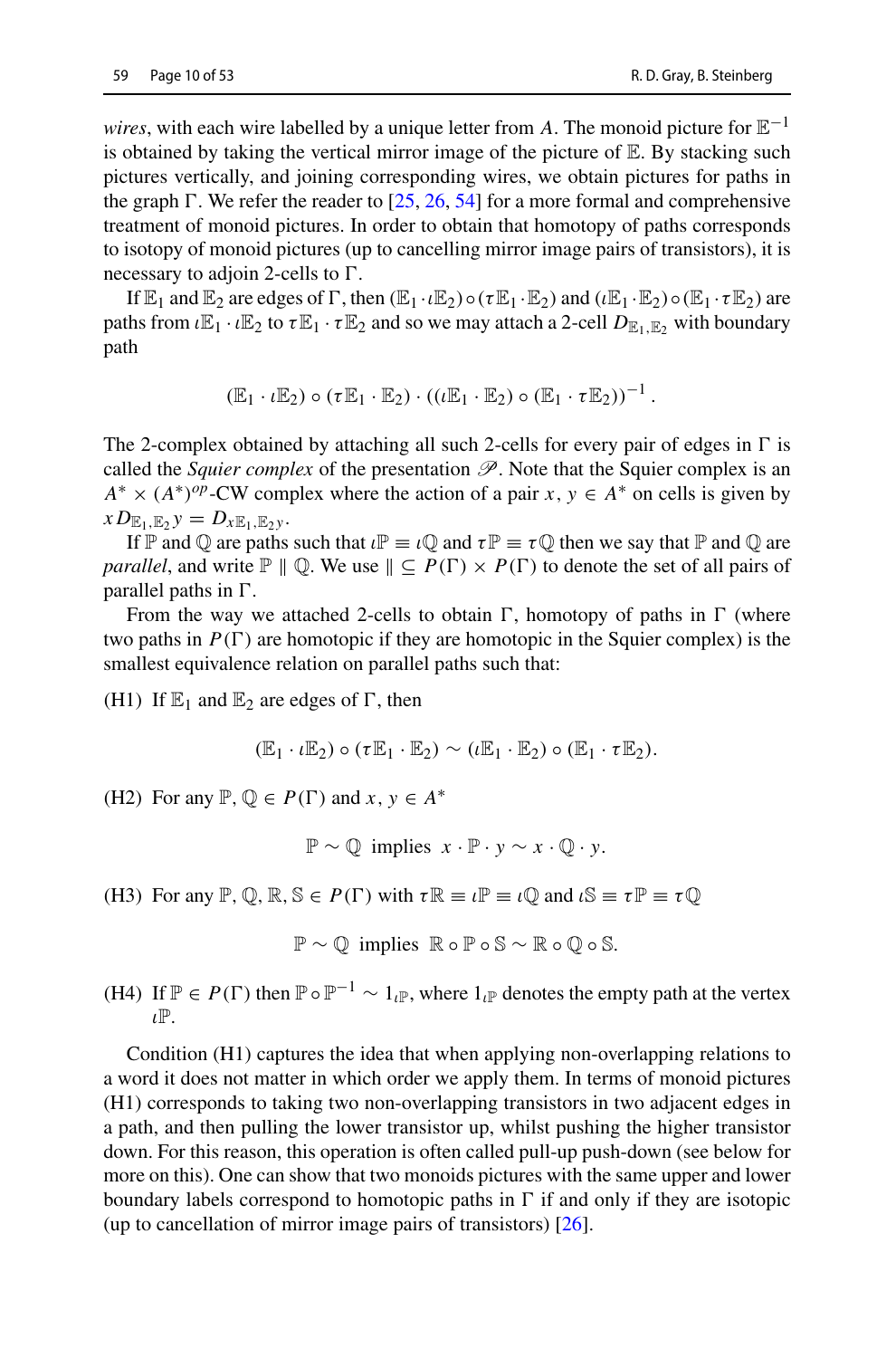Let  $\mathbb{P}, \mathbb{Q} \in P(\Gamma)$  with  $\mathbb{P} \parallel \mathbb{Q}$ . We say that  $\mathbb{Q}$  can be obtained from  $\mathbb{P}$  by deleting a cancelling pair of edges if there are paths  $\mathbb{P}_1$ ,  $\mathbb{P}_2$  and an edge  $\mathbb E$  such that

$$
\mathbb{P} = \mathbb{P}_1 \circ \mathbb{E} \circ \mathbb{E}^{-1} \circ \mathbb{P}_2
$$

and

$$
\mathbb{Q}=\mathbb{P}_1\circ\mathbb{P}_2.
$$

In this situation we also say that  $\mathbb P$  is obtained from  $\mathbb Q$  by inserting a cancelling pair of edges.

We say that  $\mathbb Q$  can be obtained from  $\mathbb P$  by an application of pull-up push-down if there are paths  $\mathbb R$  and  $\mathbb S$ , and edges  $\mathbb E_1$  and  $\mathbb E_2$  such that

$$
\mathbb{P} = \mathbb{R} \circ (\mathbb{E}_1 \cdot \iota \mathbb{E}_2) \circ (\tau \mathbb{E}_1 \cdot \mathbb{E}_2) \circ \mathbb{S}
$$

and

$$
\mathbb{Q} = \mathbb{R} \circ (\iota \mathbb{E}_1 \cdot \mathbb{E}_2) \circ (\mathbb{E}_1 \cdot \tau \mathbb{E}_2) \circ \mathbb{S}.
$$

In this situation we also say that  $\mathbb P$  can be obtained from  $\mathbb Q$  by an application of pull-up push-down, and that  $\mathbb Q$  can be obtained from  $\mathbb P$  by an application of pull-up push-down. Following Kobayashi [\[32\]](#page-52-12), we will use  $\sim_0$  to denote homotopy in Γ.

The following straightforward lemma follows easily from the definitions above.

**Lemma 2.2** *Let*  $\mathbb P$  *and*  $\mathbb Q$  *be paths in*  $P(\Gamma)$ *. Then*  $\mathbb P \sim_{\mathbb Q} \mathbb Q$  *if and only if there is a sequence of paths*

<span id="page-10-1"></span>
$$
\mathbb{P}=\mathbb{P}_0,\mathbb{P}_1,\ldots,\mathbb{P}_k=\mathbb{Q}
$$

*such that, for all i*  $\in \{1, 2, \ldots, k-1\}$ *, the path*  $\mathbb{P}_{i+1}$  *can be obtained from*  $\mathbb{P}_i$  *by one of (i) deletion of a cancelling pair of edges (ii) insertion of a cancelling pair of edges, or (iii) an application of pull-up push-down.*

Following Kobayashi's terminology [\[32](#page-52-12)], the presentation *P* is *strictly aspherical* if each connected component of  $\Gamma$  is simply connected. In other words,  $\mathscr P$  is strictly aspherical if ∼<sub>0</sub> and || coincide as equivalence relations on paths. So,  $\mathscr P$  is strictly aspherical if and only if every closed path is *null-homotopic*, meaning that for every closed path P in  $\Gamma$  we have  $\mathbb{P} \sim_0 1_{\ell} \mathbb{P}$ . Equivalently,  $\mathscr{P}$  is strictly aspherical if all the diagram groups associated to it, in the sense of Guba and Sapir [\[26](#page-51-17)], are trivial. We note that what we call strictly aspherical presentations here are also referred to simply as *aspherical* presentations in some places in the literature.

#### <span id="page-10-0"></span>**3 Statement of results and proof outline**

The main objects of study in the paper are monoids defined by presentations of the form  $\langle A \mid u = v \rangle$  where *A* is a finite alphabet and  $u, v \in A^*$ . We call a monoid defined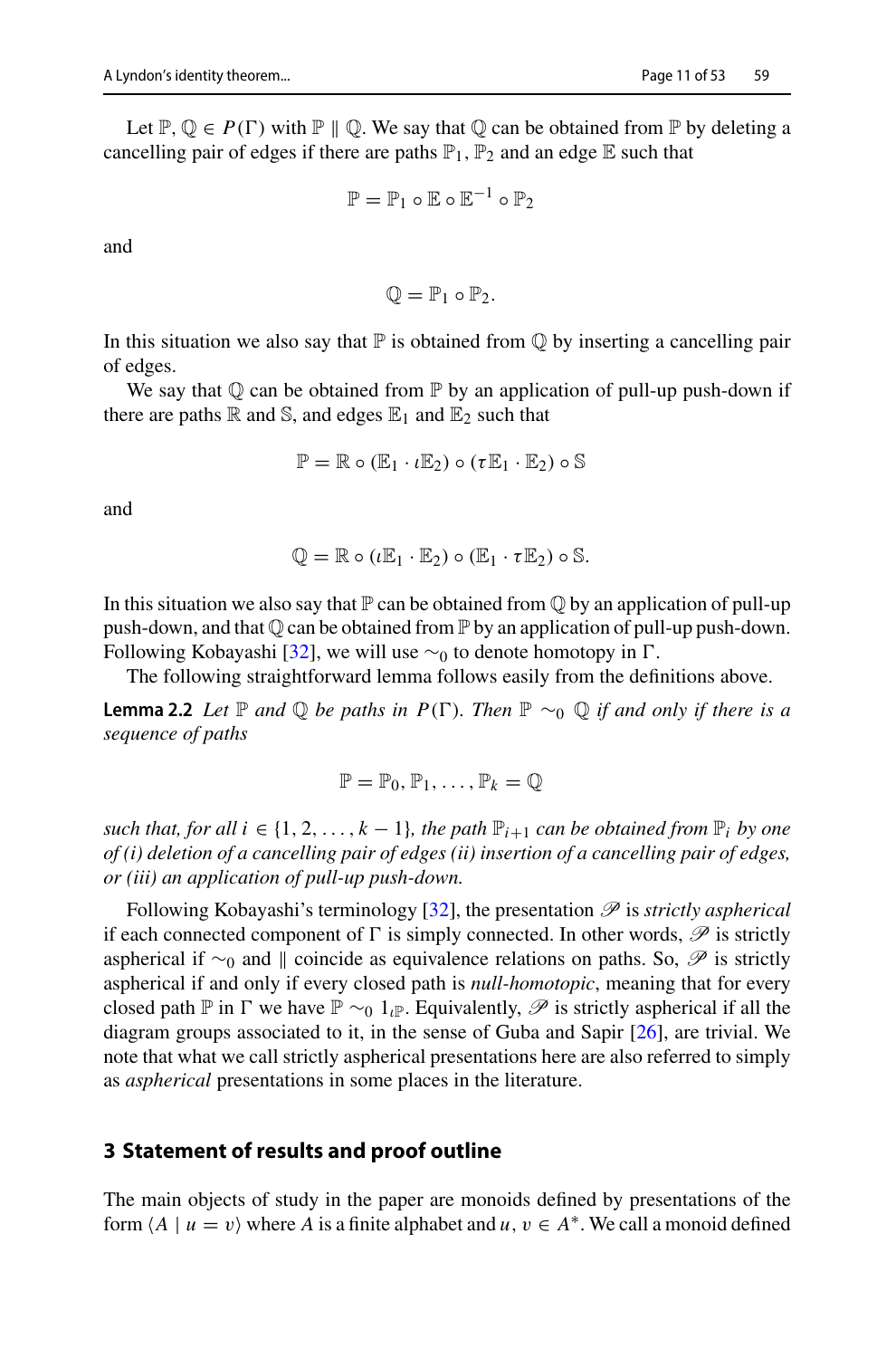by a presentation  $\langle A \mid u = v \rangle$  with a single defining relation a *one-relator monoid*. These are also called *one-relation monoids* in the literature. Following [\[35\]](#page-52-18) we call one-relator monoids of the form  $\langle A \mid u = 1 \rangle$  *special one-relator monoids.* 

As explained in the introduction, our aim is to construct suitable *M*-CW complexes for one-relator monoids which can then be used to prove Theorem A. Sometimes these complexes will be equivariant classifying spaces that lead directly to a proof the monoid is of type right- and left- $F_{\infty}$ . In other cases we shall have to combine our topological results with algebraic methods, arguments with monoid pictures, and a general method from [\[9](#page-51-19)] and [\[55\]](#page-52-19) in order to prove that the monoid is of type  $FP_{\infty}$ . Recall from the preliminaries section that the properties  $F_{\infty}$  and  $FP_{\infty}$  are are equivalent for finitely presented monoids [\[21](#page-51-15)].

<span id="page-11-0"></span>Specifically we will prove the following result.

**Theorem 3.1** *(Theorem A) Every one-relator monoid*  $\langle A | u = v \rangle$  *is of type left- and right-* $F_{\infty}$  *and of type left- and right-* $FP_{\infty}$ *.* 

We can say quite a bit more in the case of the, so-called, subspecial one-relator monoids since, as we shall see, these are the monoids for which the *M*-CW complexes we construct will be equivariant classifying spaces.

**Definition 3.2** (Subspecial relation) Let  $u, v \in A^*$  with  $|v| \le |u|$ . The relation  $u = v$ is called *subspecial* if  $u \in vA^* \cap A^*v$ .

The terminology 'subspecial' is originally due to Kobayashi [\[33\]](#page-52-13). Note that in particular the relation  $u = 1$  is subspecial. Subspecial one-relator monoids were first considered by Lallement [\[35](#page-52-18)] where, among other things, he showed that the word problem is decidable for this class. He also showed that any one-relator presentation of a monoid containing a non-trivial element of finite order is subspecial.

Let *M* be the one-relator monoid defined by the presentation

<span id="page-11-1"></span>
$$
\langle A \mid u=v \rangle.
$$

Without loss of generality we may assume that  $|v| \leq |u|$ . The above presentation of *M* is *compressible* if there is a non-empty word  $r \in A^+$  such that  $u, v \in rA^* \cap$ *A*∗*r*. Otherwise, the presentation is *incompressible*. Compression first appeared in the paper of Lallement [\[35](#page-52-18)] for subspecial presentations and then, more generally, in the work of Adjan and Oganesyan [\[2](#page-50-1)]. If  $u, v \in rA^* \cap A^*r$  then there is an associated compressed one-relator monoid *Mr*, with shorter defining relation, whose word problem is equivalent to that of *M*. Compression is transitive (each compression of a compression of *M* is a compression of *M* in its own right) and confluent, and hence there is a unique incompressible monoid *M* to which *M* compresses. Moreover, the monoid  $M'$  is special if and only if  $M$  is subspecial. More details on compression can be found in Sect. [4.](#page-16-0)

We shall prove the following result from which Theorem B will follow. This result actually says a bit more than Theorem B, since  $(2)(ii)$  identifies a broad family of torsion-free one-relator monoids with infinite cohomological dimension.

**Theorem 3.3** *(Theorem B) Let M be a monoid defined by a one-relator presentation*  $\langle A \mid u = v \rangle$  with  $|v| \leq |u|$ .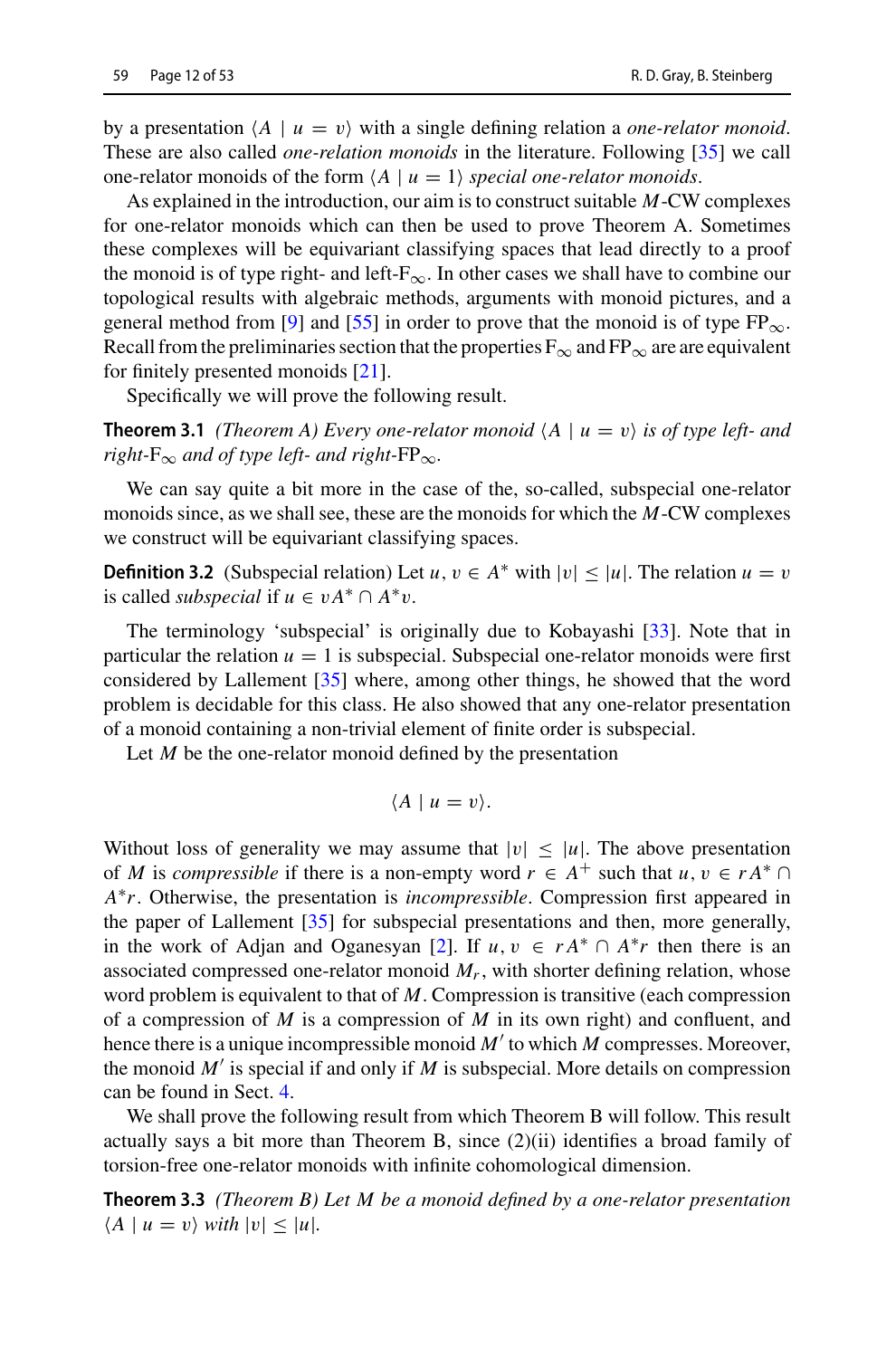- *(1)* Suppose the presentation is subspecial, i.e.,  $u \in vA^* \cap A^*v$ .
	- *(i)* If upon writing  $u = vw \in A^*$  the word w is a proper power, then

$$
cd^{(1)}(M) = cd^{(r)}(M) = gd^{(1)}(M) = gd^{(r)}(M) = \infty.
$$

*(ii) In all other cases*

$$
\mathrm{cd}^{(1)}(M) \le \mathrm{gd}^{(1)}(M) \le 2,
$$

*and*

$$
\mathrm{cd}^{(\mathrm{r})}(M) \le \mathrm{gd}^{(\mathrm{r})}(M) \le 2.
$$

- *(2) Suppose the presentation is not subspecial.*
	- *(i) If the presentation is incompressible, then*

$$
\mathrm{cd}^{(1)}(M) \le \mathrm{gd}^{(1)}(M) \le 2,
$$

*and*

$$
\mathrm{cd}^{(\mathrm{r})}(M) \le \mathrm{gd}^{(\mathrm{r})}(M) \le 2.
$$

*(ii)* If the presentation is compressible by a unique word  $r \in A^+$ , then

$$
cd^{(1)}(M) = cd^{(r)}(M) = gd^{(1)}(M) = gd^{(r)}(M) = \infty.
$$

*(iii) In all other cases, the left and right cohomological and geometric dimensions are at least* 3*.*

In the rest of this section we will give an outline of our strategy for constructing *M*-CW complexes for one-relator monoids which will be used to prove Theorem [3.1](#page-11-0) and Theorem [3.3.](#page-11-1) The proof of our results divides into consideration of two cases: the *subspecial case* and the *non-subspecial case*.

When  $u = v$  is a subspecial relation, that is  $u \in vA^* \cap A^*v$ , then clearly the relation  $u = v$  is incompressible if and only if  $v = 1$ , that is, if and only if the presentation  $\langle A \mid u = v \rangle$  is special. For special one-relator monoids  $\langle A \mid u = 1 \rangle$  the two main results of this paper, Theorems [3.1](#page-11-0) and [3.3,](#page-11-1) are both consequences of more general results for finitely presented special monoids proved in our earlier paper; see [\[22](#page-51-16),Sect. 3].

In the non-subspecial incompressible case we shall see that a natural (at most) 2 dimensional *M*-CW complex, called the Cayley complex, is an equivariant classifying space for the monoid. The Cayley complex, for a monoid given by a presentation, is defined in the following way. Let *S* be a monoid given by a presentation with generators *A* and defining relations  $u_i = v_i$  with  $i \in I$ . The right *Cayley (di)graph*  $\Gamma(S, A)$  of *S* with respect to *A* is the graph with vertex set *S* and with edges in bijection with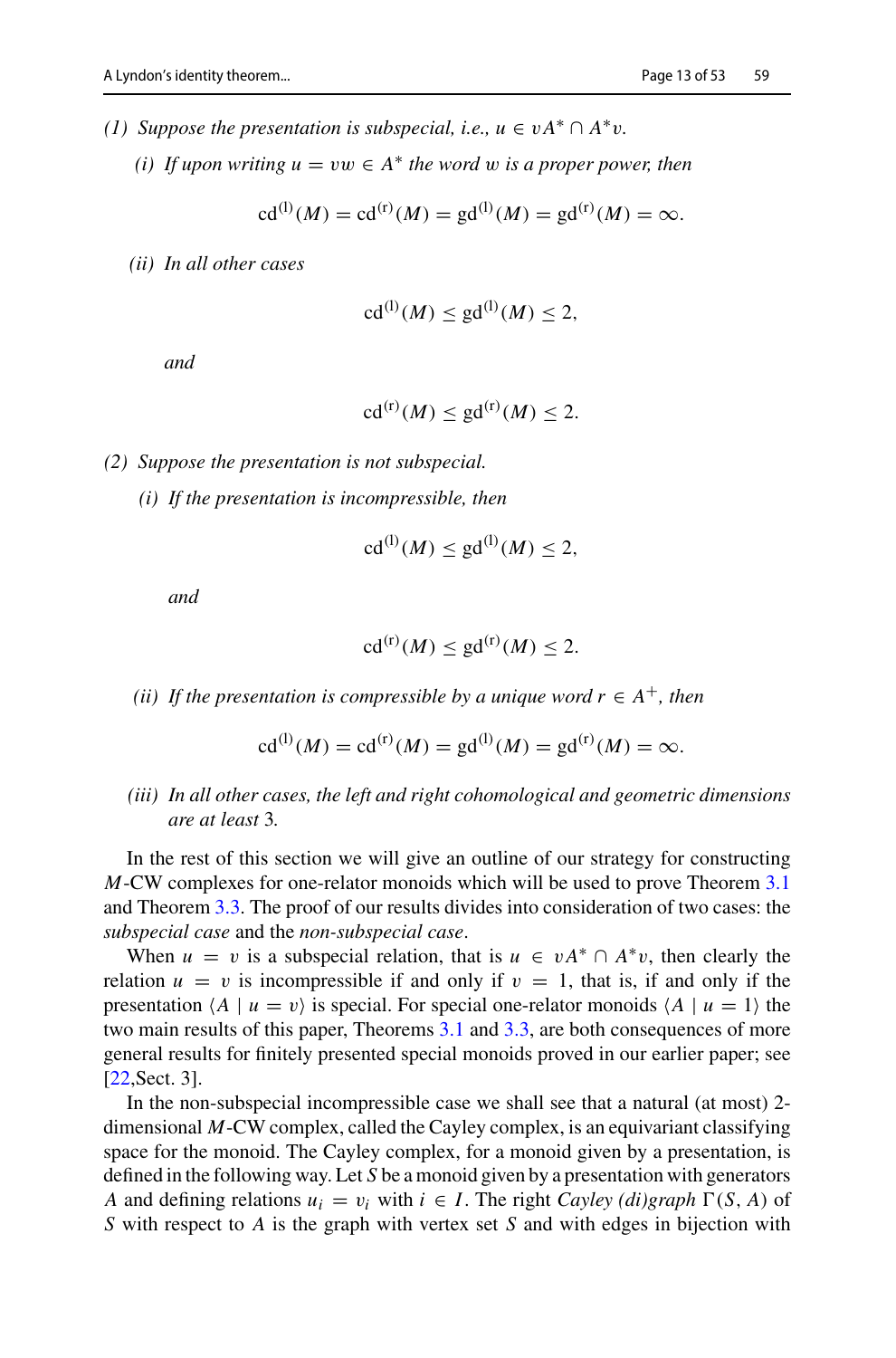$S \times A$  where the directed edge corresponding to  $(s, a)$  starts at *s* and ends at *sa*. Throughout this paper we shall always work with right Cayley graphs of finitely generated monoids, and so by the Cayley graph of a finitely generated monoid, we will always mean the right Cayley graph. The *Cayley complex*  $X = \Gamma(S, A)^{(2)}$  of *S*, with respect to the presentation  $\langle A \mid u_i = v_i \ (i \in I) \rangle$ , is the 2-dimensional, free *S*-CW complex with 1-skeleton  $\Gamma(S, A)$ , and with a free *S*-cell  $S \times B^2$  attached for each defining relation in the following way. For each relation  $u_i = v_i$ , with  $i \in I$ , let  $p_i$ ,  $q_i$  be paths from 1 to  $m_i$  labelled by  $u_i$  and  $v_i$  respectively where  $m_i$  is the image of  $u_i$  (and  $v_i$ ) in *M*. We glue in  $S \times B^2$  so that  $\{s\} \times B^2$  is attached via the translate of the loop  $p_i q_i^{-1}$  by *s* (see [\[21,](#page-51-15)Proposition 2.3] for more details). The Cayley complex *X* is a simply connected, free *S*-CW complex of dimension at most 2 and it is *S*-finite if the presentation is finite. In particular, if the Cayley complex is contractible then it is an equivariant classifying space for the monoid. Note that the Cayley complex depends on the choice of presentation for *S*. A key fact for our proof below is that the Cayley complex of a strictly aspherical presentation turns out to be contractible; see Lemmas [6.4](#page-35-0) and [6.5](#page-35-1) below.

Given two words  $x, y \in A^*$  we define

<span id="page-13-0"></span>
$$
OVL(x, y) = \{w \in A^+ : x = x_1w, \ y = wy_1 \text{ for some } x_1, y_1 \in A^*\}.
$$

**Lemma 3.4** [\[32,](#page-52-12) Corollary 5.6] *Let*  $\langle A \mid u = v \rangle$  *be a non-subspecial presentation with*  $|u| \ge |v| \ge 1$ *. Let*  $\lambda$  *be the longest common prefix of u and* v, and let  $\rho$  *be their longest common suffix.* If  $\text{OVL}(\rho, \lambda) = \emptyset$ , then  $\langle A \mid u = v \rangle$  is strictly aspherical.

<span id="page-13-1"></span>**Proposition 3.5** *Let*  $M = \langle A \mid u = v \rangle$  *be a one-relator monoid with*  $|u| \ge |v|$ *. Then one of the following must hold:*

- (a)  $\langle A \mid u = v \rangle$  *is compressible; or*
- (b)  $\langle A \mid u = v \rangle$  *is special, i.e.,*  $v = 1$ *; or else*
- (c)  $\langle A \mid u = v \rangle$  *is strictly aspherical.*

**Proof** Suppose  $\langle A \mid u = v \rangle$  is not special and is not strictly aspherical. A subspecial, but not special, presentation is obviously compressible. If the presentation is not sub-special and not strictly aspherical, then by Lemma [3.4](#page-13-0) it follows that  $OVL(\rho, \lambda) \neq \emptyset$ , with  $\lambda$  and  $\rho$  as in Lemma [3.4.](#page-13-0) This implies that there is a word  $\alpha \in A^+$  such that

$$
u \in \alpha A^* \cap A^* \alpha
$$
 and  $v \in \alpha A^* \cap A^* \alpha$ 

and so the presentation is compressible.  $\square$ 

It follows that every one-relator monoid can be compressed either to a special onerelator monoid or to a strictly aspherical one-relator monoid. The first case happens if and only if the original monoid is subspecial (see [\[33](#page-52-13), Lemma 5.4]).

In this way, Proposition [3.5](#page-13-1) allows us to divide the proofs of our main results into considering the non-subspecial and subspecial cases separately.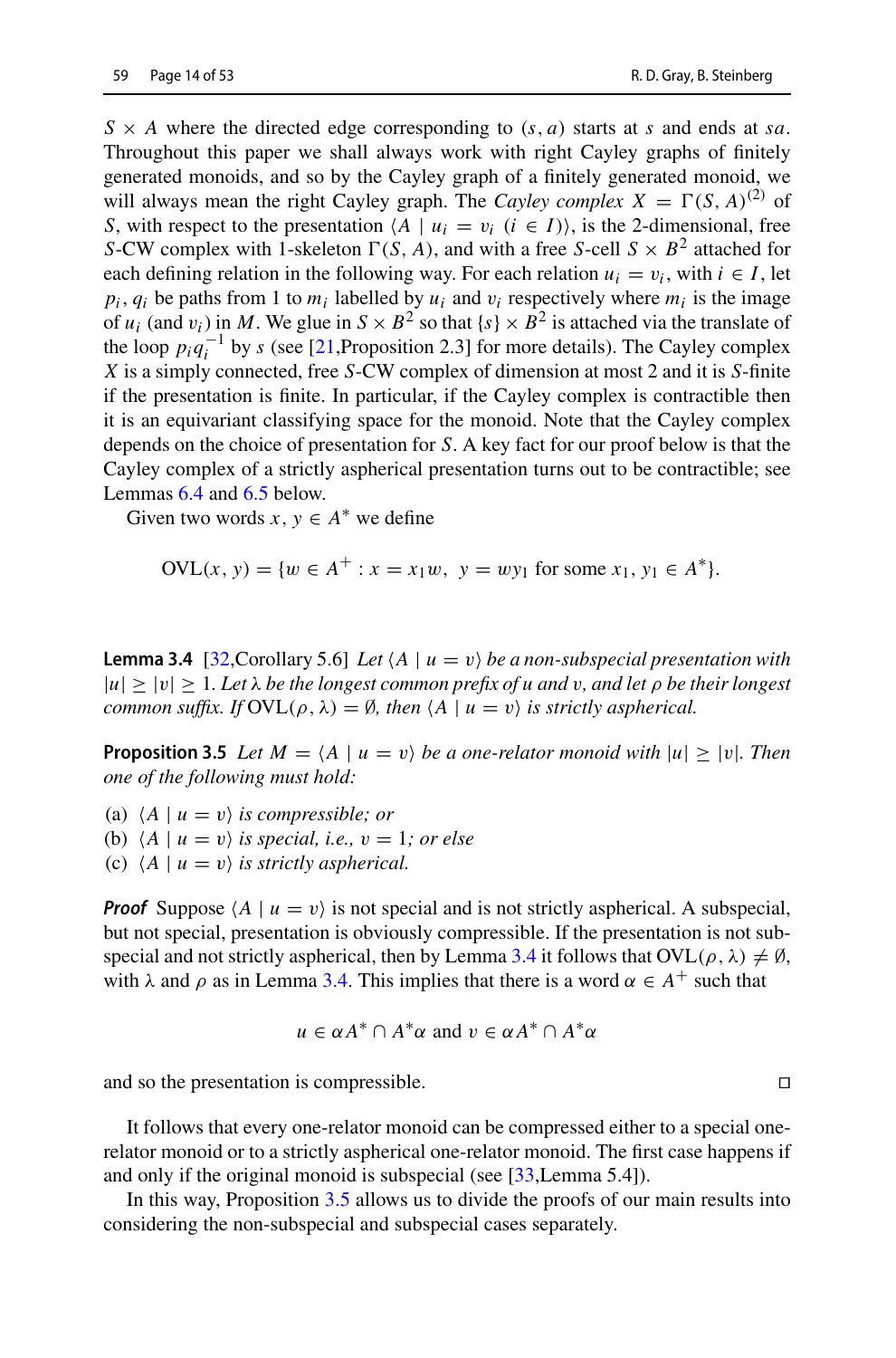In both the subspecial and non-subspecial cases our general approach is the same. Let  $M = \langle A \mid u = v \rangle$  be a one-relator monoid, and let M' be the incompressible monoid obtained from *M* using compression. Note that in general  $M'$  will be an infinitely generated one-relator monoid. Moreover, the one-relator monoid *M'* will be special if  $M$  is subspecial, and otherwise  $M'$  will be strictly aspherical by Lemma [3.4.](#page-13-0) In Theorem [4.17](#page-25-0) we shall prove a key result which shows how the structure of the right Cayley graphs of  $M$  and  $M'$  are related to each other. Specifically, that result shows that the Cayley graph  $\Gamma$  of *M* is homotopy equivalent to an infinite star graph with disjoint copies of the Cayley graph  $\Gamma'$  of M' attached at each leaf of the star. We use this result to build *M*-CW complexes from equivariant classifying spaces of the compressed monoid *M* .

While the general approach is the same, the specific constructions that we give are different in the subspecial and non-subspecial cases, as are the properties enjoyed by the resulting *M*-CW complexes. Let us now explain in more detail how the proofs will proceed in each of these two cases. This description will also explain why the result that torsion-free subspecial one-relator monoids have cohomological dimension at most two (see Theorem B) does not generalise to torsion-free one-relator monoids in general.

#### **The subspecial case**

This case is dealt with in Sect. [5.](#page-27-0) The idea in this case is to reduce the problem to the maximal subgroups of the monoid. Recall that, for any idempotent *e* in a monoid *N*, the set *eNe* is a subsemigroup of *N*, and *eNe* is a monoid with identity element *e*. The group of units of *eNe* is a subgroup (i.e., a subsemigroup which is a group) of *N* which is called the *maximal subgroup* of *N* containing *e*. The maximal subgroup containing *e* is the largest subgroup of *N* with identity element *e*.

We shall see that if *M* is a subspecial, but not special, monoid then it contains non-trivial idempotents, and all of its maximal subgroups (except the group of units, which is trivial) are isomorphic to a single group *G*. Moreover, this group *G* is a onerelator group. In the subspecial case we give a method for constructing an equivariant classifying space for the monoid from an equivariant classifying space for this group. Our construction preserves dimension, and the property  $F_n$ , and this will allow us to use it to prove our main theorems in the subspecial case, by inputting to our construction the classifying spaces for *G* given by Lyndon's Identity Theorem for one-relator groups [\[37](#page-52-15)].

In more detail, the key steps for constructing the equivariant classifying space in the subspecial case are as follows. Let *M* be the monoid  $\langle A | u = v \rangle$  where  $|u| \ge |v|$  and  $u \in vA^* \cap A^*v$ . Let *M'* be the one-relator monoid to which *M* compresses. In general *M* will be an infinitely generated one-relator monoid, and so *M* is a free product of a finitely generated special monoid *S* and a free monoid of infinite rank (see Sect. [4](#page-16-0) for details). Let *G* be the group of units of the monoid *S*. Then *G* is a finitely generated one-relator group. Then the following conditions are equivalent:

- upon writing  $u = vw$  the word w is a proper power;
- $\bullet$  the group *G* is a one-relator group with torsion;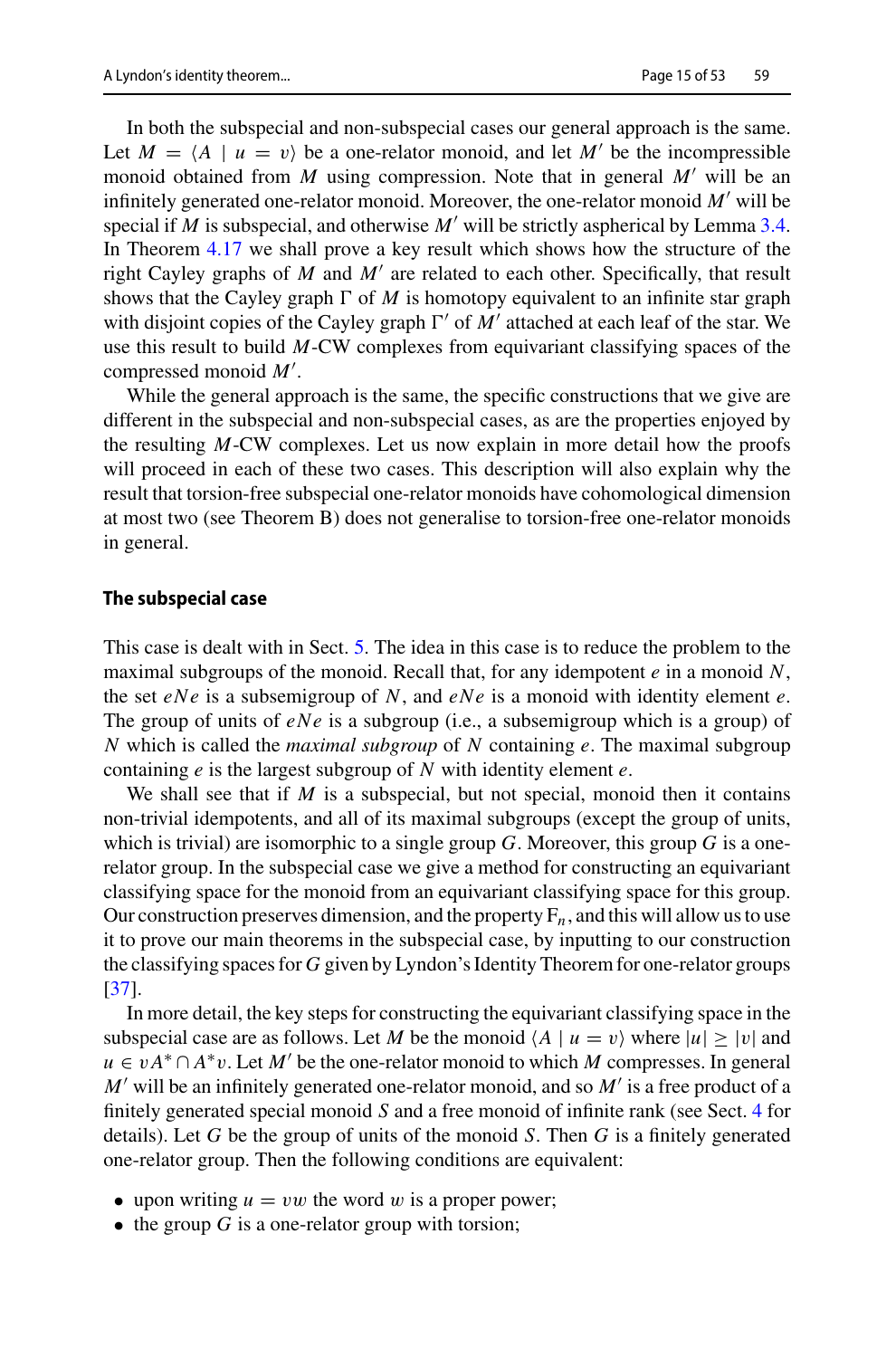• all maximal subgroups of *M* are one-relator groups with torsion (in fact, all of these groups are isomorphic to *G*).

To construct an equivariant classifying space for *M*, with the properties satisfying the main theorems, we begin with an equivariant classifying space for *G* given by Lyndon's results, from this we construct an equivariant classifying space for the onerelator special monoid *S* using the method given in our paper [\[22\]](#page-51-16). This is then extended to give an equivariant classifying space for the compressed monoid *M* . We then use this space together with Theorem [4.17,](#page-25-0) described above, which relates the structure of the Cayley graph of *M* to that of *M* , to build an equivariant classifying space for *M*. The constructions we give preserve *M*-finiteness, and they do not increase the dimension of the space. This will then suffice to prove our main results Theorem [3.1](#page-11-0) and Theorem [3.3](#page-11-1) in the subspecial case.

#### **The non-subspecial case**

In this case the compressed monoid  $M'$  is strictly aspherical (or, more precisely, the finitely generated one-relator free factor is). It follows (see Lemma [6.4\)](#page-35-0) that the Cayley complex *Y* of *M'* with respect to the compressed presentation is contractible. We use this fact together with Theorem [4.17](#page-25-0) to construct a contractible *M*-CW complex *K* defined in the following way. Let  $z \in A^*$  be the longest word which is a prefix and a suffix of both *u* and *v*, and write  $u = zu'$  and  $v = zv'$ . Then *K* is the 2-complex with 1-skeleton the Cayley graph  $\Gamma$  of *M*, and a 2-cell adjoined at every vertex in  $M[z]_M$  with boundary path labelled by  $u'(v')^{-1}$ . (See Sect. [4](#page-16-0) for full details.) Recall that  $[z]_M$  denotes the image in M of the word  $z \in A^*$ . So  $[z]_M$  is an element of the monoid *M* and  $M[z]_M = \{x[z]_M : x \in M\}$  is the principal left ideal of *M* generated by the element  $[z]_M$ . Equivalently  $M[z]_M = \{ [wz]_M : w \in A^* \}$  so this principal left ideal consists of all elements of *M* that can be represented by words that have *z* as a suffix. Now the *M*-CW complex *K* is contractible by Theorem [4.17,](#page-25-0) since *Y* is contractible. However, *K* will not in general be a projective *M*-CW complex and hence will not be an *M*-equivariant classifying space in this case. Despite this, since *K* is contractible its augmented cellular chain complex gives an exact sequence of ZM-modules. In Theorem [6.7](#page-36-0) this exact sequence is used to reduce the problem of proving Theorem A in the non-subspecial case to the problem of showing that the left  $\mathbb{Z}M$ -module  $\mathbb{Z}M[z]_M$  is of type  $FP_\infty$ . In this case we shall see that  $\mathbb{Z}M[z]_M$  is in fact isomorphic to the relation module of  $M$  in the sense of Ivanov [\[31](#page-51-14)]. Using algebraic methods, arguments with monoid pictures, and a general result from [\[9\]](#page-51-19) and [\[55](#page-52-19)], which gives a useful general criterion for a module to be of type  $FP_{\infty}$ , we shall prove in Theorem [8.7](#page-46-0) that the left  $\mathbb{Z}M$ -module  $\mathbb{Z}M[z]_M$  is of type  $FP_{\infty}$ . This is then combined with Theorem [6.7](#page-36-0) to deduce that *M* is of type left- and right-FP<sub>∞</sub>; see Theorem [8.8.](#page-47-1)

As noted above, the *M*-CW 2-complex *K* which is used to prove that *M* is of type  $FP_{\infty}$  is contractible and has dimension at most 2, but is not projective and hence not an *M*-equivariant classifying space. More generally, we shall see in Sect. [9](#page-47-0) that not only does *K* fail to be an equivariant classifying space for *M*, but in fact it will not be possible to construct any two-dimensional equivariant classifying space for a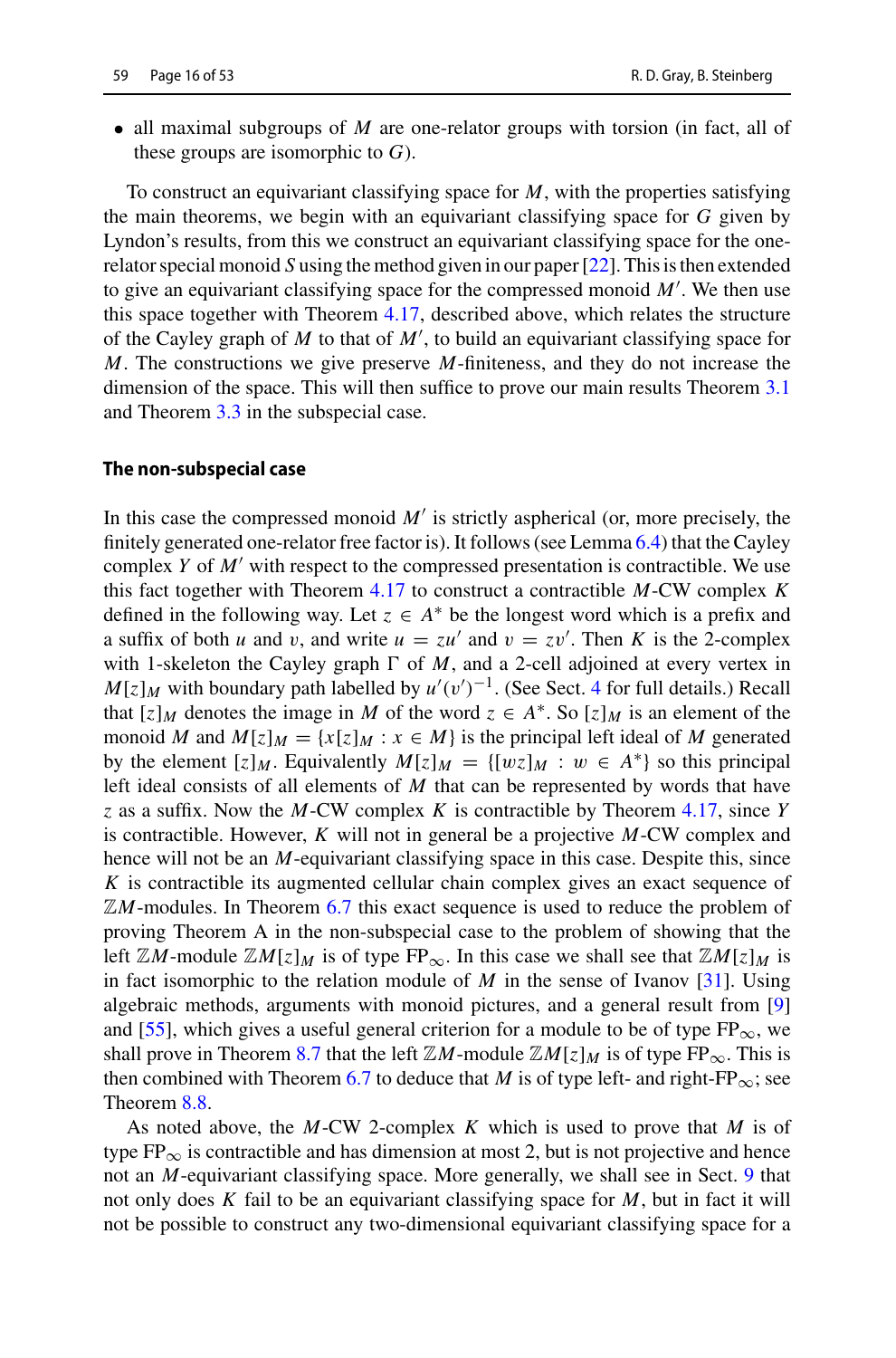non-subspecial compressible one-relator monoid. And in some cases, it will not even be possible to construct a finite dimensional one. For example we will see in Sect. [9](#page-47-0) that the monoid  $\langle a, b, c \mid aba = aca \rangle$  is a torsion-free non-subspecial one-relator monoid of infinite cohomological dimension. This example is in fact a special case of a much more general result about the cohomological dimension of compressible non-subspecial one-relator monoids which we prove in Sect. [9;](#page-47-0) see Proposition [9.5.](#page-50-2) A result of independent interest that we prove in the process of studying cohomological dimension is that the monoid ring Z*M* of a non-subspecial one-relator monoid has no idempotents except 0 and 1; see Theorem [9.2.](#page-48-0) This strongly generalises Lallement's result [\[35\]](#page-52-18) that a non-subspecial one-relator monoid has no idempotents other than 1.

This completes the outline of the proof of our main results.

#### <span id="page-16-0"></span>**4 Compression and local divisors**

#### **Compression**

We simultaneously generalise here some results from Lallement [\[35\]](#page-52-18) and from Adjan and Oganesyan [\[2](#page-50-1)]. Note that we frequently use the dual formulation of Lallement's results since we are working with left actions. Recall that a submonoid *N* of *A*∗ is *left unitary* if *z*, *zw*  $\in$  *N* implies  $w \in N$ . Let *N* be a left unitary submonoid of  $A^*$ . A word  $z \in N$  is said to be *irreducible* if it belongs to the set  $(N \setminus \{\varepsilon\}) \setminus (N \setminus \{\varepsilon\})^2$ . Let *P* be the set of irreducible elements of *N*. Then *P* is a prefix code (i.e., no element of *P* is a prefix of another element of *P*); see [\[30,](#page-51-23)Proposition 7.2.2]. Indeed, if  $y \in P$ and  $y = zw$  with  $z \in P$  and  $w \neq \varepsilon$ , then  $w \in N$  and so y is not irreducible. Thus N is a free monoid, freely generated by the prefix code *P*. Indeed, if  $w \in N$  is non-empty, then its unique factorization as a product of elements of *P* can be found as follows. Since *P* is a prefix code, there is a unique prefix *u* of *w* belonging to *P*. If  $w = uv$ , then  $v \in N$  by the left unitary property and has a unique factorization as a product of elements of *P* by induction on word length.

Let  $r \in A^+$ . We say that *r seals* the word  $w \in A^*$  if  $w \in rA^* \cap A^*r$ . For example, *aba* seals *ababa*. In particular, the initial and final occurrences of *r* may overlap. If both  $r, s \in A^+$  seal w and  $|r| \leq |s|$ , then *r* seals *s*. Indeed,  $w = rw' = sw''$  and  $w = v'r = v''s$  shows that  $s \in rA^* \cap A^*r$ . Conversely, if *s* seals *w* and *r* seals *s*, then *r* seals w as  $s = rx = yr$  and  $w = sw' = w''s$  implies  $rxw' = w = w''yr$ . Thus sealing is transitive.

Throughout this section *M* will denote the one-relator monoid defined by the presentation  $\langle A \mid u = v \rangle$ . The presentation  $\langle A \mid u = v \rangle$  is said to be *compressible* if there is a non-empty word  $r \in A^+$  sealing *u* and *v*. In this case we say that *r* compresses  $u = v$ . Otherwise, we say that the presentation is *incompressible*.

If both  $r, s \in A^+$  compress  $u = v$  and  $|r| \leq |s|$ , then  $r$  seals  $s$ , as observed above. Note that if a presentation is compressible there is a unique longest word and a unique shortest word compressing  $u = v$ . A word  $r \in A^+$  is *self-overlap-free* (SOF) if no proper non-empty prefix of *r* is also a suffix, that is, *r* is not sealed by any non-empty word except itself. It follows immediately that if *x* is the shortest word compressing a relation  $u = v$ , then x is SOF and it is the only SOF word compressing the relation.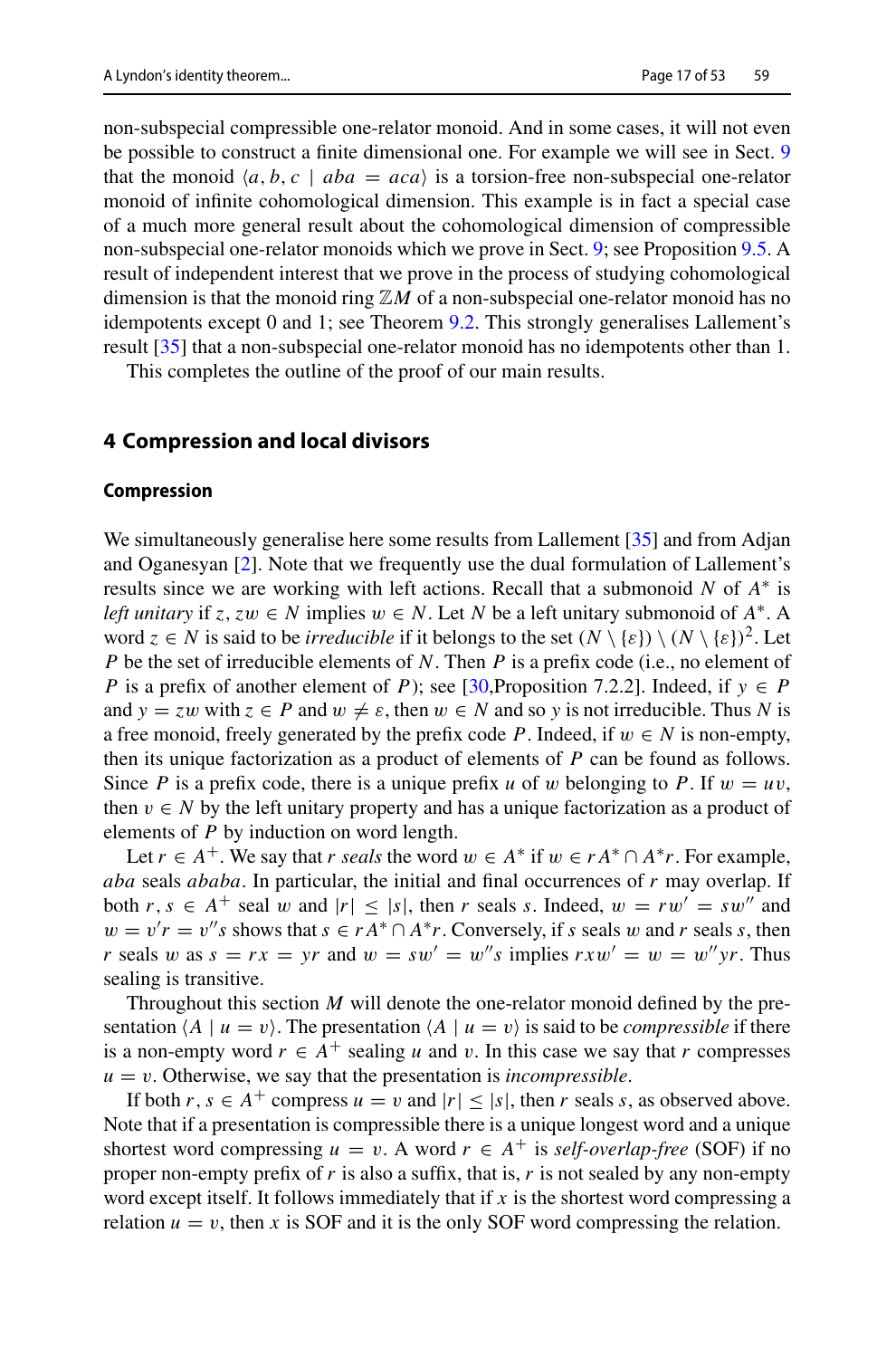Let  $r \in A^+$  and put

$$
T(r) = \{ w \in A^* \mid rw \in A^*r \}.
$$

Observe that  $T(r)$  is a submonoid of  $A^*$ . Indeed,  $r \varepsilon = r \in A^*r$ , so  $\varepsilon \in T(r)$ , and if  $z, w \in T(r)$ , then  $rzw = z'rw = z'w'r$  for some  $z', w' \in A^*$ . So  $zw \in T(r)$ . Also *T*(*r*) is left unitary. If *z*, *z*w ∈ *T*(*r*), then  $rz = z'r$  and so  $rzw = z'rw \in A^*r$ . It follows that  $rw \in A^*r$  by length considerations. So  $w \in T(r)$  and this completes the proof the *T* (*r*) is left unitary.

Since  $T(r)$  is freely generated by the prefix code  $\Delta_r$  of its irreducible elements, we shall often identify  $T(r)$  with  $\Delta_r^*$ . Throughout this section we shall endeavor to use lower case Latin letters for elements of *A* and lower case Greek letters for elements of  $\Delta_r$ . In general, the prefix code  $\Delta_r$  is infinite. The code  $\Delta_r$  is easiest to describe when *r* is SOF. In this case,  $T(r) = A^*r \cup \{\varepsilon\}$  because if  $rw = w'r$  with w nonempty, then the suffix *r* of *rw* cannot overlap the prefix *r* and so  $w \in A^*r$ . Therefore,  $\Delta_r = (A^* \setminus A^* r A^*)r$  as all occurrences of *r* in an element of  $A^* r$  are disjoint and so an element of  $(T(r) \setminus \{\varepsilon\})^2$  is a word of the form wr where w contains a factor *r*. The description of the prefix code  $\Delta_r$  is more complicated when *r* is not SOF, see [\[35](#page-52-18), Sect. 3] for details. We shall not require a detailed description of the set  $\Delta_r$  here. In our proofs we will only need to refer to the existence of the set  $\Delta_r$  and some of its basic properties, e.g., the fact that it is a prefix code which freely generates  $T(r)$ . Notice that membership in  $T(r)$  is decidable and given a word  $w \in T(r)$ , one can effectively find its factorization into elements of  $\Delta_r$  by finding the first non-empty prefix of w in  $T(r)$ , which will necessarily belong to  $\Delta_r$ , and then repeating the process on the remainder of the word.

If *r* compresses  $u = v$ , then we can write  $u = ru' = u_2r$  and  $v = rv' = v_2r$  and so  $u', v' \in T(r)$ . Thus  $u' = \alpha_1 \cdots \alpha_k$  and  $v' = \beta_1 \cdots \beta_\ell$  with  $\alpha_i, \beta_j \in \Delta_r$  for all *i*, *j*. We can thus form the infinitely generated one-relator monoid

<span id="page-17-0"></span>
$$
L = \langle \Delta_r \mid \alpha_1 \cdots \alpha_k = \beta_1 \cdots \beta_\ell \rangle. \tag{4.1}
$$

Note that the  $\alpha_i$  and  $\beta_j$  appearing in *u'* and v' need not be distinct. Also, note that if  $r = u$  or  $r = v$ , then one of the sides of the defining relation of L can be the empty word (and that is the only way that this can happen). If we identify  $T(r)$  with  $\Delta_r^*$ , we can, abusing notation, write the presentation  $L = \langle \Delta_r | u' = v' \rangle$ . Notice that the word length of  $u'$  and  $v'$  over  $\Delta_r$  is bounded above by the corresponding word length over *A* and hence  $k < |u|$  and  $\ell < |v|$  as *r* is non-empty.

Let

$$
\Lambda_r = \left(\bigcup_{1 \leq i \leq k} \{\alpha_i\}\right) \cup \left(\bigcup_{1 \leq j \leq l} \{\beta_j\}\right)
$$

noting that  $\Lambda_r$  is a finite subset of  $\Delta_r$ , and put  $\Psi_r = \Delta_r \setminus \Lambda_r$ . Then *L* has a free product decomposition  $L = \Psi_r^* * S$  where *S* is the finitely presented one-relator monoid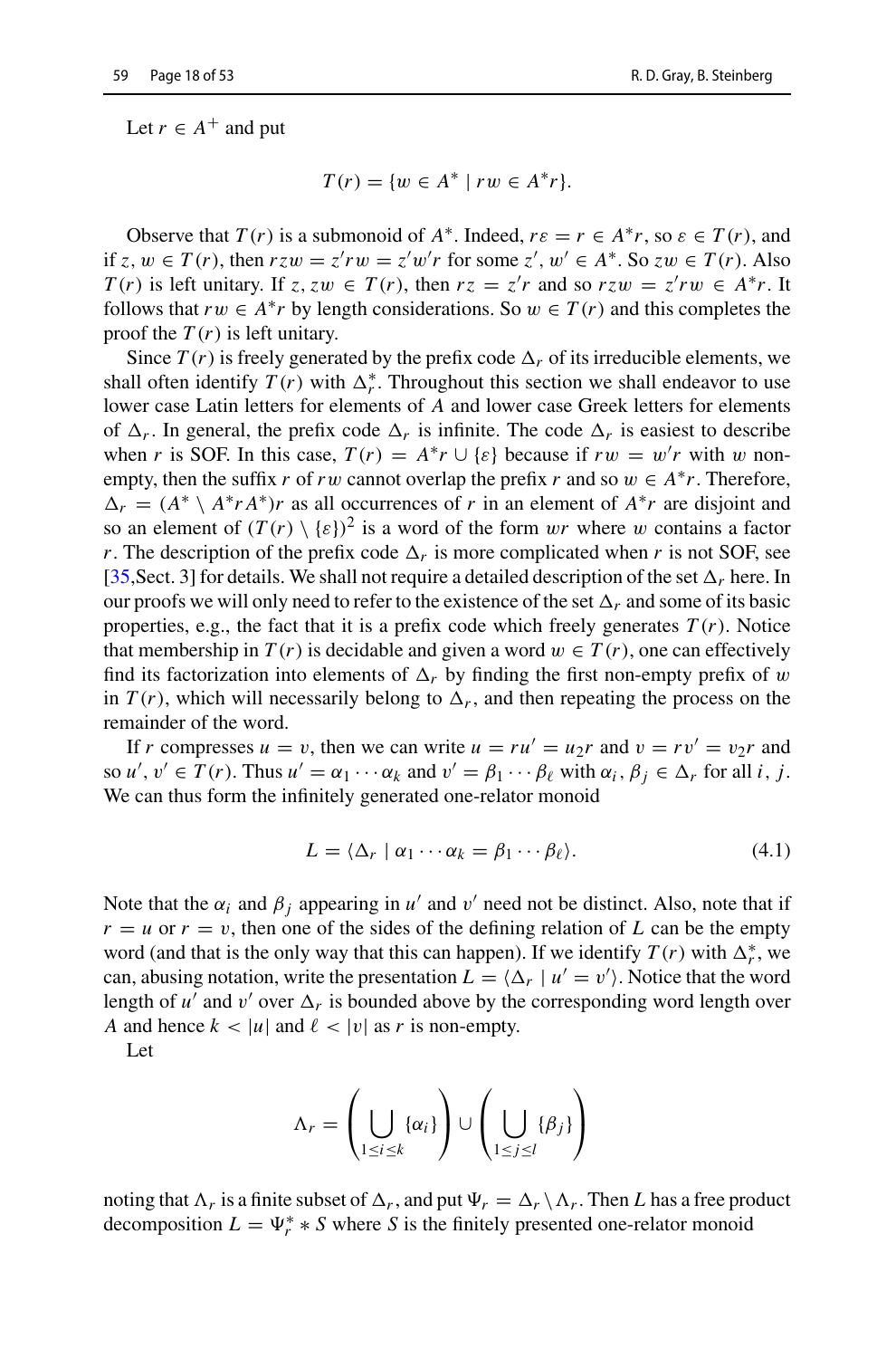<span id="page-18-2"></span><span id="page-18-1"></span><span id="page-18-0"></span>
$$
S = \langle \Lambda_r \mid \alpha_1 \cdots \alpha_k = \beta_1 \cdots \beta_\ell \rangle. \tag{4.2}
$$

We call *S* the *compression of M* with respect to *r*. Notice that *S* has a shorter defining relation than *M* since  $k < |u|$  and  $\ell < |v|$ .

**Lemma 4.1** *Suppose that r seals s, and that s seals u. Write*  $s = rs'$  *and*  $u = ru'$ *. Then*  $s'$ ,  $u' \in T(r)$  *and*  $s'$  *seals*  $u'$  *in*  $\Delta_r^*$ .

*Proof* Since *r* seals *s* and *u*, we have that  $rs' = s \in A^*r$  and  $ru' = u \in A^*r$ , whence  $s', u' \in T(r)$ . Also we have that  $ru' = u = su'' = rs'u''$  and  $u = u_0s = u_0rs'$  for some  $u''$ ,  $u_0 \in A^*$  as *s* seals *u*. Thus we have that  $u' = s'u''$  and hence, since  $u'$ ,  $s' \in A^*$ *T*(*r*), we have that  $u'' \in T(r)$  because  $T(r)$  is left unitary. Also from  $u_0 r s' = u = r u'$ we have that *r* is a prefix of  $u_0r$ , so write  $u_0r = rw$ . Then  $rws' = u_0rs' = ru'$  and so  $ws' = u'$ . Since  $rw = u_0r$ , clearly  $w \in T(r)$ . Since  $ru' = rs'u''$  it follows that  $u' = s'u''$  with  $u'' \in T(r)$ . Also,  $u' = ws'$  with  $w \in T(r)$ . Combining these yields  $u' \in s' \Delta_r^* \cap \Delta_r^* s'$ , as required.

The following proposition expresses a transitivity property of compression that, in particular, implies that every iterated compression of *M* is a compression of *M*.

**Proposition 4.2** *Let*  $M = \langle A | u = v \rangle$  *be compressed by r with compression*  $M' =$  $\langle A' | u' = v' \rangle$ . Then there is a prefix preserving bijection  $\varphi$  from the set of words s from *A*<sup>+</sup> *compressing*  $u = v$  *with*  $|s| > |r|$  *and the set of words from*  $(A')^+$  *compressing the presentation of M'. If s is such a word and*  $M'' = \langle A'' | u'' = v'' \rangle$  *is the compression of M with respect to s, then the compression S of M' with respect to*  $\varphi(s)$  *is given by*  $\langle B | x = y \rangle$  *where there is a bijection*  $\Phi : A'' \to B$  *such that*  $\Phi(u'') = x$  *and*  $\Phi(v'') = v$ . In other words, up to relabelling the alphabet, the compressions of M *with respect to s and of M' with respect to*  $\varphi(s)$  *are the same.* 

*Proof* Throughout this proof we identify  $\Delta_r^*$  with  $T(r)$ . Then  $u = ru'$  and  $v = rv'$ . Let  $s \in A^*$  be a word compressing  $u = v$  with  $|s| > |r|$ . We have already observed that *r* seals *s* and so  $s = rs' = s''r$  for some  $s', s'' \in A^*$ . Lemma [4.1](#page-18-0) implies that  $u', v', s' \in T(r)$  and that *s'* seals both *u'* and *v'* over  $\Delta_r$  and so *s'* compresses  $u' = v'$ . For every word  $s \in A^*$  compressing  $u = v$  with  $|s| > |r|$  define  $\varphi(s) = s'$  where  $s = rs'$ . Then  $\varphi$  defines a map from the set of all such words *s* to the set of words from  $(A')^+$  compressing  $u' = v'$ . Our aim is to prove that  $\varphi$  is a prefix preserving bijection.

Clearly  $\varphi$  is injective on the set of all such words *s*. Moreover, cancelling *r* is clearly prefix preserving from  $r A^* \to A^*$  and so  $\varphi$  is prefix preserving. We show that  $\varphi$  is surjective onto the set of words compressing  $u' = v'$ .

Suppose that  $s' \in \Delta_r^*$  with  $u', v' \in s'\Delta_r^* \cap \Delta_r^*s'$ . We show that  $s = rs'$  seals  $u$ . similar argument will show that it seals *v* and hence *s* compresses *r* with  $\varphi(s) = s'$ . Write  $u' = u_1 s' = s' u_2$  in  $\Delta_r^*$  and note that we can view these as factorizations over  $A^*$ , as well. Since  $ru' = u$ , we have that if  $s = rs'$ , then  $u = ru' = rs'u_2 \in sA^*$  and also  $u = ru' = ru_1s'$ . But  $u_1 \in T(r)$  and so  $ru_1s' \in A^*rs' = A^*s$ . This shows that  $s = rs'$  seals *u*. This completes the proof that  $\varphi$  is surjective.

Fix now a word *s* compressing  $u = v$  with  $|s| > |r|$  and let  $s' = \varphi(s)$ . First note that since *s* is sealed by *r*, and by definition of  $\varphi$ , we can write  $s = rs' = s''r$  with  $s'' \in A^*$ . Let us put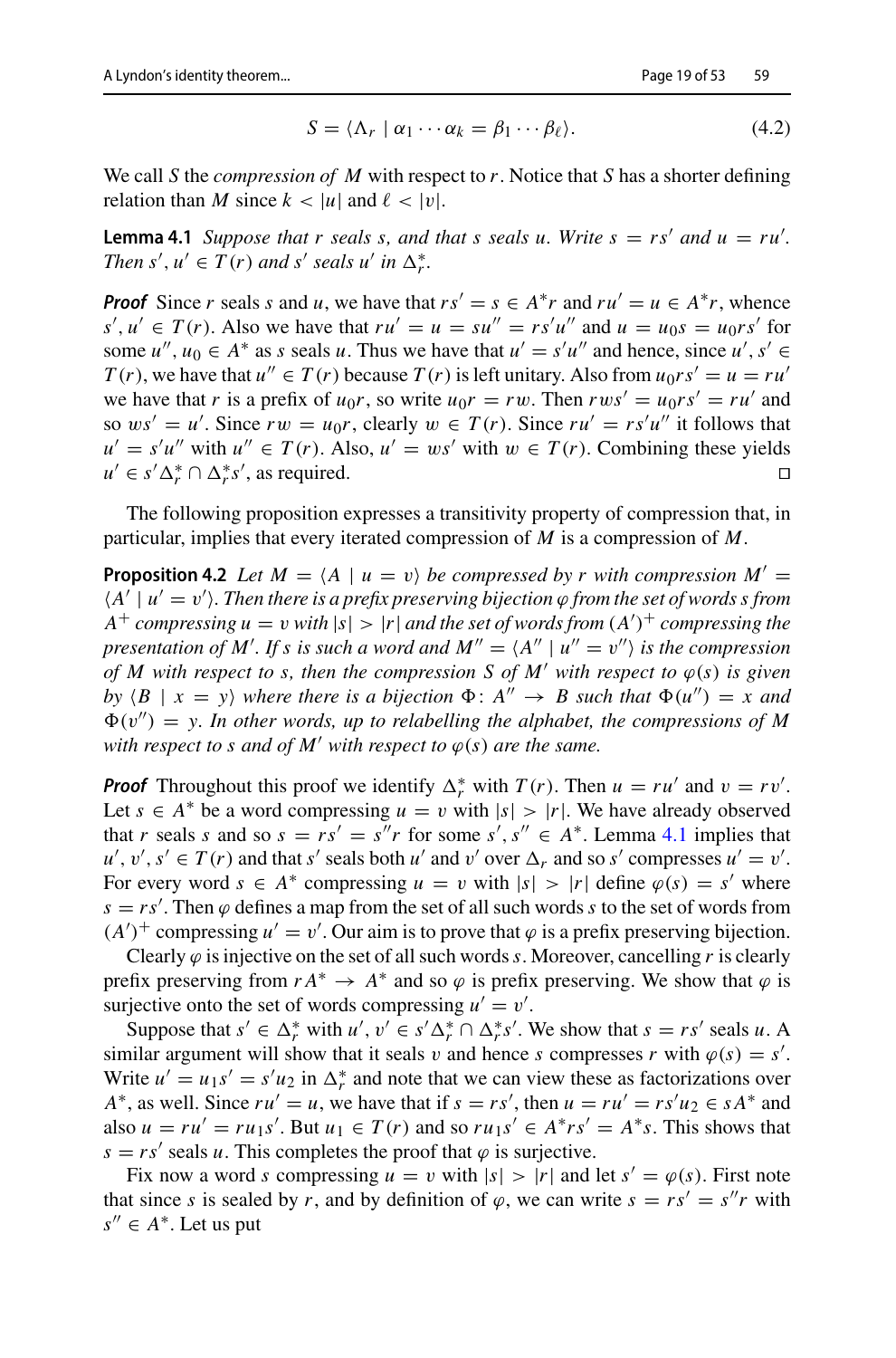$$
T'(s') = \{ w \in \Delta_r^* \mid s'w' \in \Delta_r^*s' \}.
$$

We show that under the identification of  $T(r)$  with  $\Delta_r^*$ , we have that  $T'(s') = T(s)$ . If  $w \in T'(s')$ , then  $s'w \in \Delta_r^*s'$  and hence  $sw = rs'w \in r\Delta_r^*s' \subseteq A^*rs' = A^*s$ , as  $\Delta_r^* = T(r)$ . Therefore,  $w \in T(s)$ . Conversely, let  $w \in T(s)$ . So  $sw = w's$ . Thus *s* seals  $sw = rs'w$  and so, by Lemma [4.1,](#page-18-0) we have that *s'* seals *s'w* over  $\Delta_r^*$ , whence  $w \in \Delta_r^*$  and  $s'w \in \Delta_r^*s'$ . Thus  $w \in T'(s')$ .

It now follows that the free basis  $\Delta_s$  of  $T(s)$ , as a free submonoid of  $A^*$ , can be identified with the free basis of  $T'(s')$  over  $\Delta_r^*$ . Note that  $ru' = u = su'' = rs'u''$ and  $rv' = v = sv'' = rs'v''$  with  $u''$ ,  $v'' \in T(s) = T'(s')$ . Thus *M* compresses to  $\langle \Lambda_s | u'' = v'' \rangle$  under *s*. Also note that  $u' = s'u''$  and  $v' = s'v''$  with  $s', u'', v'' \in \Delta_r^*$ and hence  $s', u'', v'' \in \Lambda_r^*$ . Then under our identification of  $T(s)$  with  $T'(s')$  (and hence  $\Delta_s$  with  $\Delta_{s'} \subseteq \Delta_r^*$ , we have that  $u' = v'$  rewrites under compression by  $\varphi(s) = s' \in \Lambda_r^*$  to  $u'' = v''$ .

Hence the compressions of *M* with respect to *s*, and of *M'* with respect to  $\varphi(s)$ , are the same. This completes the proof of the proposition.  $\Box$ 

<span id="page-19-0"></span>The following corollary will be essential.

**Corollary 4.3** *Let*  $M = \langle A \mid u = v \rangle$  *be a compressible one-relator monoid. Suppose that r compresses M and let*  $M' = \langle A' | u' = v' \rangle$  *be the compression of M' with respect to r. Then M is incompressible if and only if r is the unique maximal length word z compressing*  $u = v$ *. Moreover, any iterated compression of M that is incompressible is, up to relabelling, the compression of M by z.*

We call the compression of  $u = v$  with respect to the maximum length word compressing  $u = v$  the *Lallement* compression of  $u = v$ , as it was first considered by Lallement [\[35](#page-52-18)] in the case of a subspecial presentation. We call the compression of  $u = v$  with respect to the unique SOF word compressing it the Adjan–Oganesyan compression of  $u = v$ , as this compression was first considered by Adjan and Oganesyan in [\[2\]](#page-50-1). Corollary [4.3](#page-19-0) implies that the Lallement compression of the Adjan–Oganesyan compression of  $u = v$  is the Lallement compression of  $u = v$ .

<span id="page-19-1"></span>Notice that a compressible one-relator presentation is subspecial if and only if its Lallement compression is special. Thus Corollary [4.3](#page-19-0) has the following consequence.

**Corollary 4.4** Let  $M = \langle A \mid u = v \rangle$  be a compressible one-relator monoid presen*tation and let N be any compression of M. Then M is subspecial if and only if N is subspecial.*

Let us consider an example. Let  $M = \langle a, b \mid ababa = ababbaba \rangle$ . The relation  $ababa = ababbaba$  can be compressed by  $y = a$  and  $z = aba$ . If we compress with respect to *y* = *a* we obtain  $M' = \langle \beta, \gamma | \beta^2 = \beta \gamma \beta \rangle$  where  $\beta = ba$  and  $\gamma = bba$ . If we compress with respect to  $z = aba$ , then we obtain  $M'' = \langle c, d \mid c = d \rangle$  where  $c =$ *ba* and  $d = bbaba$ . Here it is easy to verify that we have  $\Lambda_z = \{c, d\} = \{ba, bbaba\}$ . Notice that  $M'$  can be compressed with respect to  $\beta$  and the resulting presentation is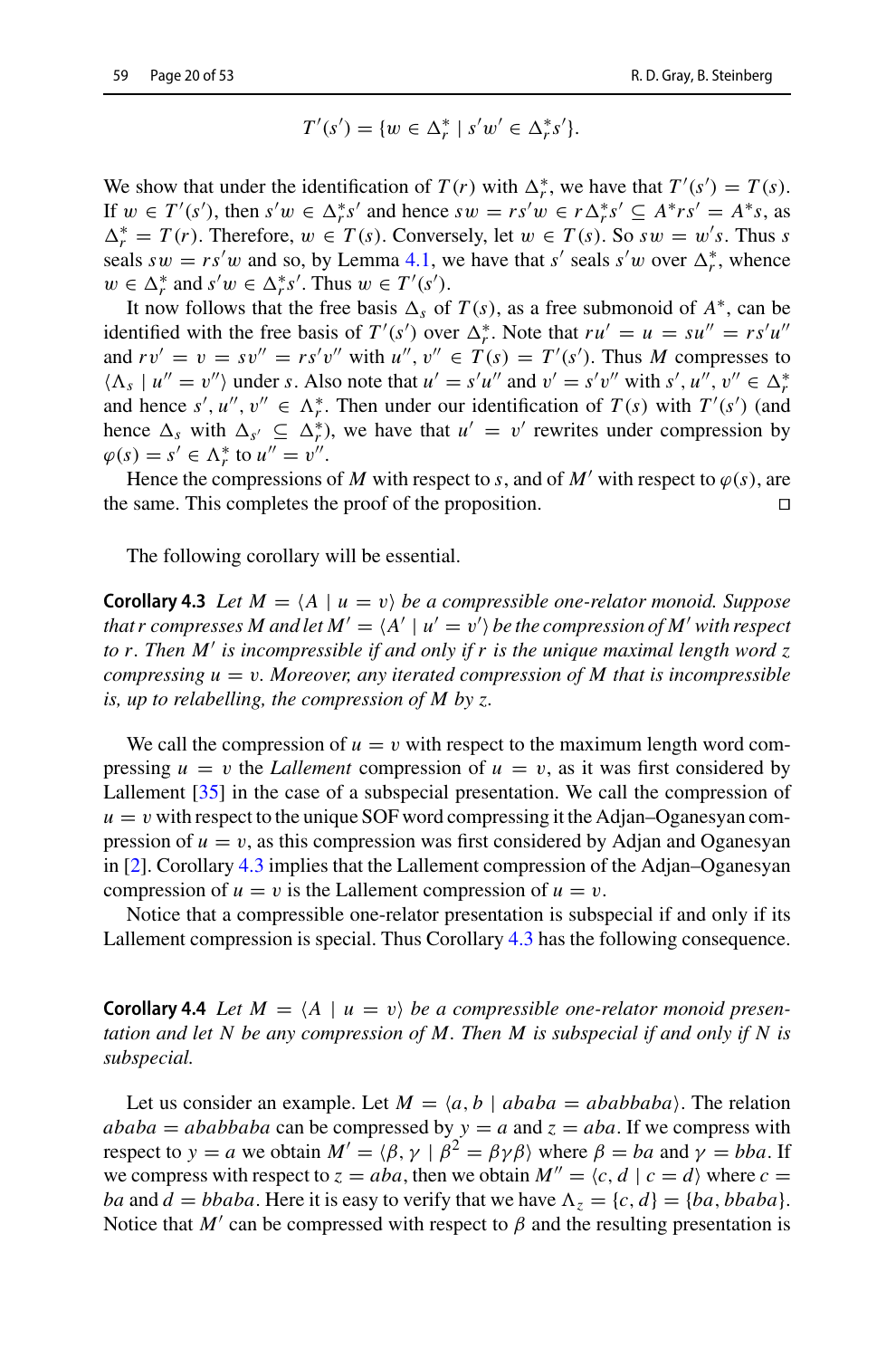$\langle \rho, \tau | \rho = \tau \rangle$  where  $\rho = \beta$  and  $\tau = \gamma \beta$ , which is the same as the presentation of  $M''$  up to relabelling.

Throughout the rest of this section we shall suppose that the word  $r \in A^+$  compresses the defining relation  $u = v$  in the presentation  $\langle A | u = v \rangle$  of the monoid *M*. As usual, we write  $[w]_M$  to denote the image in *M* of  $w \in A^*$ . Furthermore, with *L* and *S* defined as above in equations [\(4.1\)](#page-17-0) and [\(4.2\)](#page-18-1), we use  $[w]_L$  for the image of  $w \in \Delta_r^*$  in *L*, and  $[w]_S$  for the image of  $w \in \Lambda_r^*$  in *S*. Because it plays a very important role, we put  $x = [r]_M$ . All of this notation will remain in force throughout the rest of this section.

Let us now generalise some lemmas from Lallement [\[35](#page-52-18)] reducing the word problem of *M* to its compression *S*.

For any word  $w \in A^* r A^*$ , by the *first occurrence of* r in w we mean the leftmost occurrence of the word  $r$  in  $w$ , reading the word from left to right. Dually we talk about the *last occurrence of the word r* in w, which is the rightmost occurrence of *r* in w.

If  $s \in A^*$ , then we can uniquely factor  $s = yw$  where y is the longest prefix of *s* with  $y \in A^*r \cup \{\varepsilon\}$  (i.e., either *s* has no occurrence of *r*, in which case  $y = \varepsilon$ , or *y* ends in the last occurrence of *r* in *s*). We call this the *right canonical factorization* of *s*.

<span id="page-20-0"></span>The following generalises the dual of [\[35](#page-52-18), Lemma 3.1].

**Lemma 4.5** *Let*  $s, s' \in A^*$  *with right canonical factorizations*  $s = yw$  *and*  $s' = y'w'$ , *respectively. Then*  $[s]_M = [s']_M$  *if and only if*  $w = w'$  *and*  $[y]_M = [y']_M$ *.* 

*Proof* Trivially, if  $w = w'$  and  $[y]_M = [y']_M$ , then  $[s]_M = [s']_M$ . For the converse, assume that  $[s]_M = [s']_M$ . If  $s = s'$ , then clearly  $w = w'$  and  $y = y'$ , whence  $[y]_M = [y']_M$ . Thus we may assume that  $s \neq s'$ . In particular, it must be possibly to apply the defining relation to both *s* and *s'*. Since  $u, v \in A^*r$ , it follows that *r* occurs as a factor of both *s* and *s'* and so  $y \neq \varepsilon$  and  $y' \neq \varepsilon$ . It clearly suffices to prove the result when  $s'$  may be obtained from  $s$  by just a single application of the defining relation  $u = v$  in the presentation defining M. Thus, by symmetry, it will suffice to show that if  $s = x_1ux_2$  has right canonical factorization  $s = yw$  with  $y \in A^*r$  and if  $s' = x_1vx_2$ , then *s'* has right canonical factorization of the form  $y'w$  with  $y' \in A^*r$ and  $[y']_M = [y]_M$ . Write  $y = y_0 r$ ,  $u = u_0 r$  and  $v = v_0 r$ . Then  $s = x_1 u_0 r x_2 = y_0 r w$ where the *r* displayed on the right hand side is the last *r* in *s*. It follows that  $u_0$  is a factor of *y*<sub>0</sub> and *r w* is a suffix of *rx*<sub>2</sub>, and so  $s' = x_1vx_2 = x_1v_0rx_2 = y'_0rw$ , for some  $y'_0 \in A^*$ , and so the displayed *r* in the right hand side is the last occurrence of *r* in  $s'$  as *rw* contains no other occurrence of *r* as *yw* is a right canonical factorization of *s*. Thus, putting  $y' = y'_0 r$ , we have that *s'* has right canonical factorization  $y'w$  and  $[y']_M = [y]_M$  as  $u = u_0r$  was a factor of  $y_0r = y$  and  $y'$  is obtained by replacing *u* in *y* by *v*.

<span id="page-20-1"></span>*Remark 4.6* It follows from Lemma [4.5](#page-20-0) that if  $w \in A^*r$ , then every word equivalent to w in *M* belongs to  $A^*r$ .

Lemma [4.5](#page-20-0) reduces the word problem for *M* to consideration of words in  $A^*r$ , which leads to the second lemma that we shall need, generalizing the dual of [\[35](#page-52-18),Lemma 3.2].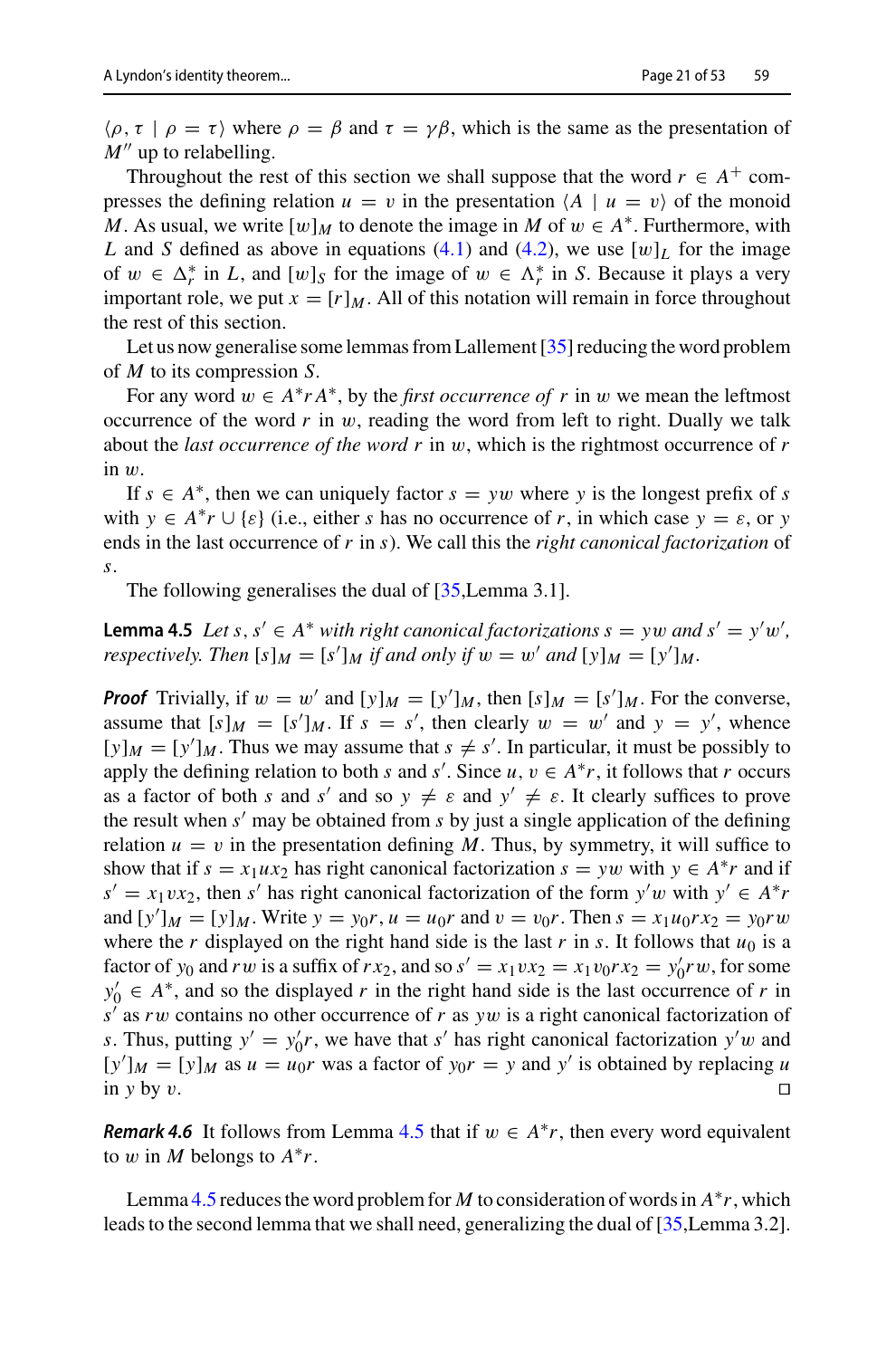<span id="page-21-1"></span>Suppose that  $s \in A^*r$ . Then *s* has a unique factorization  $s = \gamma rw$  with the displayed *r* the first occurrence of *r* in *s* (it has at least one since it ends in *r*). Note that  $w \in T(r)$ , since  $s, yr \in A^*r \subseteq T(r)$  and  $T(r)$  is left unitary. Thus  $w \in \Delta_r^*$  and so  $[w]_L$  makes sense. We call  $s = yrw$  the *left canonical factorization* of *s*.

**Lemma 4.7** *Let s*,  $s' \in A^*r$  *with respective left canonical factorizations*  $s = yrw$  *and*  $s' = y'rw'$ . Then  $[s]_M = [s']_M$  *if and only if*  $y = y'$  *and*  $[w]_L = [w']_L$ .

*Proof* By Remark [4.6](#page-20-1) every word equivalent in *M* to *s* or *s'* belongs to  $A^*r$ . It then clearly suffices to show that  $s'$  can be obtained from  $s$  via one application of the defining relation  $u = v$  if and only if  $y = y'$  and w' can be obtained from w by one application of the defining relation for *L*. Assume first that*s* is obtained from *s* via one application of the defining relation  $u = v$  in the presentation of M. Up to symmetry we may assume that  $yrw = x_1ux_2$  and  $y'rw' = x_1vx_2$ . Since  $u, v \in rA^*$  and the left canonical factorization displays the first occurrence of *r*, we must have that  $y = y'$ and that  $rw = x_1'ux_2$  and  $rw' = x_1'vx_2$  where  $x_1 = yx_1'$ . Recall that  $w, w' \in T(r)$ and  $u = ru'$ ,  $v = rv'$ . From  $rw = x'_1ru'x_2$  and  $rw' = x'_1rv'x_2$ , we deduce that *r* is a prefix of  $x_1^t r$ . Therefore, writing  $x_1^t r = rx^t$ , substituting into the previous two equations, and deleting the *r*-prefixes, we see that we can find  $x' \in A^*$  with  $w = x'u'x_2$ and  $w' = x'v'x_2$  and  $rx' = x'_1r$ , whence  $x' \in T(r)$ . Since  $w, x', u' \in T(r)$ , we deduce that  $x_2 \in T(r)$  as  $T(r)$  is left unitary. Thus we have factorizations  $w = x'u'x_2$  and  $w' = x'v'x_2$  with  $x', x_2 \in \Delta_r^*$  and so  $[w]_L = [w']_L$  via one application of the defining relation  $u' = v'$  in the presentation of L.

Conversely, suppose that  $y = y'$  and w' can be obtained from w by one application of the defining relation  $u' = v'$  in the presentation of L. Without loss of generality, we may assume that  $w = x'u'x_2$  and  $w' = x'v'x_2$  with  $x', x_2 \in \Delta_r^*$ . Write  $rx' = x''r$ . Then  $s = yrw = yrx'u'x_2 = yx''ru'x_2 = yx''ux_2$  and  $s' = y'rw' = yrx'v'x_2 = yr'w'$  $yx''$ rv' $x_2 = yx''vx_2$  and so *s'* can be derived from *s* via one application of the defining relation  $u = v$  in the presentation of M. This completes the proof.

Notice that these two lemmas reduce the word problem from *M* to *S* (as *L* is a free product of *S* with a free monoid on a recursive set). In [\[35](#page-52-18)] Lallement proved the above two lemmas in the particular case that  $r = v$ , where  $u = v$  is a subspecial relation. In this situation *S* is a speical one-relator monoid. Since Adjan [\[1\]](#page-50-0) had previously proved that word problem is decidable for special one-relator monoids, this allowed Lallement to conclude that subspecial one-relator monoids also have decidable word problem.

<span id="page-21-0"></span>Let  $P_{\Lambda_r}$  be the collection of proper prefixes of elements of  $\Delta_r$ . Because  $\Delta_r$  is a prefix code, no element of  $\Delta_r$  belongs to  $P_{\Delta_r}$ . Let us provide an alternate description of  $P_{\Delta_r}$ .

**Lemma 4.8** *Let*  $w \in A^*$ *. Then*  $w \in P_{\Delta_r}$  *if and only if no non-empty prefix of*  $w$  *belongs to*  $T(r)$ *.* 

*Proof* Suppose first that  $w \in P_{\Delta_r}$  has a non-empty prefix  $w'$  with  $w' \in T(r)$ . Then  $w' \in \Delta_r^+$  and so w' has a prefix w'' belonging to  $\Delta_r$ . But then  $w'' \in P_{\Delta_r} \cap \Delta_r = \emptyset$ , a contradiction. Thus no non-empty prefix of  $w$  belongs to  $T(r)$ .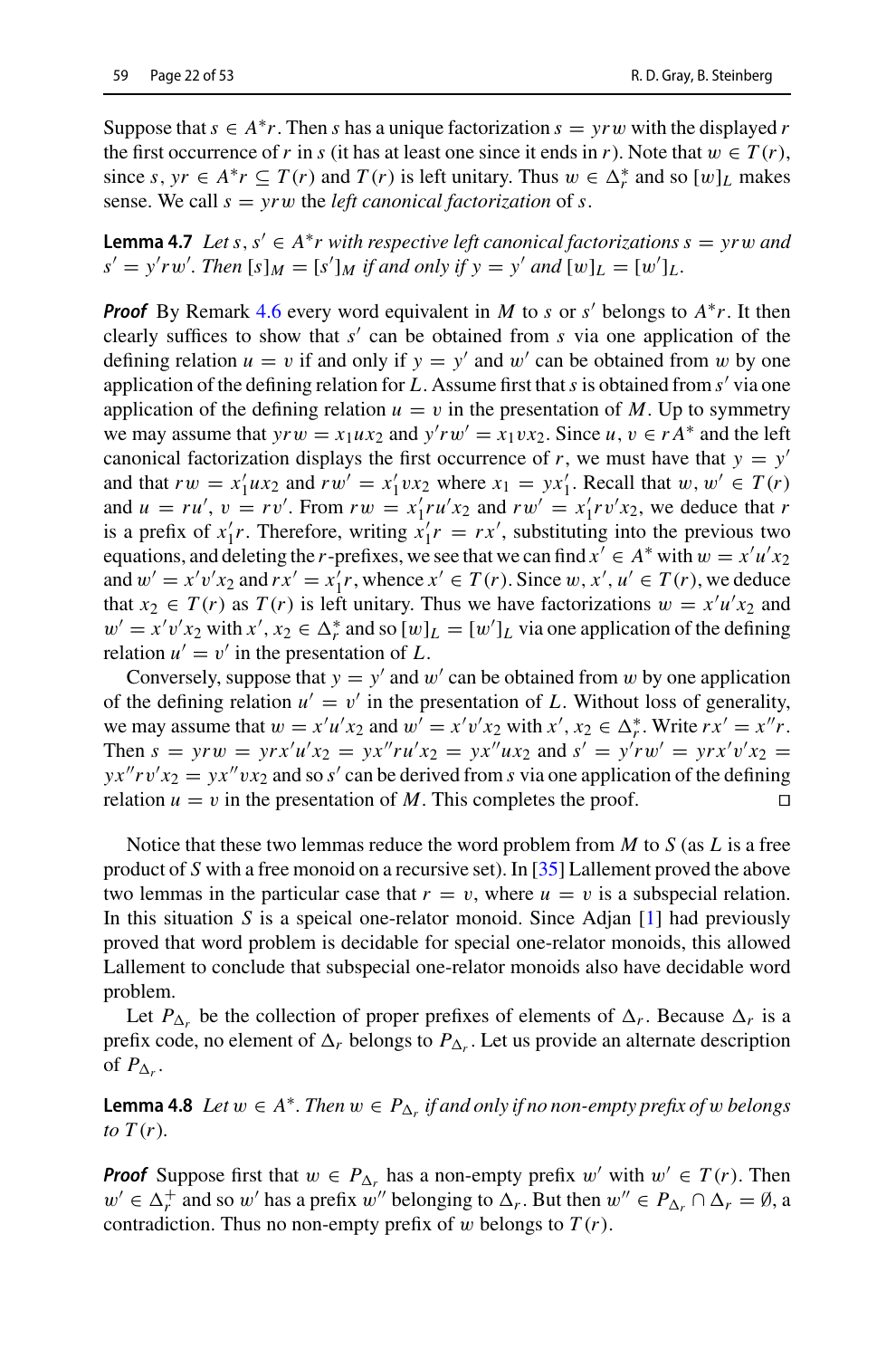Conversely, suppose that no non-empty prefix of w belongs to *T* (*r*). Consider w*r*. Trivially,  $wr \in A^*r \subseteq T(r)$  and so  $wr \in \Delta_r^*$ . Write  $wr = \alpha z$  with  $\alpha \in \Delta_r$  and  $z \in \Delta_r^*$ . Then since no non-empty prefix of w is in  $T(r)$ , we must have that w is a proper prefix of  $\alpha$ . Thus  $w \in P_{\Delta_r}$ .

<span id="page-22-0"></span>The following two lemmas will be used below when we analyse compression from a topological perspective.

**Lemma 4.9** *Suppose that*  $z \in A^*$  *with*  $z = trw$ *. Then this factorization is right canonical if and only if*  $w \in P_{\Delta_r}$ .

*Proof* Suppose first that the factorization is right canonical. Then the displayed occurrence of *r* is the last one in *z* and so no non-empty prefix of w belongs to  $T(r)$ . Therefore,  $w \in P_{\Delta_r}$  by Lemma [4.8.](#page-21-0) Conversely, if  $w \in P_{\Delta_r}$  and if  $z = trw = t'rw'$ with *tr* a proper prefix of *t'r*, then writing  $t'r = trw_0$ , we see that *r* is a suffix of  $rw_0$ and so  $w_0 \in T(r)$ . But  $w_0$  is a non-empty prefix of w. This contradicts Lemma [4.8](#page-21-0) and so we conclude that the factorization  $z = trw$  is right canonical.

<span id="page-22-1"></span>We shall also need the following lemma.

**Lemma 4.10** *Let t*,  $t' \in A^*$  *and*  $w, w' \in P_{\Delta_r}$ . Then  $[tr w]_M = [t'rw']_M$  *if and only if*  $w = w'$  and  $[tr]_M = [t'r]_M$ .

**Proof** By Lemma [4.9,](#page-22-0) we have that  $trw$  and  $t'rw'$  are right canonical factorizations and hence if  $[trw]_M = [t'vw']_M$ , then  $w = w'$  and  $[tr]_M = [t'r]_M$  by Lemma [4.5.](#page-20-0)  $\Box$ 

#### **The compressed monoid as a local divisor**

If  $n \in M$ , then there is a well-defined mapping  $\circ$ :  $Mn \times nM \rightarrow MnM$  given by  $m \circ m' = anb$  for  $m = an$  and  $m' = nb$ . This mapping restricts to an associative multiplication on the *local divisor*  $M_n = nM \cap Mn$  with identity element *n* (if  $an = na'$  and  $nb = b'n$  then  $na'b = anb = ab'n$ . So, by the *local divisor*  $M_n$  we mean the monoid ( $nM \cap Mn$ ,  $\circ$ ) where is the multiplication  $\circ$  is defined as above. Local divisors were introduced by Diekert and studied further in [\[14](#page-51-25), [17](#page-51-26), [18\]](#page-51-18). It is easily checked that by restricting  $\circ$  we obtain a left action  $M_n \times nM \to nM$  of  $M_n$ on *nM* extending the regular action, and dually a right action  $M_n \times M_n \rightarrow Mn$  of *M<sub>n</sub>* on *Mn*. We aim to identify  $M_x$  with *L*. Recall here that  $x = [r]_M$  where *r* is a word compressing the defining relation  $u = v$  of the monoid M. This will provide an algebraic interpretation of compression that was lacking in previous work of others on this topic.

<span id="page-22-2"></span>**Proposition 4.11** *Define*  $\varphi$ :  $T(r) \to M_x$  *by*  $\varphi(w) = [rw]_M$ *. Then*  $\varphi$  *is a surjective homomorphism factoring through L as an isomorphism*  $\Phi: L \to M_{\chi}$ .

*Proof* First note that if  $w \in T(r)$ , then  $rw \in rA^* \cap A^*r$  and so  $[rw]_M \in M_x$ . Let  $w_1, w_2 \in T(r)$ . Then  $rw_1 = w'_1r$  for some  $w'_1 \in A^*$ . We compute  $\varphi(w_1)\varphi(w_2) =$  $[rw_1]_M \circ [rw_2]_M = [w'_1r]_M \circ [rw_2]_M = [w'_1rw_2]_M = [rw_1w_2]_M = \varphi(w_1w_2)$ . Also  $\varphi(\varepsilon) = [r]_M = x$ . Thus  $\varphi$  is a homomorphism.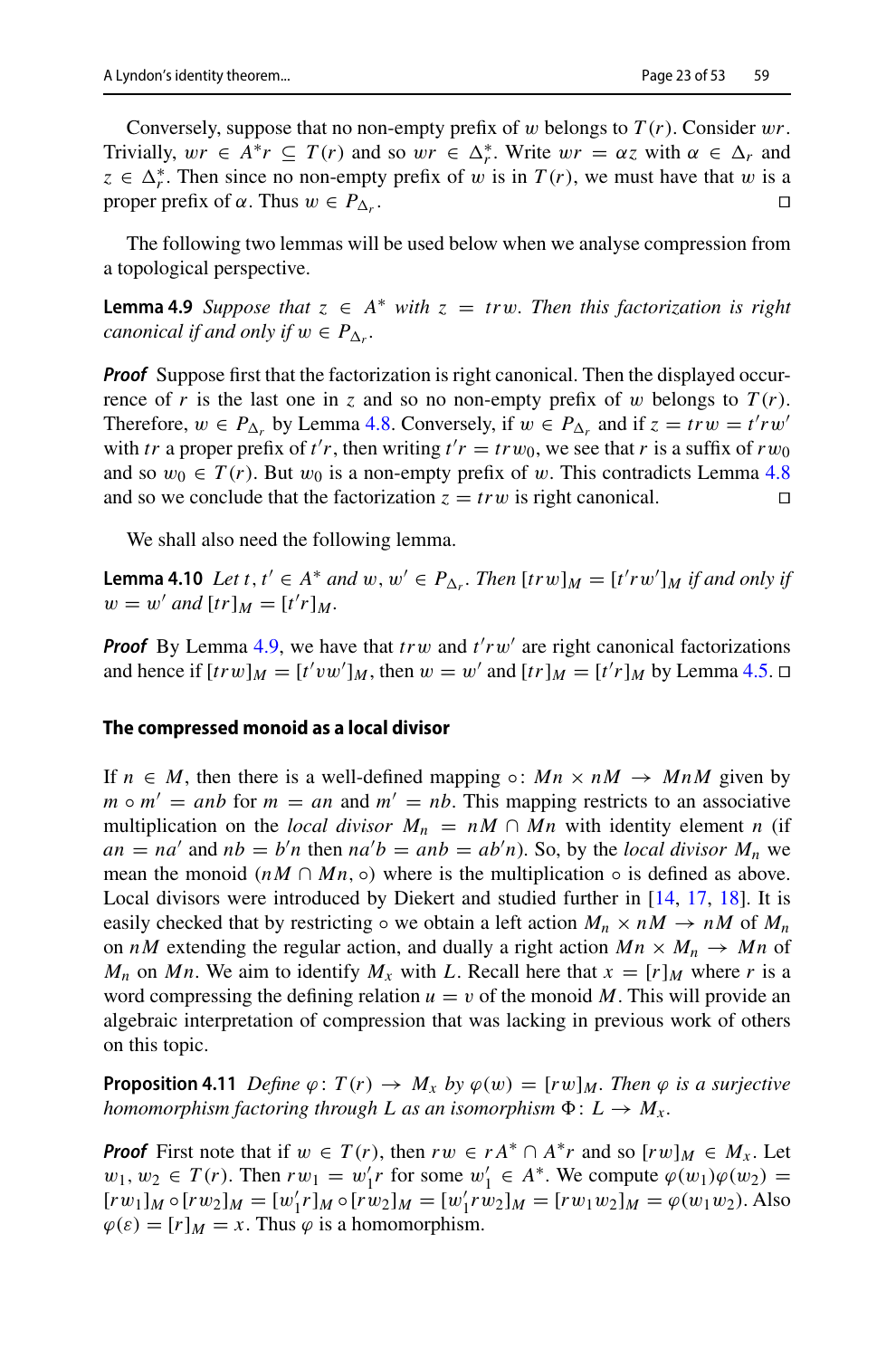Let  $m \in M_x = xM \cap M_x$ . Then there exist  $y, w \in A^*$  with  $m = [ry]_M = [wr]_M$ . Then  $ry \in A^*r$  by Remark [4.6.](#page-20-1) Thus  $y \in T(r)$  and  $m = [ry]_M = \varphi(y)$ . Therefore,  $\varphi$ is onto.

Note that  $\varphi(u') = [ru']_M = [u]_M = [v]_M = [rv']_M = \varphi(v')$  and so  $\varphi$  factors through *L*. Suppose that  $\varphi(s) = \varphi(s')$  with  $s, s' \in T(r)$ . Then  $[rs]_M = [rs']_M$ . Now *rs*, *rs*<sup>'</sup> ∈ *A*\**r* and obviously their left canonical factorizations are *rs*, *rs*<sup>'</sup>, respectively. Thus  $[s]_L = [s']_L$  by Lemma [4.7.](#page-21-1) This establishes that  $\Phi$  is an isomorphism.  $\square$ 

<span id="page-23-0"></span>Since  $M_x$  acts on the left of *xM* and the right of  $M_x$ , it follows that *L* does as well, where we retain the above notation. We now describe that action.

**Proposition 4.12** *If*  $y \in \Delta_r^*$  and  $m \in M$ , then  $\Phi([y]_L) \circ xm = [ry]_M m = x[y]_M m$  $and mx \circ \Phi([y]_L) = mx[y]_M$ .

*Proof* We have that  $ry = y'r$  for some  $y' \in A^*$ . Thus  $\Phi([y]_L) \circ xm = [ry]_M \circ xm =$  $[y'r]_M \circ xm = [y'r]_Mm = [ry]_Mm$ . On the other hand,  $mx \circ \Phi([y]_L) = mx \circ [ry]_M =$  $mx[y]_M$ . This completes the proof.

<span id="page-23-1"></span>Now we show that *Mx* is a free right  $M_x$ -set and  $xM$  is a free left  $M_x$ -set. Let  $\beta$ consist of all  $y \in A^*$  such that *yr* contains no occurrence of *r* except as a suffix. Note that in particular if *r* is a SOF word then  $B = A^* \setminus A^* r A^*$ .

**Proposition 4.13** *The set Mx is a free right Mx -set with basis B the set of elements*  $[yr]_M$  *with*  $y \in B$ *. Moreover, if*  $y, y' \in B$ *, then*  $[yr]_M = [y'r]_M$  *if and only if*  $y = y'$ *.* 

*Proof* The final statement follows from Lemma [4.7](#page-21-1) because  $y r \varepsilon$  and  $y' r \varepsilon$  are left canonical factorizations of *yr* and *y'r*. For the other part, first note that if *y*,  $y' \in B$ and  $w, w' \in T(r)$  with  $[yr]_M \circ \Phi([w]_L) = [y'r]_M \circ \Phi([w']_L)$ , then  $[yrw]_M =$  $[y'rw']_M$  by Proposition [4.12.](#page-23-0) Since  $w, w' \in T(r)$ , we have  $yrw, y'rw' \in A^*r$  and, by definition of *B*, clearly *yr* w and  $y'rw'$  are left canonical factorizations. Thus  $y = y'$ and  $[w]_L = [w']_L$  by Proposition [4.7.](#page-21-1) Therefore,  $B = \{[yr]_M | y \in B\}$  is a basis for a free sub- $M_x$ -set of  $Mx$ .

Let  $m \in Mx$ ; say  $m = [zr]_M$ . Let the left canonical factorization of  $zr$  be  $\gamma rw$ . Then  $y \in B$  and  $w \in T(r)$ . Then we have, by Proposition [4.12,](#page-23-0) that  $[yr]_M \circ \Phi([w]_L)$  =  $[yrw]_M = [zr]_M = m$ . This completes the proof that *B* is a basis for  $Mx$ .

<span id="page-23-2"></span>Of course the dual of Proposition [4.13](#page-23-1) holds: the left action of  $M_x$  on  $xM$  is free.

We next want to check that *Mx* is a free right *S*-set, where  $S \leq L$  acts via  $\Phi|_S$  and the action of  $M_x$ . For this, the following elementary observation will be useful.

**Lemma 4.14** *Let N be a monoid and*  $T \leq N$  *a submonoid such that N is a free right T -set with basis B, under the right multiplicative action of T on N. Let X be a free right N-set with basis B . Then X is a free right T -set with basis B B.*

<span id="page-23-3"></span>*Proof* If  $y \in X$ , then  $y = b'n$  with  $b' \in B'$  and  $n \in N$ . But  $n = bt$  with  $b \in B$ and  $t \in T$ . Thus  $y = b'bt$ . If  $b'_1b_1t_1 = b'_2b_2t_2$  with  $b'_i \in B', b_i \in B$  and  $t_i \in T$ , for  $i = 1, 2$ , then  $b'_1 = b'_2$  and  $b_1t_1 = b_2t_2$  by freeness of the *N*-action. But then  $b_1 = b_2$ and  $t_1 = t_2$  by freeness of the *T*-action. This completes the proof.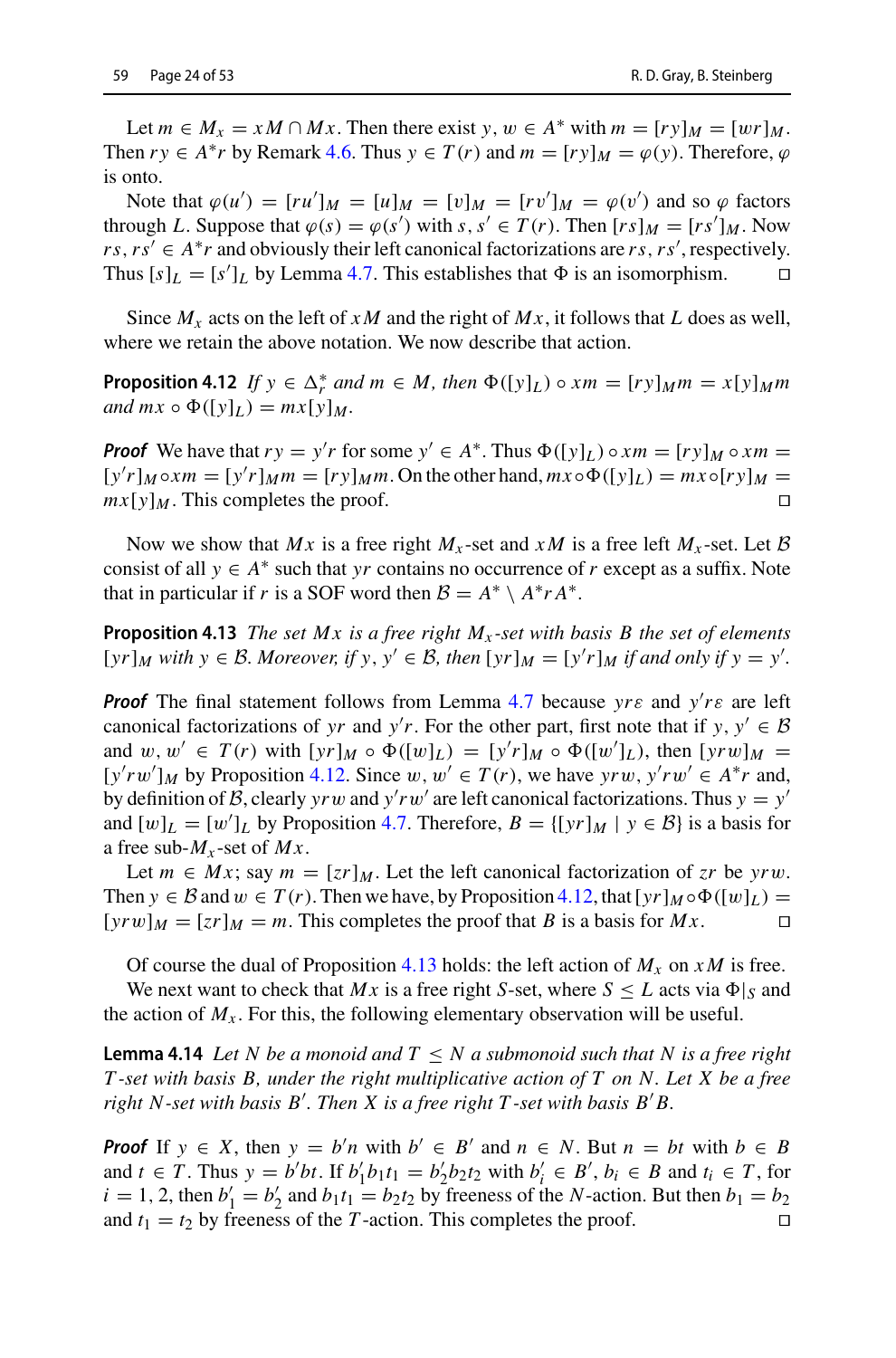**Corollary 4.15** *The compressed one-relator monoid S acts freely on the right of Mx*  $via \ (m, [q]_S) \mapsto m[q]_M$ , for  $q \in \Lambda_r^*$ , with basis C the elements of the form  $[trw]_M$  $w$ *ith*  $t \in B$  *and*  $w \in \Delta_r^*$  *with*  $w = \varepsilon$  *or the last*  $\Delta_r$ -letter of w *belonging to*  $\Psi_r$ . *Moreover,*  $[t_1rw_1]_M = [t_2rw_2]_M$  *for*  $t_1, t_2 \in B$  *and*  $w_1, w_2 \in \Delta_r^* \Psi_r \cup \{\varepsilon\}$  *if and only if*  $t_1 = t_2$  *and*  $[w_1]_L = [w_2]_L$ *.* 

*Proof* By Proposition [4.13](#page-23-1) and Proposition [4.12,](#page-23-0) we have that *L* acts freely on the right of *Mx* via  $(m, [q]_L) \mapsto m[q]_M$  with basis elements of the form  $[tr]_M$  with *t* ∈ *B* (and these are distinct). But  $L = \Psi_r^* * S$  and hence is a free right *S*-set on 1 and those elements of *L* ending in a  $\Psi_r^*$ -syllable in their free product normal form. The freeness of the action now follows from Lemma [4.14.](#page-23-2) The final statement follows from Lemma [4.7.](#page-21-1)  $\Box$ 

Of course, *S* acts freely on the left of *x M* by the dual of Corollary [4.15.](#page-23-3)

#### **Compression from a topological point of view**

We now interpret compression from a topological viewpoint. We retain the previous notation of this section. Let  $\Gamma$  be the Cayley graph of *M* with respect to *A*. Notice that if *m* ∈ *Mx*, say *m* = *nx*, then  $m[u']_M = n[ru']_M = n[rv']_M = m[v']_M$ . Let  $p_{m,u'}$ and  $p_{m,v'}$  be the paths starting at  $m \in Mx$  labelled by *u'* and *v'*, respectively; they both end at the same vertex by the previous discussion. Let *K* be the result of attaching 2-cells  $c_m$  to  $\Gamma$ , for each  $m \in Mx$ , with boundary path  $p_{m,u'} p_{m,v'}^{-1}$ . Notice that *M* acts on the left of *K* by cellular maps, extending the action on  $\Gamma$ , with  $nc_m = c_{nm}$ for  $n \in M$  and  $m \in Mx$  and that K is, in fact, obtained from  $\Gamma$  by adjoining a not necessarily projective *M*-cell  $Mx \times B^2$ . In particular, the *M*-CW complex *K* need not be free, nor projective. By Proposition [2.1,](#page-6-0) the group of 2-chains  $C_2(K)$  of K is isomorphic to  $\mathbb{Z}Mx$  as a left  $\mathbb{Z}M$ -module.

Let  $\Gamma'$  be the graph with vertex set { $\ast$ }  $\cup$  (*B* × *L*) with *B* as in Proposition [4.13.](#page-23-1) The edges of  $\Gamma'$  are as follows. There is an edge from  $*$  to  $(b, 1)$  labelled by  $b$ , for each  $b \in B$ . Also, for each  $\alpha \in \Delta_r$  and  $(b, n) \in B \times L$ , there is an edge labelled by  $\alpha$ from  $(b, n)$  to  $(b, n[\alpha]_L)$ . So  $\Gamma'$  consists of a distinguished vertex  $\ast$ , which we have connected by edges to |*B*| disjoint copies of the Cayley graph of *L* with respect to  $\Delta_r$ .

<span id="page-24-0"></span>*Remark 4.16* Alternatively, the vertices of  $\Gamma'$  can be identified with  $\{*\} \cup Mx$  via the mapping  $(b, [w]_L) \mapsto b[w]_M$  by Proposition [4.13.](#page-23-1) From this point of view, there is an edge from  $*$  to *b* labelled by each element of *B* and an edge from *m* to  $m[\alpha]_M$ labelled by  $\alpha$  for each  $m \in Mx$  and  $\alpha \in \Delta_r$ .

Let  $q_{(b,n),u'}$  be the unique path in  $\Gamma'$  starting at  $(b, n)$  labelled by  $u' \in \Delta_r^*$  and  $q_{(b,n),v'}$  be the unique path in  $\Gamma'$  starting at  $(b, n)$  labelled by v' over the alphabet  $\Delta_r$ . These paths are coterminal since *L* satisfies the relation  $u' = v'$ , so we may attach a 2-cell  $c_{(b,n)}$  with boundary path  $q_{(b,n),u'}q_{(b,n),v'}^{-1}$  for each  $(b, n) \in B \times L$ . We denote the resulting 2-complex by  $K'$ . Thus  $K'$  consists of a distinguished vertex  $*$ attached by edges to  $|B|$  disjoint copies of the Cayley complex of  $L$  with respect to its presentation  $\langle \Delta_r | u' = v' \rangle$ . We aim to show that there is a forest  $F \subseteq \Gamma$  such that if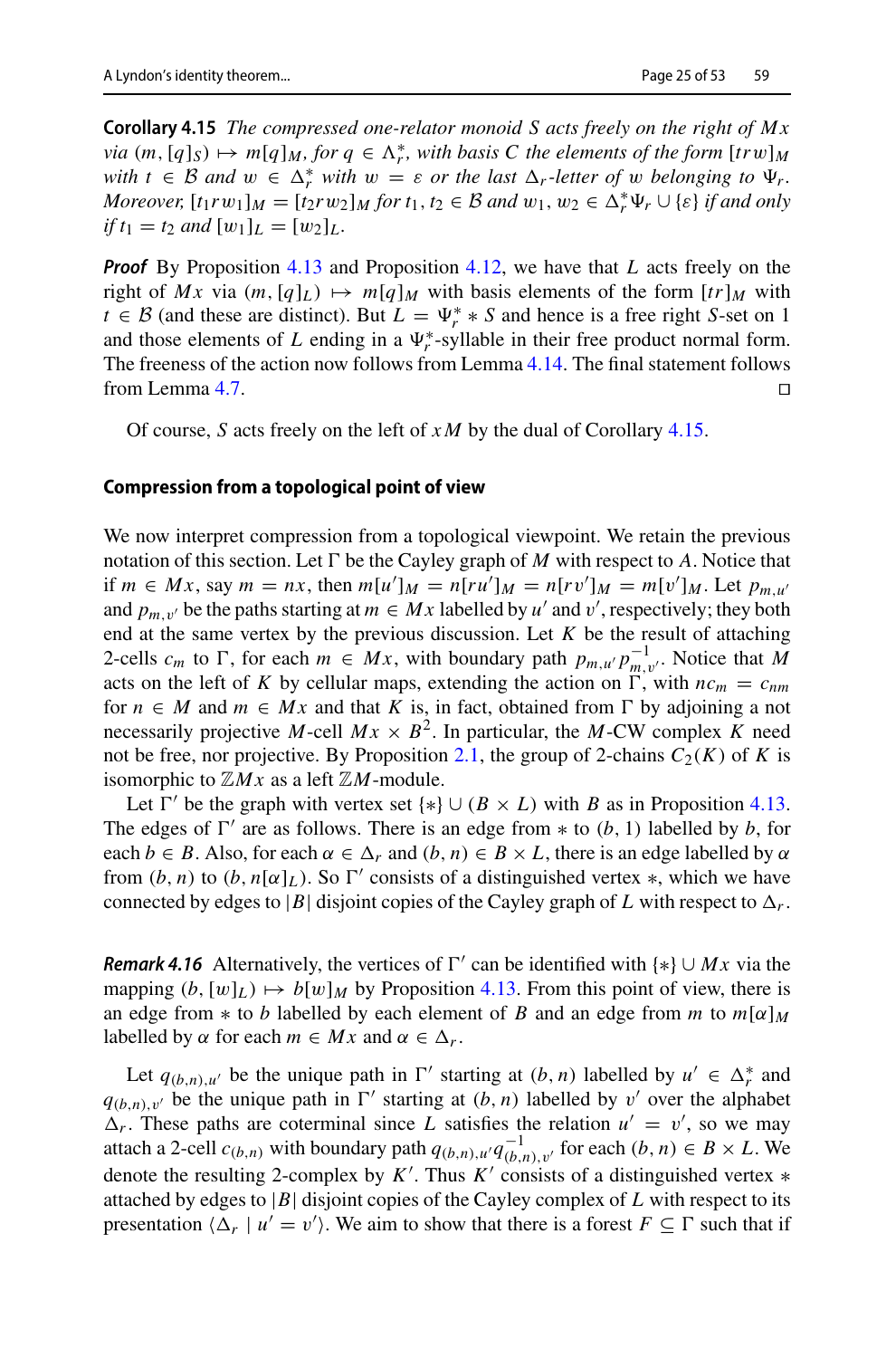<span id="page-25-0"></span>we contract each component of *F* to a point to form  $\Gamma/F$  and  $K/F$ , then  $\Gamma/F \cong \Gamma'$ and  $K/F \cong K'.$ 

**Theorem 4.17** Let  $\Gamma$  be the Cayley graph of the one-relator monoid  $M = \langle A \mid u = v \rangle$ . *Let*  $r \in A^+$  *compress*  $u = v$  *and*  $L = \langle \Delta_r | u' = v' \rangle$  *where*  $u = ru'$  *and*  $v = rv'$ *. Let*  $\Gamma'$  *consist of*  $|B|$  *copies of the Cayley graph of L together with a new vertex attached by an edge to each identity vertex and K consist of* |*B*| *copies of the Cayley complex of L together with a new vertex attached by an edge to each identity vertex, where B is as in Proposition* [4.13.](#page-23-1) Then there is a forest  $F \subseteq \Gamma$  such that  $\Gamma/F \cong \Gamma'$  and  $K/F \cong K'$ . *Denote the composition of the projection*  $\Gamma \to \Gamma/F$  with the isomorphism  $\Gamma/F \to \Gamma'$  $b$ y  $\psi$  (and similarly for the extension  $K \to K'$ ). Then  $\psi$  enjoys the following properties *(where we retain the above notation).*

- (1)  $\psi(M \setminus MxM) = \{*\}$  *where*  $x = [r]_M$ .
- *(2)* If  $w ∈ A^*rA^*$  *has right canonical factorization*  $w = yz$  *with*  $y ∈ A^*r$  *and*  $y$  *has left canonical factorization*  $y = w_1rw_2$ *, then*  $\psi([w]_M) = ([w_1r]_M, [w_2]_L)$ *.*
- (3) An edge of  $\Gamma$  is sent to the same point as its initial vertex unless either (i) it is an *edge from an element of M*  $\setminus$  *M x M to an element b*  $\in$  *B, in which case it is mapped to the edge*  $* \rightarrow (b, 1)$  *labelled by b, or (ii) it is an edge*  $m[w]_M \xrightarrow{a} m[wa]_M$ *with*  $m \in Mx$  and  $wa \in \Delta_r$ , in which case it is mapped to the edge labelled by  $\alpha = wa \in \Delta_r$  from  $\psi(m[w]_M) = \psi(m)$  to  $\psi(m[wa]_M)$ .
- (4) A 2-cell  $c_m$  of K with  $m \in Mx$  is sent to  $c_{\psi(m)}$ .
- *(5)*  $\psi$  *is injective on the subset of vertices belonging to Mx and bijective on the set of* 2*-cells.*

*In particular, the M-CW complex K is homotopy equivalent to K .*

*Proof* As before, denote by  $P_{\Delta_r}$  the collection of proper prefixes of elements of  $\Delta_r$ . This is a prefix closed subset of  $A^*$  and hence induces a subtree  $T_{\Delta_r}$  of the Cayley graph of  $A^*$  with respect to generating set A. If  $m \in Mx$ , then there is a graph morphism  $\rho_m: T_{\Delta_r} \to \Gamma$  sending a vertex *t* to  $m[t]_M$  and an edge  $t \xrightarrow{a} ta$  to the edge  $m[t]_M \xrightarrow{a} m[ta]_M$ .

**Claim** For each  $m \in Mx$ , the graph morphism  $\rho_m: T_{\Delta_r} \to \Gamma$  is injective. Furthermore, if we put  $T_m = \rho_m(T_{\Delta_r})$ , then  $T_m \cap T_{m'} = \emptyset$  unless  $m = m'$ .

*Proof of Claim* It is enough to show that  $\rho_m$  is injective on vertices since  $T_{\Delta_r}$  is a tree. Write  $m = [tr]_M$  with  $t \in A^*$  and let  $w, w' \in P_{\Delta_r}$ . Suppose that  $m[w]_M = m[w']_M$ . Then  $[trw]_M = [trw']_M$  and so  $w = w'$  by Lemma [4.10.](#page-22-1) Thus  $\rho_m$  is injective. Next suppose that  $T_m \cap T_{m'} \neq \emptyset$  with  $m, m' \in X$ . Then we can find  $t, t' \in A^*$ and  $w, w' \in P_{\Delta_r}$  with  $[tr]_M = m$ ,  $[t'r]_M = m'$  and  $m[w]_M = m'[w']_M$ . Then  $[trw]_M = [t'rw']_M$  and so  $m = [tr]_M = [t'r]_M = m'$  by Lemma [4.10.](#page-22-1) This establishes the claim.

There is another subtree of  $\Gamma$  that we shall need, disjoint from the previous ones. Let  $Q = A^* \setminus A^* r A^*$ . Then Q is prefix closed and hence induces a subtree  $T_Q$  for the Cayley graph of *A*∗. Elements of *Q* are obviously in singleton classes for the congruence associated to  $M$ , since both the words  $u$  and  $v$  in the defining relation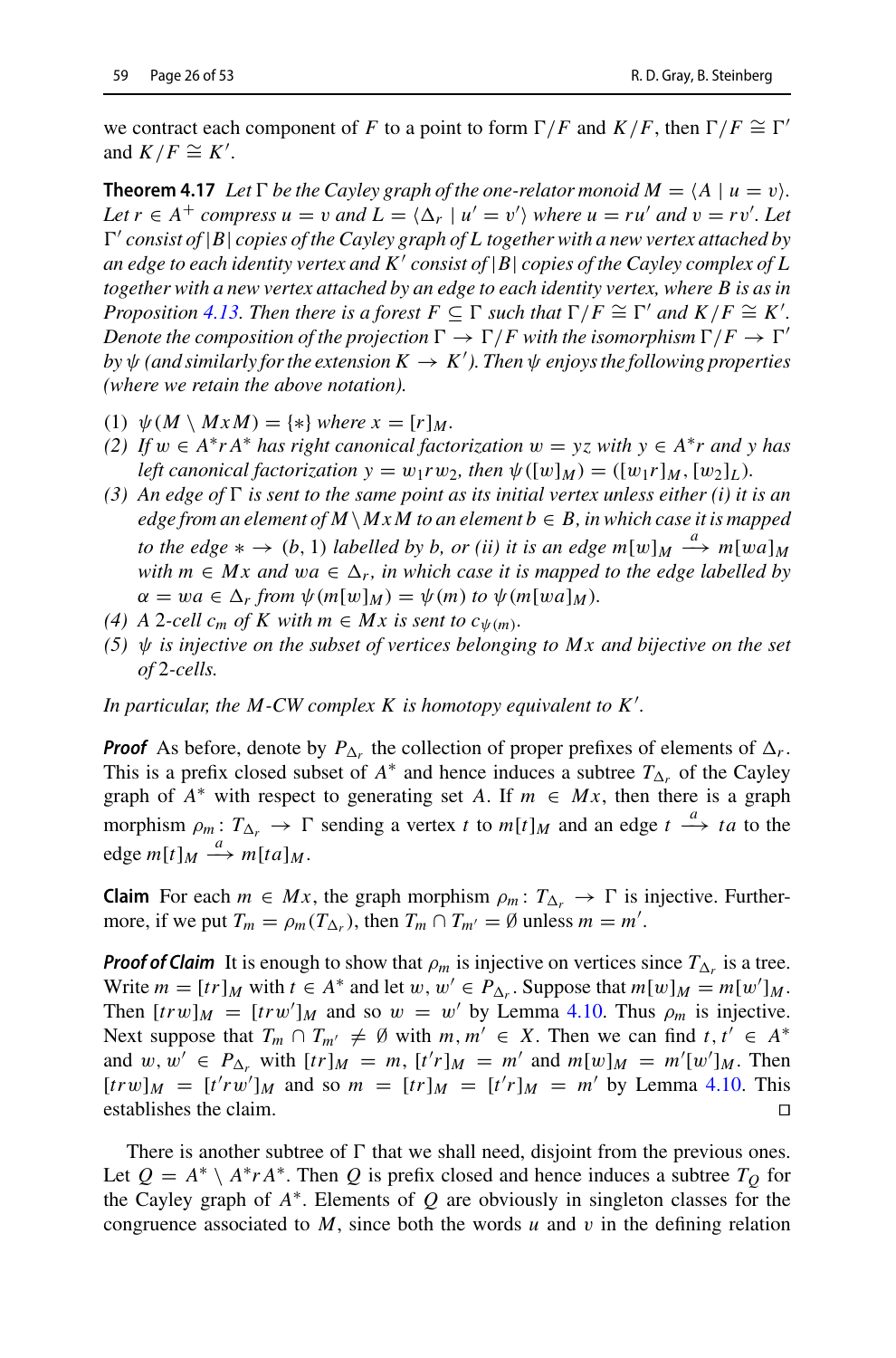$u = v$  in the presentation for *M* contain *r* as a subword. These congruence classes make up precisely the elements of  $M \setminus MxM$ . Thus there is a natural embedding  $T_Q \rightarrow \Gamma$  sending *t* to  $[t]_M$  and  $t \stackrel{a}{\rightarrow} ta$  to  $[t]_M \stackrel{a}{\rightarrow} [ta]_M$ . We denote the image tree by  $T' \subseteq \Gamma$ . Notice that  $T'$  is disjoint from  $\coprod_{m \in M_X} T_m$  by construction as the vertices of  $T_m$  are contained in *MxM* and *T'* is disjoint from  $MxM$ . Thus  $F = T' \amalg \bigsqcup_{m \in Mx} T_m$ is a forest in  $\Gamma$  (and hence a subcomplex of  $K$ ) and so we can contract each of the component trees to a point (we prefer to think of the trees as being contracted to their roots) without changing the homotopy type of  $\Gamma$  (respectively  $K$ ).

The first thing to observe is that contracting these trees identifies no two vertices from *Mx* (since the various trees of *F* are disjoint and  $m \in T_m$  for  $m \in Mx$ ). All vertices in  $M \setminus MxM$  are identified with the vertex 1, let us call this class  $\ast$ . We claim that all other vertices of  $\Gamma$  get identified with a unique element of  $Mx$ . Indeed, if  $m \in MxM$ , we can write  $m = [trw]_M$  and without loss of generality we can assume that the factorization exhibits the last occurrence of *r*. Then  $w \in P_{\Delta_r}$  by Lemma [4.9.](#page-22-0) Therefore, *m* belongs to the tree  $T_{[tr]_M}$  and hence gets identified with  $[tr]_M$  in the quotient. Thus  $\Gamma/F$  has vertices (the classes of elements of)  $Mx$ , all of which are distinct, together with an additional vertex  $*$  to which  $T'$  was contracted. Note that *Mx* can be identified with  $B \times L$  by Proposition [4.13](#page-23-1) by sending  $[w]_M$  to  $([yr]_M, [z]_L)$ where  $w \in A^*r$  has left canonical factorization  $w = yrz$  and this identification is one of right *L*-sets (see the last paragraph of the proof of Proposition [4.13\)](#page-23-1). This allows us to define  $\psi$  on vertices and establishes (1) and (2).

Let us next see what happens to the edges of  $\Gamma$ . We claim that each edge of  $\Gamma$  belongs to some  $T_m$  or  $T'$  except edges of the form  $m[w]_M \xrightarrow{a} m[wa]_M$  with  $m \in Mx$  and  $wa \in \Delta_r$ , which we label in the quotient by  $\alpha = wa \in \Delta_r$ , or edges of the form  $[t]_M \xrightarrow{a} [ta]_M$  where  $t \notin A^*rA^*$  and  $ta \in A^*r$ , which we label in the quotient by  $[ta]_M \in B$ . So the edges of  $\Gamma/F$  will be labelled over the infinite alphabet  $\Delta_r \cup B$ .

Indeed, first note that these edges do not belong to any of the trees and so survive contracting the trees. For instance, for an edge of the form  $m[w]_M \stackrel{a}{\longrightarrow} m[wa]_M$  with *m* ∈ *Mx* and  $wa \in \Delta_r$ , the geodesic in  $T_m$  from *m* to  $m[w]_M$  is labelled by  $w \in P_{\Delta_r}$ and there is no edge in  $T_{\Delta_r}$  from w labelled by a. Note that in the quotient  $\Gamma/F$ , this edge goes from (the class of) *m* to (the class of)  $m[wa]_M$  and is labelled by  $wa \in \Delta_r$ . Similarly, if we have an edge of the form  $[t]_M \xrightarrow{a} [ta]_M$  where  $t \notin A^* r A^*$  and *ta* ∈ *A*<sup>\*</sup>*r*, then the geodesic in *T*' from 1 to  $[t]$ *M* is labelled by *t* and there is no edge in  $T_Q$  from *t* with label *a*. Moreover,  $ta \in \mathcal{B}r$  since *t* does not have *r* as a factor and so  $[ta]_M \in B$ . In  $\Gamma/F$  this edge goes from  $*$  to (the class of)  $[ta]_M \in B$  and is labelled by  $[ta]_M$ . Under  $\psi$  it maps to  $([ta]_M, 1)$ .

The remaining edges of  $\Gamma$  are either of the form  $[t]_M \xrightarrow{a} [ta]_M$  with  $t, ta \notin A^* r A^*$ , and hence are contracted to 1, i.e., the class  $*$ , or of the form  $m \stackrel{a}{\longrightarrow} m[a]_M$  with *m* ∈ *MxM*. Writing *m* =  $[trw]$ *M* with the displayed *r* the last occurrence, we have that  $w \in P_{\Delta_r}$  by Lemma [4.9.](#page-22-0) If  $wa \in P_{\Delta_r}$ , then the edge  $m \xrightarrow{a} m[a]_M$  belongs to  $T_{[tr]_M}$  and is contracted to  $[tr]_M$ . Otherwise, wa must have a non-empty prefix in  $T(r)$ by Lemma [4.8.](#page-21-0) But no proper non-empty prefix of wa belongs to  $T(r)$  since  $w \in P_{\Delta_r}$ (again by Lemma [4.8\)](#page-21-0). Thus we conclude that  $wa \in T(r)$  and is irreducible in  $T(r)$ ,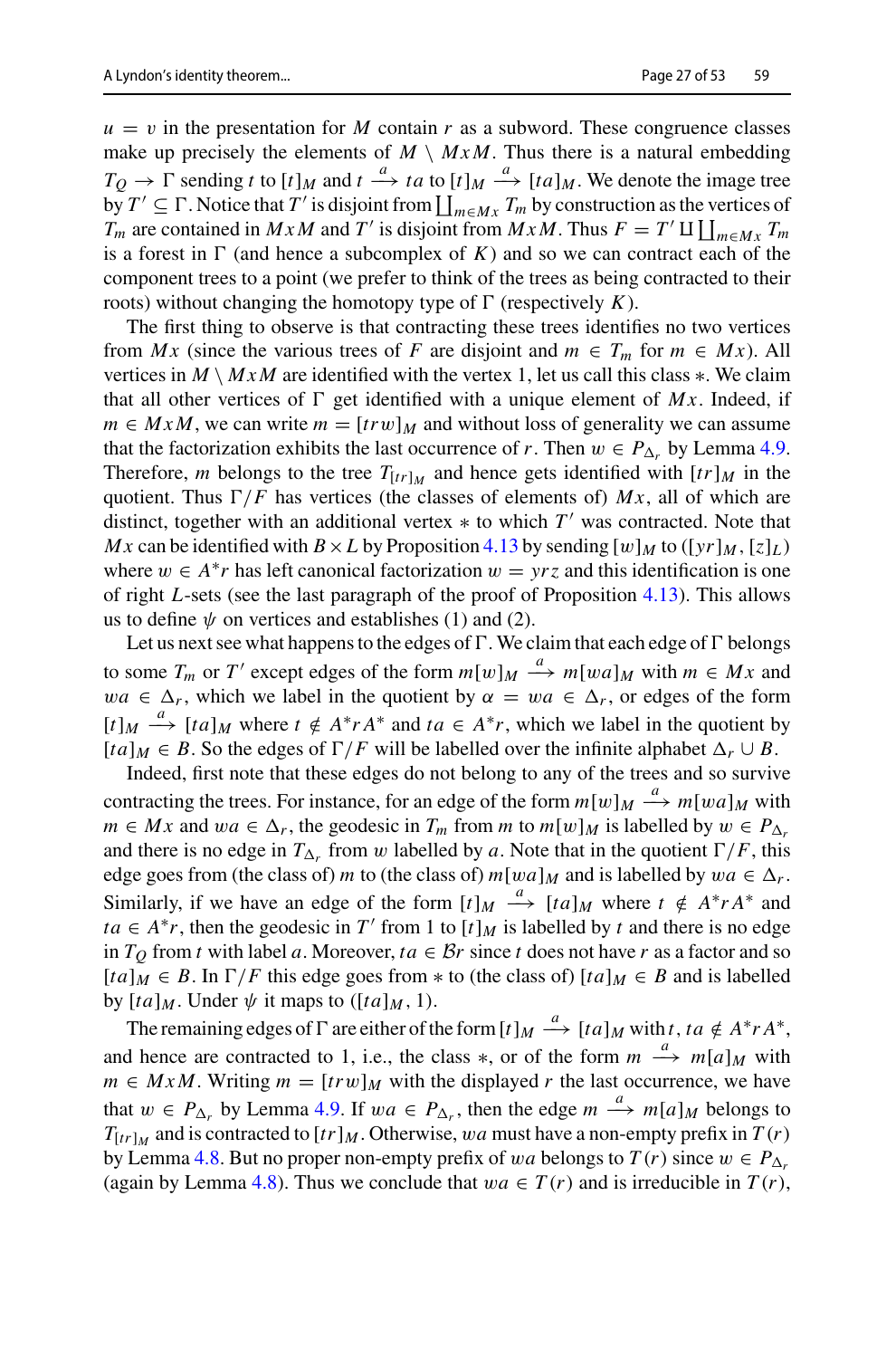that is,  $wa \in \Delta_r$ . Therefore, our edge is of the form  $[tr]_M[w]_M \xrightarrow{a} [tr]_M[wa]_M$ with  $[tr]_M \in Mx$  and  $wa \in \Delta_r$ , as desired.

We have thus far established items  $(1)$ – $(3)$ .

Let  $u' = \alpha_1 \cdots \alpha_k$  and  $v' = \beta_1 \cdots \beta_\ell$  with the  $\alpha_i, \beta_j \in \Delta_r$  and note that each proper prefix of  $\alpha_i$ ,  $\beta_j$  belongs to  $P_{\Delta_r}$ . If  $m \in Mx$ , then each edge of  $p_{m,u'}$  is contracted except for the last edge of the subpath labelled by  $\alpha_i$  from  $m[\alpha_1 \cdots \alpha_{i-1}]_M$  to  $m[\alpha_1 \cdots \alpha_i]_M$ , and this edge is labelled by  $\alpha_i$  in the quotient and goes from (the class of)  $m[\alpha_1 \cdots \alpha_{i-1}]_M$  to (the class of)  $m[\alpha_1 \cdots \alpha_i]_M$ . Thus the path  $p_{m,u'}$  is mapped under  $\psi$  to a reparameterization of  $q_{\psi(m),u'}$ . Similarly,  $p_{m,v'}$  is mapped under  $\psi$  to a reparameterization of  $q_{\psi(m),v'}$ . Thus the 2-cell  $c_m$  maps to the cell  $c_{\psi(m)}$  on the level of sets, but due to the contraction of edges, the attaching map for  $c_{\psi(m)}$  in  $K'$ is a reparameterization of the attaching map for the image of  $c_m$  in  $K/F$ . Since  $\psi$  is injective on  $Mx$ , we have the  $\psi$  is injective on the set of 2-cells. On the other hand,  $c_{(b,[w]_L)} = \psi(c_{b[w]_M})$  for  $b \in B$  and  $w \in \Delta_r^*$  and so  $\psi$  is also surjective on the set of 2-cells. This completes the proof.  $\square$ 

Note that in the above theorem *K* is homotopy equivalent to *K* , which is homotopy equivalent to a wedge of copies of the Cayley complex of *L*.

Theorem [4.17](#page-25-0) forms the topological underpinnings of our approach, but to proceed further we need to distinguish the subspecial and the non-subspecial cases.

#### <span id="page-27-0"></span>**5 The case of subspecial monoids**

Let  $M = \langle A \mid u = v \rangle$  be a finite one-relator presentation such that the relation  $u = v$  is subspecial with  $|v| < |u|$ . This means we can write  $u = u''v = vu'$  with  $u''$ ,  $u' \in A^+$ . Since the case of special monoids, when v is empty, was handled in  $[22, \text{Sect. 3}]$  $[22, \text{Sect. 3}]$ , we shall tacitly assume that  $v$  is non-empty throughout the rest of this section. Also, this notation shall be fixed for the section.

#### **Preliminaries on subspecial monoids**

As already explained in Sect. [4](#page-16-0) above, the word problem for subspecial one-relator monoids was solved by Lallement [\[35\]](#page-52-18) via a reduction to the case of special one-relator monoids, which was solved by Adjan [\[1](#page-50-0)]. Note that  $v$  is the maximum length word compressing  $u = v$  and so the corresponding compression is the Lallement compression of M. Put  $\Delta = \Delta_v$ ,  $\Lambda = \Lambda_v$  and  $\Psi = \Psi_v$ , where we retain the notation of Sect. [4.](#page-16-0) If  $u' = \alpha_1 \cdots \alpha_k$  with  $\alpha_i \in \Delta$ , then we have that

$$
L=\langle\Delta\mid\alpha_1\cdots\alpha_k=1\rangle,
$$

 $\Lambda = {\alpha_1, \ldots, \alpha_k}$ ,  $\Psi = \Delta \setminus \Lambda$  and the Lallement compression of *M* is

$$
S = \langle \Lambda \mid \alpha_1 \cdots \alpha_k = 1 \rangle
$$

which is a special one-relator monoid. To decongest notation throughout this section we write [w], rather than  $[w]_M$ , to denote the image in M of  $w \in A^*$ . However, we will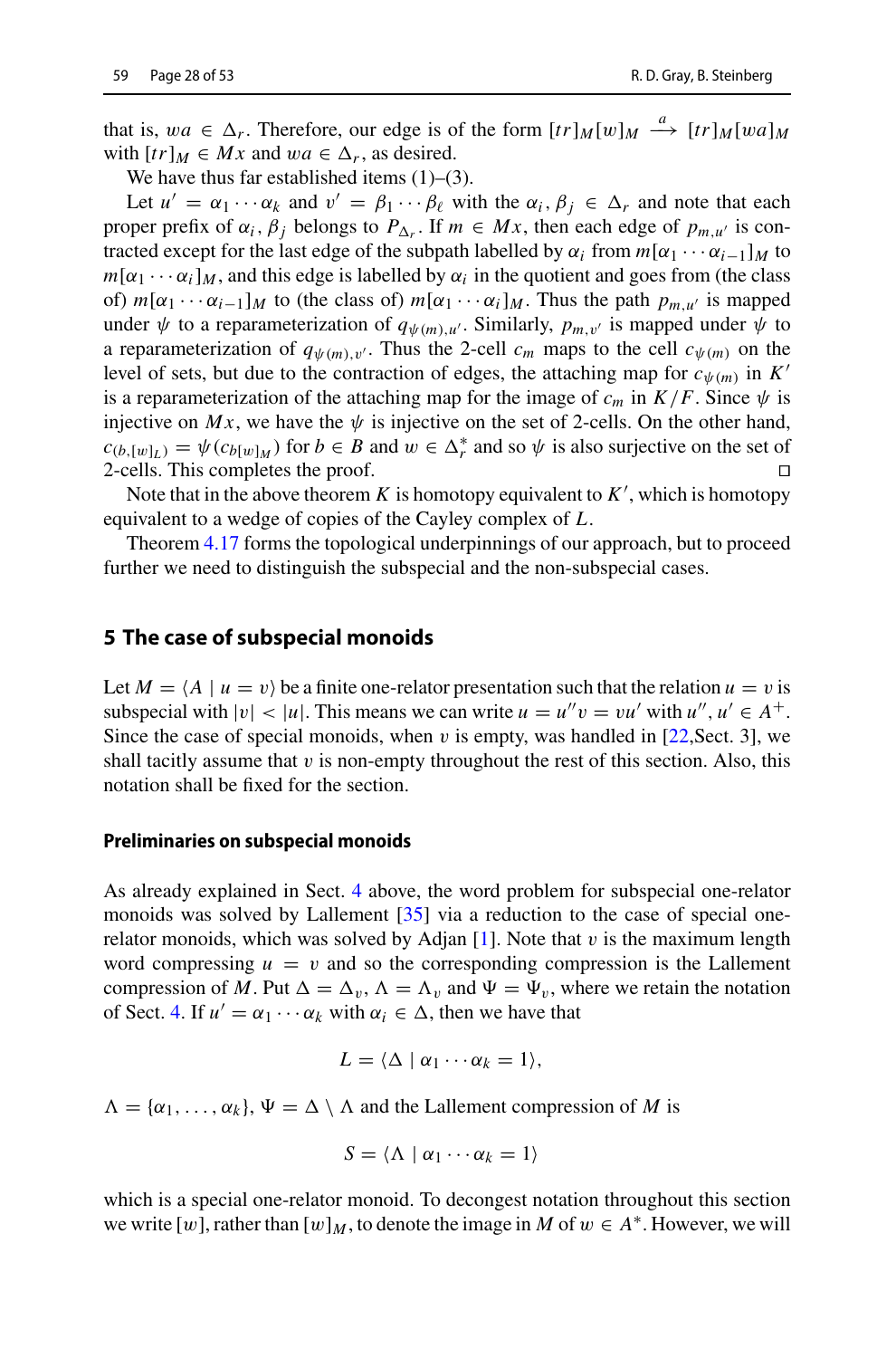continue to use the notation  $[w]_S$  and  $[w]_L$  for the images in *S* and *L* of words over the alphabets  $\Lambda$  and  $\Delta$ , respectively. Following our previous notation (where  $r = v$ ), we put  $x = [v]$ .

<span id="page-28-1"></span>We recall that an element  $m \in M$  is said to be (von Neumann) *regular* if there exists an element  $n \in M$  such that  $mnm = m$ . We shall need later that *x* is a regular element of *M*.

#### **Proposition 5.1** *The element*  $x \in M$  *is regular. Thus Mx is a projective left M-set.*

*Proof* We have  $[v] = [u] = [vu']$  and so  $[v] = [v][u']^n$  for all  $n \ge 0$ . Choose  $k > |v|$ . Since  $u' \in T(v)$ , we have that  $(u')^k \in T(v)$  and so  $v(u')^k \in A^*v$ . But since  $k > |v|$ , this means the suffix v of  $v(u')^k$  is a proper suffix of  $(u')^k$ . So  $v(u')^k = v y v$  with  $y \in A^+$ . Thus  $x = [v] = [v][u']^k = [vyv] = x[y]x$  and so *x* is regular. The final statement follows because  $Mx = M[y]x$  and  $[y]x$  is an idempotent.

<span id="page-28-0"></span>Note that it follows, cf. [\[14\]](#page-51-25), that  $M_x \cong [y] \times M[y]x$  (with y as in the proof above) and hence the group of units of *S* (which equals the group of units of *L*) is a maximal subgroup of M. In fact, it is a one-relator group and has torsion if and only if  $u'$  is a proper power, as the following lemma shows.

**Lemma 5.2** *Let*  $M = \langle A \mid u = v \rangle$  *be a subspecial, but not special, one-relator monoid with*  $u = u''v = vu'$  *where*  $u''$ ,  $u' \in A^+$  *and let S* be the associated finitely generated *special one-relator monoid obtained by compressing M with respect to* v*. Let G be the group of units of S. Then, for every non-identity idempotent of M, the maximal subgroup of M containing that idempotent is isomorphic to G. Moreover, the following are equivalent:*

- (1) *the word u' is a proper power in*  $A^+$ ;
- (2) *the group of units G of S* =  $\langle \Lambda | \alpha_1 \cdots \alpha_k = 1 \rangle$  *is a one-relator group with torsion;*
- (3) *all maximal subgroups of M are one-relator groups with torsion (except the group of units, which is trivial).*

*Proof* Since *u*, v are non-empty, the group of units of *M* is clearly trivial. We begin by proving that all other maximal subgroups of *M* are isomorphic to *G*. To prove this we use an argument which is similar to [\[35](#page-52-18),Corollary 3.11]. Once proved, the equivalence of (2) and (3) will then immediately follow. In this proof we will make use of Green's relations  $\mathscr{L}, \mathscr{R}$ , and  $\mathscr{D}$  on a semigroup *S*. These are natural equivalence relations defined on a semigroup defined in terms of the ideal structure. See [\[30](#page-51-23),Chapter 2] for definitions of these relations.

By Proposition [5.1,](#page-28-1) we have that *x* is regular and so  $xyx = x$  for some  $y \in M$ . Then  $e = xy$  is an idempotent with  $ex = x$  and  $e\mathscr{D}x$ . It follows from [\[14\]](#page-51-25) that the local divisor  $M_x$  is isomorphic to the local divisor  $M_e$ , which in turn is just *eMe* with its usual product as a subsemigroup of *M*. Thus  $eMe \cong \Psi^* * S$  by Proposition [4.11](#page-22-2) and so the group of units of *eMe* is the group *G* of units of *S*.

Suppose that  $f \in M \setminus \{1\}$  is an idempotent. We show that  $f \mathcal{D}e_0$  with  $e_0$  an idempotent of *eMe*. Since *eMe*  $\cong \Psi^* * S$  where *S* is a finitely presented special monoid, it follows from [\[41,](#page-52-23) Theorem 4.6] that every idempotent in  $eMe$  is  $\mathscr{D}\text{-related}$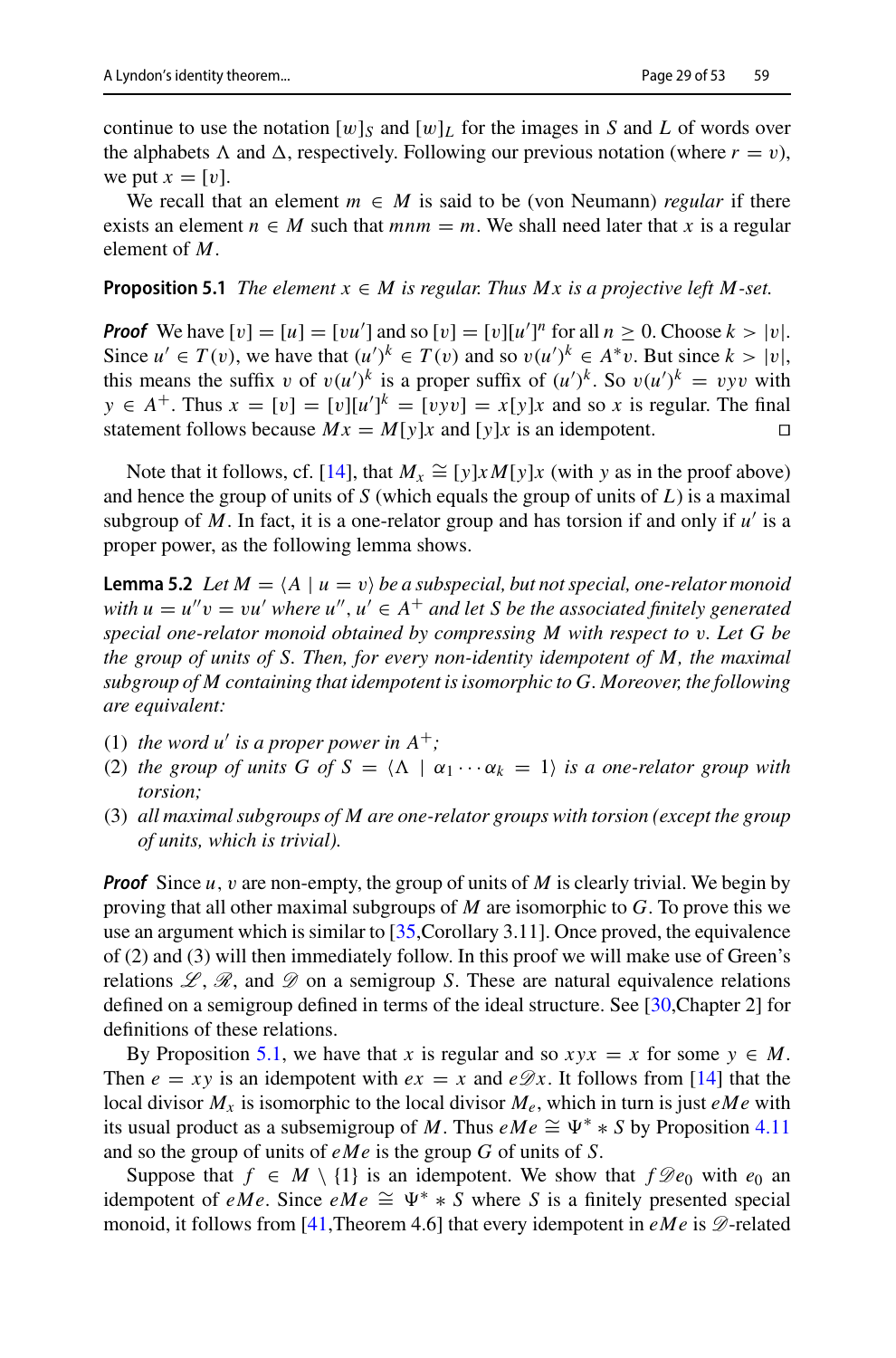in the monoid *eMe* to the idempotent *e*, and hence every maximal subgroup of *eMe* is isomorphic to its group of units. From this it will then follow that in the monoid *M* we have  $f \mathscr{D}e_0 \mathscr{D}e$ . Since the maximal subgroups at  $\mathscr{D}$ -equivalent idempotents are isomorphic, this will complete the proof that the maximal subgroup of *M* containing *f* is isomorphic to *G*. Let  $p \in A^+$  with  $f = [p]$ . If *p* does not contain v as a subword, then neither does  $p^2$  and hence  $[p] \neq [p^2]$  since no relations can be applied to either of the words *p* or  $p^2$ . Thus  $p = p_1 \nu p_2$  and so  $f = m_1 e m_2$  for some  $m_1, m_2 \in M$ using that *ex* = *x*. Let *e*<sub>0</sub> = *em*<sub>2</sub>*f m*<sub>1</sub>*e* ∈ *eMe*. Then  $e_0^2 = em_2 fm_1 em_2 fm_1 e$  =  $em_2 f^3 m_1 e = em_2 fm_1 e = e_0$ . Also note that  $e_0 \Re e m_2 f \mathcal{L} f$ . Indeed,  $e_0 \in em_2 f M$ trivially. But also  $e_0em_2 f = em_2 fm_1em_2 f = em_2 f^3 = em_2 f$  and so  $e_0 \Re em_2 f$ . Trivially,  $em_2 f \in Mf$ . But  $f = f^2 = m_1 em_2 f$  and so  $f \mathcal{L}em_2 f$ . Thus  $e_0 \mathcal{D} f$ , as required.

To finish the proof we shall show the equivalence of (1) and (2). We have  $M =$  $\langle A \mid u = v \rangle$  with  $u = u''v = vu'$  where  $u''$ ,  $u' \in A^+$ . Suppose that  $u'$  is a proper power, say  $u' = z^n$  for some word  $z \in A^+$  and some  $n > 1$ . As observed above we have  $z^n = u' \in T(v) = \Delta^*$ . We claim that in fact  $z \in T(v)$ . To prove this observe that for all  $k \in \mathbb{N}$  we have

$$
v(u')^k = u''v(u')^{k-1} = \ldots = (u'')^k v.
$$

Choosing  $k > |v|$  this implies that  $v = u_2(u')^m$  for some  $m \ge 0$  and some suffix  $u_2$ of *u'*. Since  $u' = z^n$ , this in turn implies that  $v = z'z^t$  for some  $t \ge 0$  and some suffix *z*<sup> $\prime$ </sup> of *z*. It now follows, writing  $z = z''z'$ , that

$$
vz = z'z^t z = z'zz^t = z'z''z'z^t = z'z''v,
$$

which proves that  $z \in T(v)$ . Now  $z \in T(v) = \Delta^*$  so we can write  $z = \gamma_1 \dots \gamma_q$  with  $\gamma_i \in \Delta^*$ . Hence

$$
u' = z^n = (\gamma_1 \dots \gamma_q)^n
$$

with  $n > 1$ . In this case this implies that

$$
S = \langle \Lambda \mid (\gamma_1 \dots \gamma_q)^n = 1 \rangle
$$

is a special one-relator monoid with torsion. It then follows that the group of units *G* of *S* is a one-relator group with torsion (see, e.g., the argument in [\[22,](#page-51-16) Sect. 3]). This proves that if *u'* is a proper power, then *M* has maximal subgroups with torsion. The converse is also clearly true: if the group of units of *S* has torsion then the word  $u' = \alpha_1 \dots \alpha_k$  must be a proper power in  $\Lambda^+$  and hence in  $A^+$ ; see [\[22,](#page-51-16) Sect. 3]. This completes the proof of the lemma.

Note that the above argument shows that all non-trivial idempotents in a subspecial one-relator monoid are *D*-equivalent.

If *V* is a left  $\mathbb{Z}M$ -module, then *xV* is naturally a left  $\mathbb{Z}M_x$ -module, and hence a  $\mathbb{Z}S$ -module, via  $m \circ w = rxy = rw$  where  $m = rx \in M_x$  and  $w = xy$ . Moreover,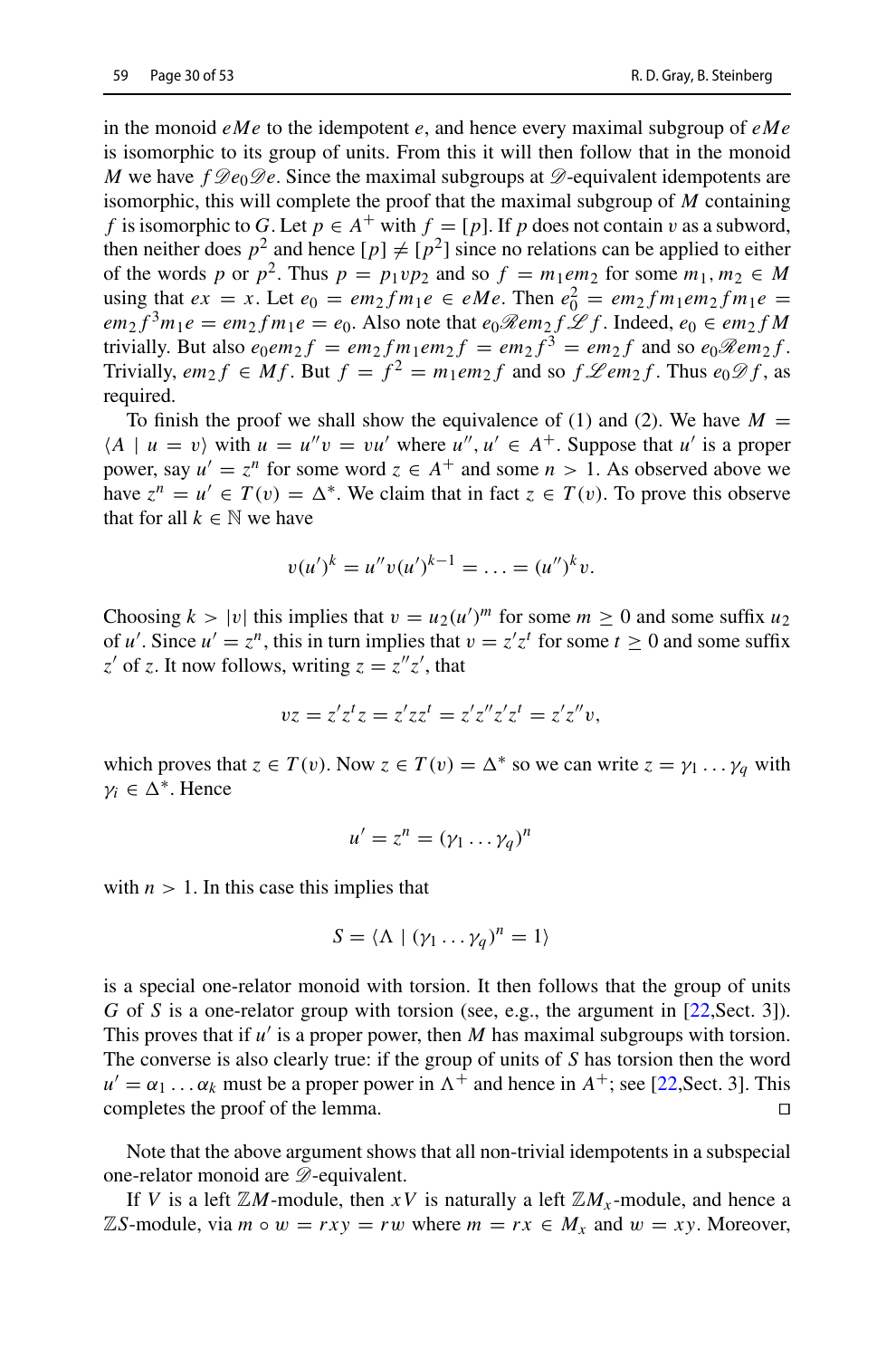<span id="page-30-0"></span>we have  $x \mathbb{Z}M \cong \mathbb{Z}xM$ . As  $xM$  is a free left *S*-set by the dual of Proposition [4.13,](#page-23-1) it follows that if *F* is a free  $\mathbb{Z}M$ -module, then *xF* is a free  $\mathbb{Z}S$ -module and if *P* is a projective  $\mathbb{Z}M$ -module, then  $x P$  is a projective  $\mathbb{Z}S$ -module.

**Proposition 5.3** *Let V be a* Z*M-module. Then xV is naturally isomorphic to*  $\text{Hom}_{\mathbb{Z}M}(\mathbb{Z}Mx, V)$  *as a left*  $\mathbb{Z}S$ -module. Hence the functor  $V \mapsto xV$  is exact.

*Proof* Map  $\psi \in \text{Hom}_{\mathbb{Z}M}(\mathbb{Z}Mx, V)$  to  $\psi(x)$ . Note that since *x* is regular,  $x = xyx$ with  $y \in M$ . So  $\psi(x) = xy\psi(x) \in xV$ . If  $s \in S$ , write  $s = rx$ . Then  $(s\psi)(x) =$  $\psi(x \circ s) = \psi(s) = \psi(rx) = r\psi(x) = s \circ \psi(x)$ . Thus we have defined a ZS-module homomorphism Hom<sub>ZM</sub>(ZMx, V)  $\rightarrow xV$ . To see that it is injective, if  $\psi(x) = 0$ , then  $\psi(\mathbb{Z}Mx) = \mathbb{Z}M\psi(x) = 0$  and so  $\psi = 0$ .

Suppose that  $w = xz \in xV$ . Define  $\psi : \mathbb{Z}Mx \to V$  by  $\psi(m) = m\gamma w$  (where  $xyx = x$ ). Then  $\psi(x) = xyw = xyxz = xz = w$  and  $\psi$  is clearly a ZM-module homomorphism. The final statement follows because  $\mathbb{Z}Mx$  is projective by Proposi-tion [5.1](#page-28-1) and we have just shown that the functors  $\text{Hom}_{\mathbb{Z}_M}(\mathbb{Z}Mx, -)$  and  $x(-)$  are isomorphic. isomorphic.  $\Box$ 

#### **Constructing an equivariant classifying space**

In this subsection we start with an equivariant classifying space *Y* for the special onerelator monoid *S*. By one of the main results of our previous paper (see [\[22](#page-51-16), Sect. 3]), we can assume that *Y* is of *S*-finite type and that dim  $Y \le 2$  unless  $u'$  is a proper power (by Lemma [5.2\)](#page-28-0).

Since, as *S* is defined by a special presentation, every projective *S*-set is free by the results of [\[22,](#page-51-16) Sect. 3], *Y* is a free *S*-CW complex. Fix a vertex  $y_0 \in Y$  that is part of the basis for the 0-skeleton  $Y^0$ . Put

$$
\widetilde{Y}=Mx\otimes_{S}Y.
$$

Here *Y* is a left *S*-space, *Mx* is an *M*-*S*-biset, and *Y* is a left *M*-set with action  $w(x, \Omega, h)$ , we  $\Omega$  *h* Also *Y* is a tenal sizel gross with the system tenal sy and  $m(a \otimes b) = ma \otimes b$ . Also *Y* is a topological space with the quotient topology, and  $f(x)$  can be seen in the space of *M* finite turn by [31 Canallam: 2.31] furthermore is a projective *M*-CW complex of *M*-finite type by [\[21](#page-51-15),Corollary 3.2] and Proposition [5.1,](#page-28-1) and dim  $Y = \dim Y$ . Moreover since  $Mx$  is a free right *S*-set, by Corollary [4.15,](#page-23-3) we have as a topological space that

$$
\widetilde{Y} = \coprod_{[tvw]\in C} [tvw] \otimes Y \cong \coprod_{Mx/S} Y
$$

where *C* is as in Corollary [4.15](#page-23-3) with  $r = v$ . So, *C* is the set of elements of the form  $[tvw]_M$  with  $t \in \mathcal{B}$  and  $w \in \Delta^*$  with  $w = \varepsilon$  or the last  $\Delta$ -letter of w belonging to  $\Psi$ . Recall that the *Mx*/*S* denotes the weak orbits of *Mx* as as right *S*-set, as defined in Sect. [2](#page-4-0) above. Observe that  $x \in C$ . Note that  $M(x \otimes y_0) \cong (Mx \otimes_S S) \cong Mx$  via an isomorphism  $\gamma: M(x \otimes y_0) \to Mx$  sending  $mx \otimes y_0$  to  $mx$ . However, *Y* is not connected; it is homotopy equivalent to  $|C|$  points.

Let  $\Gamma$  be the Cayley graph of *M* with respect to *A*. It is a free connected *M*-CW complex of *M*-finite type. Note that  $M(x \otimes y_0) \cong Mx$  is a projective *M*-CW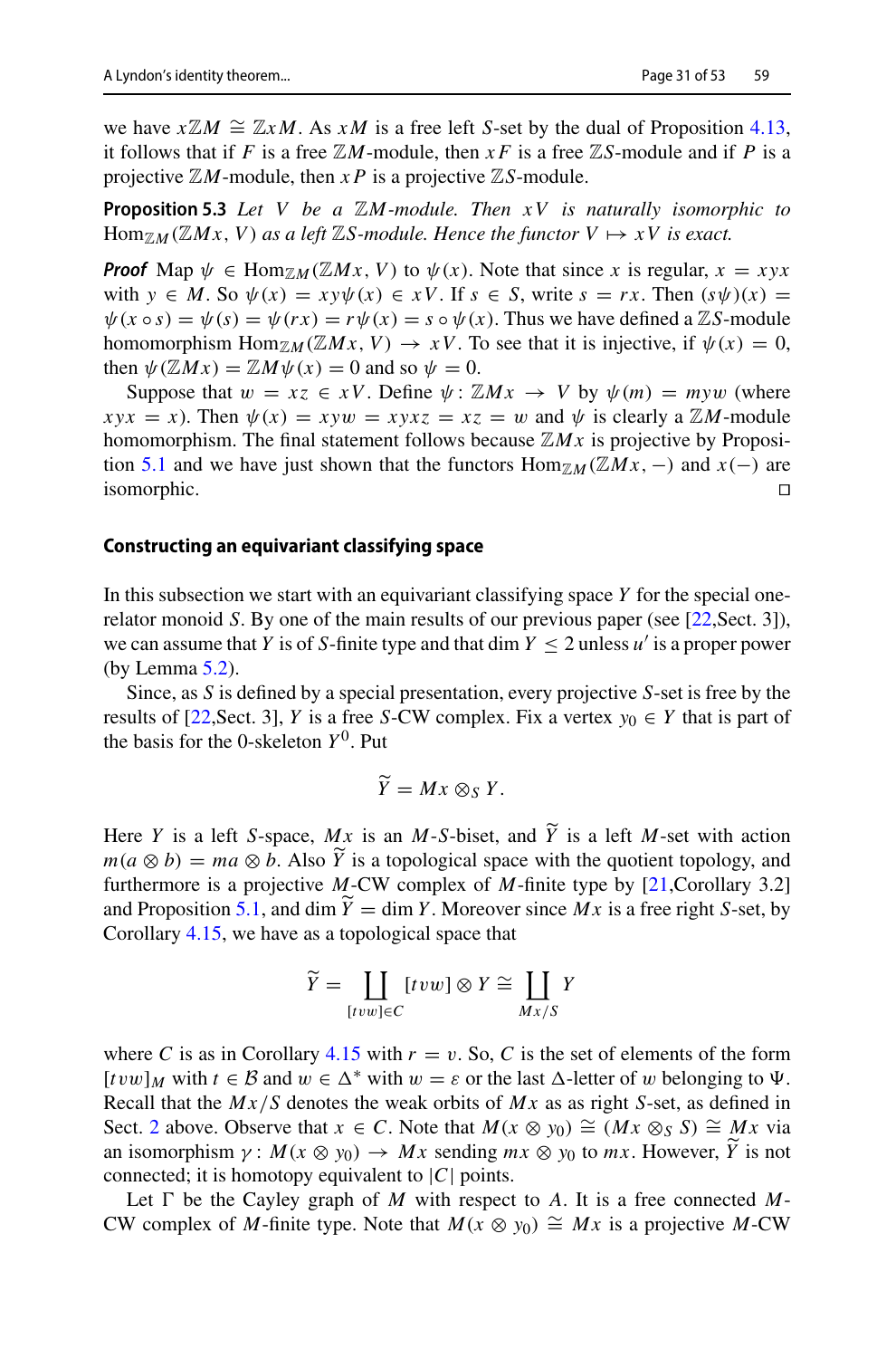subcomplex of the 0-skeleton of *Y*, and *Mx* embeds into the 0-skeleton of  $\Gamma$  in the obvious year of the nuclear the nuclear  $\tilde{V}$ ,  $\tilde{V}$ ,  $\tilde{V}$ obvious way. It follows that using *γ* we can form the pushout  $X = Y \prod_{M(x \otimes y_0)} \Gamma$  and this will be a seppected prejective *M* CW, complex by [21 Larges 2.1] and algority is this will be a connected projective *M*-CW complex by [\[21,](#page-51-15)Lemma 2.1] and clearly is of *M*-finite type. It will be convenient to identify *Y* with the copy  $x \otimes Y$  in *X*. It is important to note that two vertices of  $\Gamma$  in  $Mx$  belong to the same component of  $\overline{Y}$ (under the identification  $\gamma$ ) if and only if they belong to the same class in  $Mx/S$ , or equivalently are *S*-translates of the same basis element from *C*.

Unfortunately, the complex *X* is not contractible. The problem is that if  $\alpha \in \Lambda$ , then there is a path labelled by  $\alpha$  from  $mx$  to  $mx[\alpha]$  in  $\Gamma$ , and also a path in  $mx \otimes Y$ from  $mx \otimes y_0$  to  $mx \otimes [\alpha]_S y_0 = mx[\alpha] \otimes y_0$ , and the endpoints of these two paths are identified in *X*. To rectify this problem, we need to adjoin some 2-cells. Fix, for each  $\alpha \in \Lambda$ , a shortest length path  $p_{\alpha}$  in the 1-skeleton  $Y^1$  of *Y* from  $y_0$  to  $[\alpha]_S y_0$  and let  $q_\alpha$  be the path from *x* to *x*[ $\alpha$ ] labelled by  $\alpha$  in  $\Gamma$ . Note that the vertices visited by the proper prefixes of  $mq_\alpha$ , with  $m \in Mx$ , are distinct and do not belong to Mx (except the initial vertex *m*) by Lemma [4.10.](#page-22-1) Recall that we are identifying *Y* with  $x \otimes Y$  and so we can think of  $p_{\alpha}$  as a path from  $x \otimes y_0$  to  $x \otimes [\alpha]_S y_0 = x[\alpha] \otimes y_0$ . Thus  $q_{\alpha} p_{\alpha}^{-1}$  is a loop at  $x \otimes y_0$  in X. We now attach a projective *M*-cell  $Mx \times B^2 \to X$  (projective by Proposition [5.1\)](#page-28-1) so that the 2-cell  $\{mx\} \times B^2$  has boundary path  $m\left(q_\alpha p_\alpha^{-1}\right)$  to obtain a projective *M*-CW complex *Z* of *M*-finite type and dim  $Z \leq \max\{2, \dim Y\}$ . Also notice that the attaching map of no higher dimensional cell maps into the open 2-cells corresponding to the 2-cells we added in this final stage, nor into the paths  $mq_\alpha$  except perhaps at the endpoints. This will allow us later to collapse these 2-cells into *Y* .

<span id="page-31-0"></span>**Theorem 5.4** *Let*  $M = \langle A \mid u = v \rangle$  *with*  $u \in vA^* \cap A^*v$  *and*  $u \neq v$ *. Write*  $u = vu'$ *and assume that*  $v \neq 1$ *. The M*-finite projective *M*-CW complex *Z* constructed above *is an equivariant classifying space for M. It has dimension at most* 2 *unless u is a proper power.*

*Proof* To prove the contractibility of *Z*, let  $F \subseteq \Gamma$  be the forest from Theorem [4.17](#page-25-0) with  $r = v$ . Then *F* is a subcomplex of *Z* and we can form  $Z/F$  by contracting each of the trees of  $F$ , which is homotopy equivalent to  $Z$  as  $F$  is a forest. In this proof it will be convenient to identify the vertices of  $\Gamma'$  (from Theorem [4.17\)](#page-25-0) with  $Mx$ , as described in Remark [4.16.](#page-24-0) Notice that contracting  $F$  does not affect  $Y$  (since the vertices of  $M_y$  are in distinct equivalence aloness). So by Theorem 4.17,  $Z/F$  are he vertices of *Mx* are in distinct equivalence classes). So by Theorem [4.17,](#page-25-0) *Z*/*F* can be identified with the complex obtained from *Y* by adding a new vertex  $*$  with an edge from  $*$  to  $b \otimes y_0$  for each  $b \in B$  (with *B* as in Proposition [4.13\)](#page-23-1) and adjoining, for each  $m \in Mx$  and  $\alpha \in \Delta$ , an edge from  $m \otimes y_0$  to  $m[\alpha] \otimes y_0 = m \otimes [\alpha]_L y_0$  and adjoining 2-cells corresponding to the images under the contraction of *F* of the 2-cells we had adjoined to form *Z* from *X*.

Let us now see what happens to those 2-cells we added in constructing *Z*, with boundary paths  $m(q_\alpha p_\alpha^{-1})$  with  $m \in Mx$  and  $\alpha \in \Lambda$ , when we contract *F*. By Theorem [4.17\(](#page-25-0)3) the only edge of  $mq_\alpha$  that survives is its final edge, which is labelled by  $\alpha$  and goes in the quotient from  $m \otimes y_0$  to  $m[\alpha] \otimes y_0 = m \otimes [\alpha]_L y_0$ . (Recall that *q*<sub>α</sub> is the path labelled by  $\alpha$  from *m* to  $m[\alpha]$  in  $\Gamma$  and each proper prefix of  $\alpha$  belongs to  $P_{\Delta}$ .) Nothing happens to  $mp_{\alpha}^{-1}$ . Since no higher dimensional cell maps into the corresponding open 2-cell under its characteristic map, nor into the edge labelled by  $\alpha$  obtained from  $mq_\alpha$  under contraction except perhaps at its endpoints, and the edge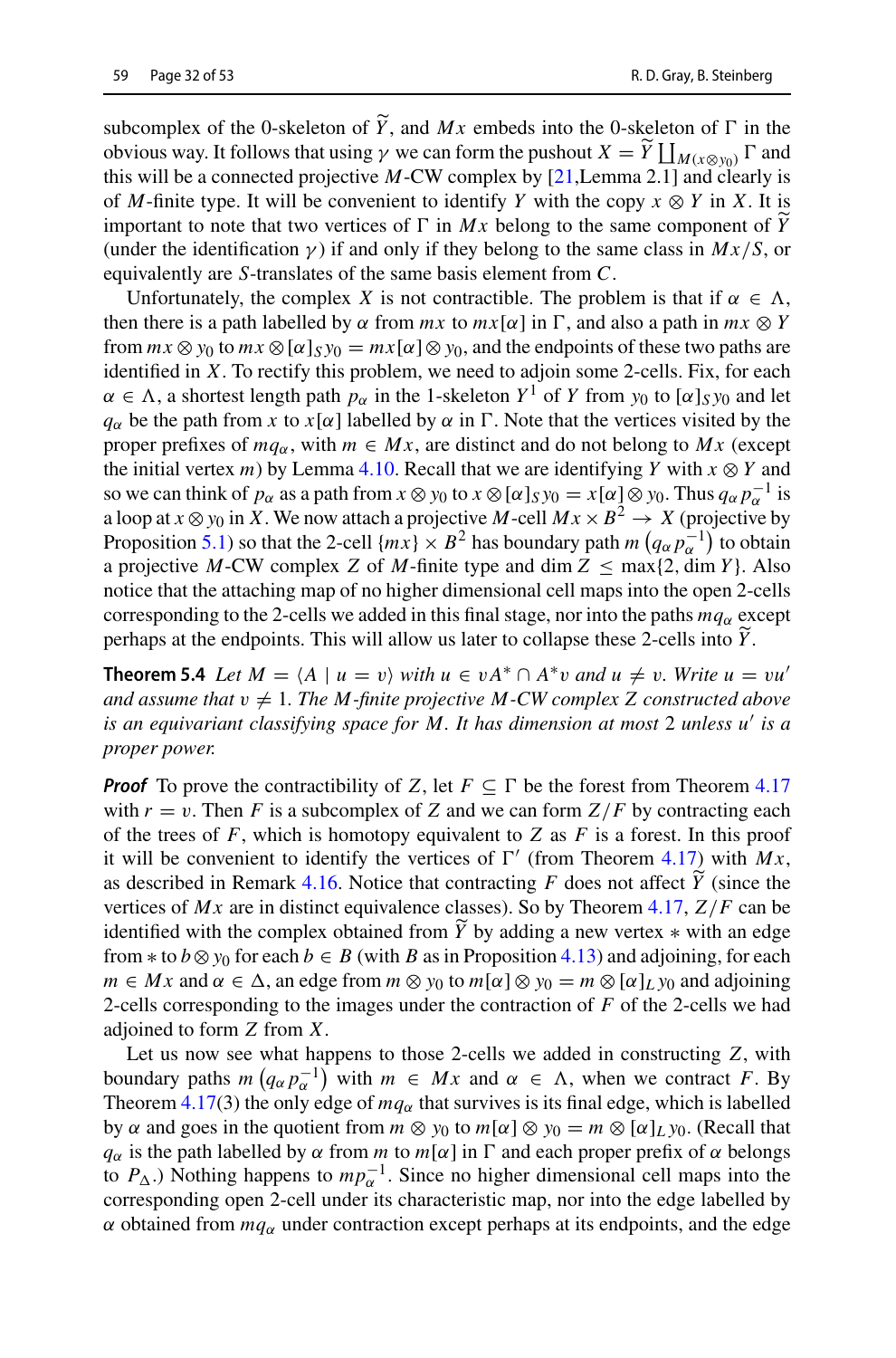labelled by  $\alpha$  is only on the boundary of this one 2-cell (and is not used in  $mp_{\alpha}^{-1}$ ), it is a free face of the image of the original 2-cell in *Z*/*F* and so we can perform an elementary collapse of the 2-cell along this face. Thus we can remove each of these 2-cells from  $Z/F$  and at the same time each edge labelled by an element of  $\Lambda$  without changing the homotopy type of *Z*/*F*. Thus we get a new CW complex *Z* , homotopy equivalent to *Z* and which consists of *Y*, a vertex  $*$ , an edge from  $*$  to  $[tv] \otimes y_0$  for each  $t \in \mathbb{R}$  (with  $\mathbb{R}$  as in Proposition 4.13), which we view as labelled by t, and for each  $t \in \mathcal{B}$  (with  $\mathcal{B}$  as in Proposition [4.13\)](#page-23-1), which we view as labelled by *t*, and, for each  $\alpha \in \Psi$  and  $m \in Mx$ , an edge labelled by  $\alpha$  from  $m \otimes y_0$  to  $m[\alpha] \otimes y_0$ . For the rest of the proof it will be convenient to identify *B* with *B*v as per Proposition [4.13,](#page-23-1) with  $r = v$ . Since *Y* is contractible, we can now contract each connected component of *Y* =  $\prod_{c \in C} c \otimes Y \cong \prod_{Mx/S} Y$  in *Z'* to get a new CW complex *Z''* that is homotopy equivalent to *Z* and which, in fact, is a graph since we have contracted all higher dimensional cells. We shall see that  $Z''$  is a tree, and hence is contractible. It will then follow that *Z* is contractible.

For each  $c \in C$ , we view the component  $c \otimes Y$  as being contracted to  $c \otimes y_0$ . We then have that the vertices of  $Z''$  can be identified with the set consisting of  $*$ and the elements of *C*. For each  $t \in B$ , there is an edge from  $*$  to  $[tv] \in C$  labelled by *t* (and note that [*t*v] uniquely determines *t* by Corollary [4.15\)](#page-23-3). The remaining edges are labelled by elements of  $\Psi$ . Suppose in *Z'* we have an edge from  $m \otimes y_0$  to  $m[\alpha] \otimes y_0$  labelled by  $\alpha \in \Psi$ . We can write *m* uniquely as *cs* with  $c \in C$  and  $s \in S$ . Then the corresponding edge in  $Z''$  goes from *c* to  $cs[\alpha] \in C$  and is still considered labelled by  $\alpha$ . Note that *c*,  $\alpha$  and *s* are uniquely determined by  $cs[\alpha]$ , by Lemma [4.7,](#page-21-1) Corollary [4.15](#page-23-3) and the definition of *C* since  $L = \Psi^* * S$ . Conversely, if  $c \in C$ ,  $s \in S$ and  $\alpha \in \Psi$ , then  $cs \otimes y_0$  has an edge labelled by  $\alpha$  to  $cs[\alpha] \otimes y_0$  in Z' and so there is an edge labelled  $\alpha$  from  $c$  to  $cs[\alpha]$  in  $Z''$ . In other words,  $Z''$  is isomorphic to the following tree. Consider the alphabet  $\Psi \cup (S \setminus \{1\}) \cup Bv$ . Consider the set of words over this alphabet  $U = \{\varepsilon\} \cup Bv\Psi^*((S \setminus \{1\})\Psi^+)^*$ . Then  $Z''$  is isomorphic to the Hasse diagram of *U* under the prefix order, which is a tree.

This completes the proof that  $Z$  is contractible.  $\square$ 

We thus have the following theorem which, together with Lemma [5.2,](#page-28-0) proves Theorems [3.1](#page-11-0) and [3.3](#page-11-1) in the subspecial case.

**Theorem 5.5** *Let M be a subspecial one-relator monoid. Then M is of type left- and right-*F∞*, and thus also of type left- and right-*FP∞*. Moreover,*

<span id="page-32-0"></span>
$$
\mathrm{cd}^{(l)}(M) \le \mathrm{gd}^{(l)}(M) \le 2,
$$

*and*

$$
\mathrm{cd}^{(\mathrm{r})}(M) \le \mathrm{gd}^{(\mathrm{r})}(M) \le 2,
$$

*unless M has a maximal subgroup with torsion, in which case*

$$
cd^{(1)}(M) = cd^{(r)}(M) = gd^{(1)}(M) = gd^{(r)}(M) = \infty.
$$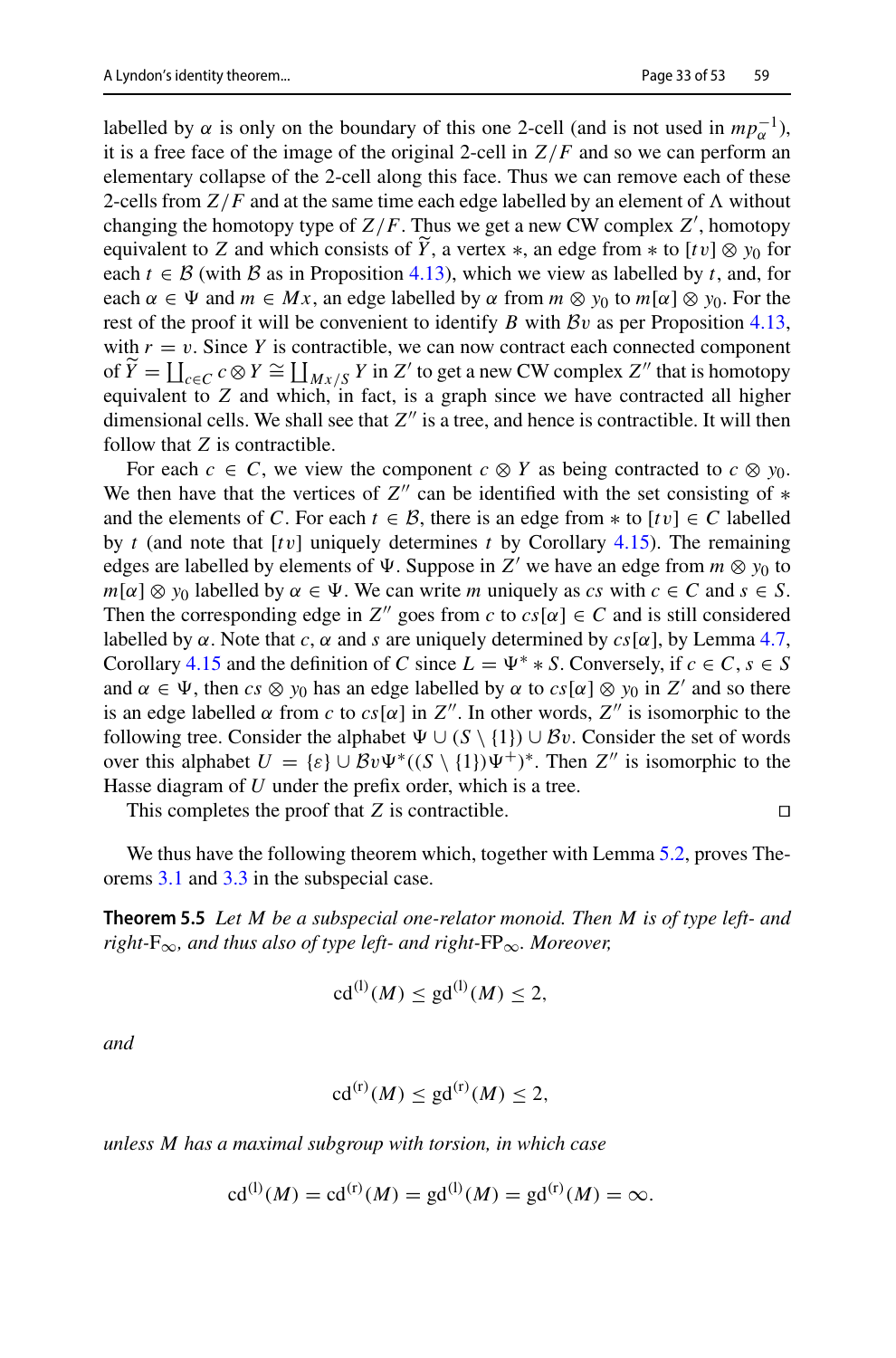*Proof* Without loss of generality we may assume that *M* is subspecial but not special as the special case was handled in [\[22](#page-51-16),Sect. 3]. We retain the above notation. By Lemma [5.2,](#page-28-0) *M* has a maximal subgroup with torsion if and only if *u* is a proper power, which occurs precisely when the group of units *G* of *S* has torsion.

The claims made in the statement of the theorem now all follow from Theorem [5.4](#page-31-0) except the claim that if *M* has a maximal subgroup which is a one-relator group with torsion, then it has infinite left cohomological dimension. To prove this claim, suppose that *G* has torsion and that

$$
P_n \to P_{n-1} \to \cdots \to P_0 \to \mathbb{Z}
$$

is a finite projective resolution of  $\mathbb Z$  over  $\mathbb ZM$ . Then by Proposition [5.3,](#page-30-0) the dual of Corollary [4.15,](#page-23-3) and the observation that  $x\mathbb{Z} = \mathbb{Z}$  as a  $\mathbb{Z}S$ -module, we obtain a finite projective resolution

$$
x P_n \to x P_{n-1} \to \cdots \to x P_0 \to \mathbb{Z}
$$

over ZS. This contradicts the result of [\[22,](#page-51-16) Sect. 3] that *S* has infinite left cohomological dimension. Thus *M* has infinite left cohomological dimension. The argument for the right cohomological dimension is dual.

*Remark 5.6* While it is not needed for the main results of this paper, it is worth noting that the construction and results given in this section (and Sect. [4\)](#page-16-0) may be generalised in a natural way to non-one-relator monoids which are subspecial, in the following sense. Let  $M = \langle A \mid u_i = v \ (i \in I) \rangle$ , with *I* finite, and where  $u_i \in vA^* \cap A^*v$  for all  $i \in I$ . Define  $T(v)$  and  $\Delta$  as above. For each  $i \in I$  we can then decompose  $u_i = vw_i$ with  $w_i = \alpha_{i,1} \dots \alpha_{i,k_i}$  where  $\alpha_{i,j} \in \Delta$  for  $1 \leq j \leq k_i$ . Set

$$
L = \langle \Delta \mid \alpha_{i,1} \cdots \alpha_{i,k_i} = 1 \ (i \in I) \rangle
$$

and

$$
S = \langle \Lambda \mid \alpha_{i,1} \cdots \alpha_{i,k_i} = 1 \ (i \in I) \rangle
$$

where  $\Lambda \subseteq \Delta$  is the finite subset of elements appearing in the relations in the presentation of *L*. Let *G* be the Schützenberger group of the  $\mathcal{H}$ -class of v in *M*. It may be shown that the group of units of the special monoid *S* is isomorphic to *G*. Then by combining the arguments given in this section with the results proved in [\[22,](#page-51-16)Sect. 3] it may be shown that:

(1) If *G* is of type  $FP_n$  with  $1 \leq n \leq \infty$ , then *M* is of type left- and right- $FP_n$ ; and (2) We have

$$
cd(G) \le cd^{(l)}(M) \le max\{2, cd(G)\}\
$$

and

$$
cd(G) \leq cd^{(r)}(M) \leq max\{2, cd(G)\}.
$$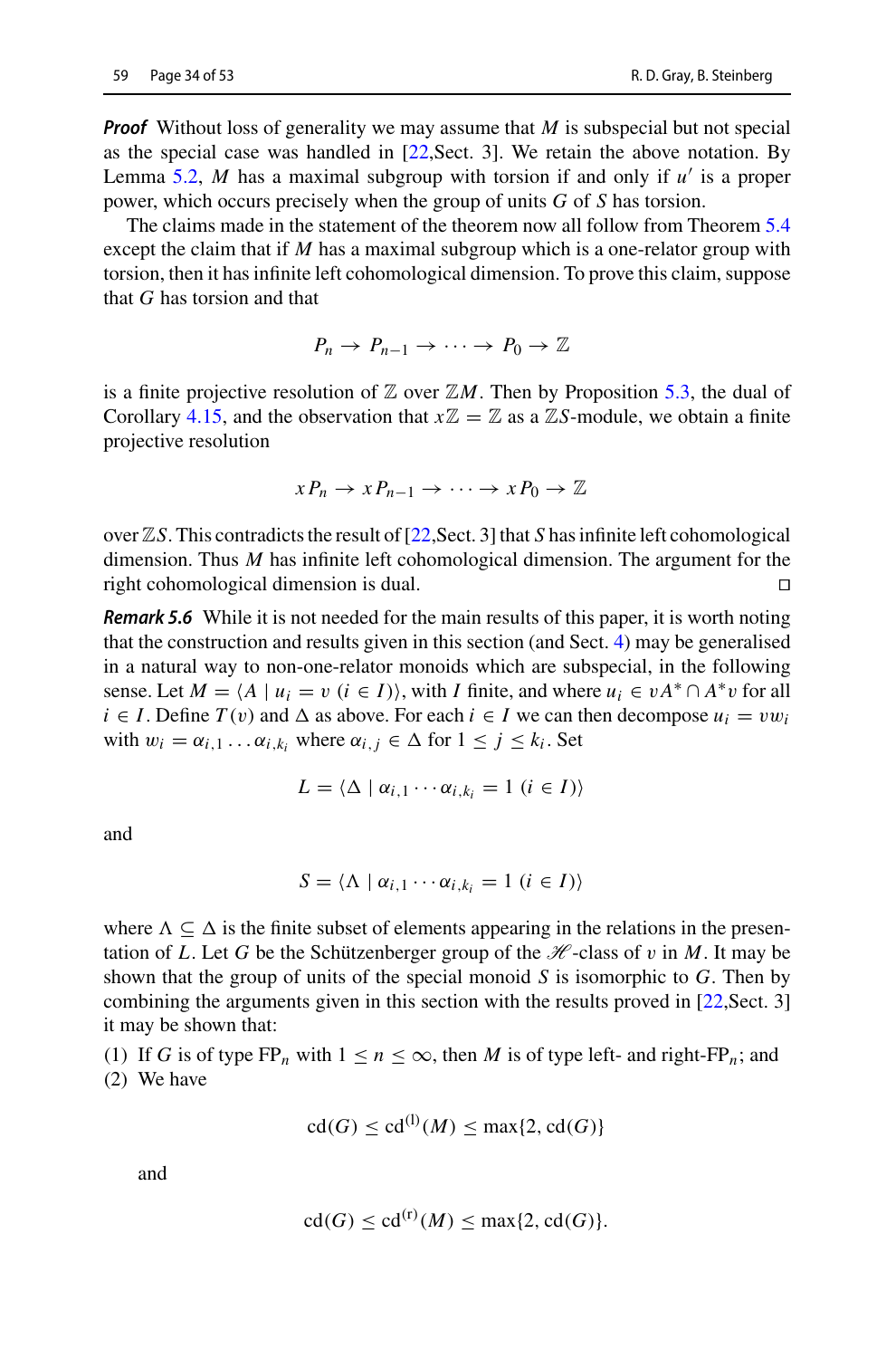The analogous statements also hold for the topological finiteness property  $F_n$  and the geometric dimension.

#### <span id="page-34-0"></span>**6 The relation module**

In this section we apply the results of Sect. [4](#page-16-0) to compute the relation module, in the sense of Ivanov [\[31\]](#page-51-14), of a torsion-free one-relator monoid. This will be a key stepping stone towards proving that one-relator monoids are of type left- and right- $FP_{\infty}$  in the non-subspecial case. It will also lead to another proof that if *M* is subspecial, but not special, and torsion-free, then *M* is of type right- and left- $F_{\infty}$  and  $FP_{\infty}$ , and  $cd^{(1)}(M) \leq gd^{(1)}(M) \leq 2$ , by showing that the 2-complex *K* in Theorem [4.17,](#page-25-0) with  $r = v$ , is an equivariant classifying space for *M*. We begin by giving a topological interpretation of the relation module in terms of the homology of the Cayley graph of the monoid. This is completely analogous to a well-known result concerning group relation modules.

<span id="page-34-1"></span>The following lemma is well known and will be useful several times. The proof is straightforward and is omitted.

**Lemma 6.1** *Let*  $f: X \to Y$  *be a mapping of sets. Let*  $\varphi: \mathbb{Z}X \to \mathbb{Z}Y$  *be the*  $\mathbb{Z}$ *-linear extension of f. Then* ker  $\varphi$  *is spanned as an abelian group by the elements x*  $-x'$  *with x*, *x*<sup> $'$ </sup> ∈ *X* and *f*(*x*) = *f*(*x*<sup> $′$ </sup>).

If *M* is a monoid, then the *augmentation ideal* of  $\mathbb{Z}M$  is the two-sided ideal  $\omega(\mathbb{Z}M)$ generated as an abelian group by all differences  $m - n$  with  $m, n \in M$ , i.e., it is the kernel of the natural homomorphism  $\mathbb{Z}M \to \mathbb{Z}$  mapping each element of *m* to 1 by Lemma [6.1.](#page-34-1) It is well known that  $\omega(\mathbb{Z}M)$  can be generated as a left  $\mathbb{Z}M$ -module by the elements of the form  $a - 1$  where a ranges over a generating set of *M*, cf. [\[49](#page-52-24)].

Let  $\langle A | R \rangle$  be a presentation of a monoid *M*. Let *I* be the kernel of the natural homomorphism  $\gamma : \mathbb{Z}A^* \to \mathbb{Z}M$ . Note that *I* is generated as an abelian group by all differences  $u - v$  with  $u, v \in A^*$  representing the same element of *M* by Lemma [6.1.](#page-34-1) Ivanov  $\left[31\right]$  defined the (left) relation module  $\mathcal R$  of the presentation to be the quotient *I* /*I*ω(ZA\*). Since  $I \subseteq \omega(\mathbb{Z}A^*)$ , we have  $I^2 \subseteq I\omega(\mathbb{Z}A^*)$  and so  $\mathcal R$  is a left ZMmodule in a natural way. The right relation module is defined dually. He showed this notion generalises the notion of the relation module of a group presentation and initiated the study of the relation module. We shall prove here that if the Cayley complex of a presentation is contractible, then the relation module is freely generated by a set in bijection with the relations. We shall also identify the relation module of a torsion-free one-relator monoid.

<span id="page-34-2"></span>Let  $\Gamma$  be the Cayley graph of *M* with respect to *A*. Our first goal is to identify the relation module with  $H_1(\Gamma)$  with respect to the natural module structure coming from the left action of  $M$  on  $\Gamma$ ; the corresponding result for groups is well known (it can be found on [\[11](#page-51-21),Page 43]). For monoids, the result has appeared in other guises in various sources, e.g. [\[49](#page-52-24)]. Since  $\Gamma$  is a 1-complex, we can identify  $H_1(\Gamma)$  with the group  $Z_1(\Gamma)$  of 1-cycles.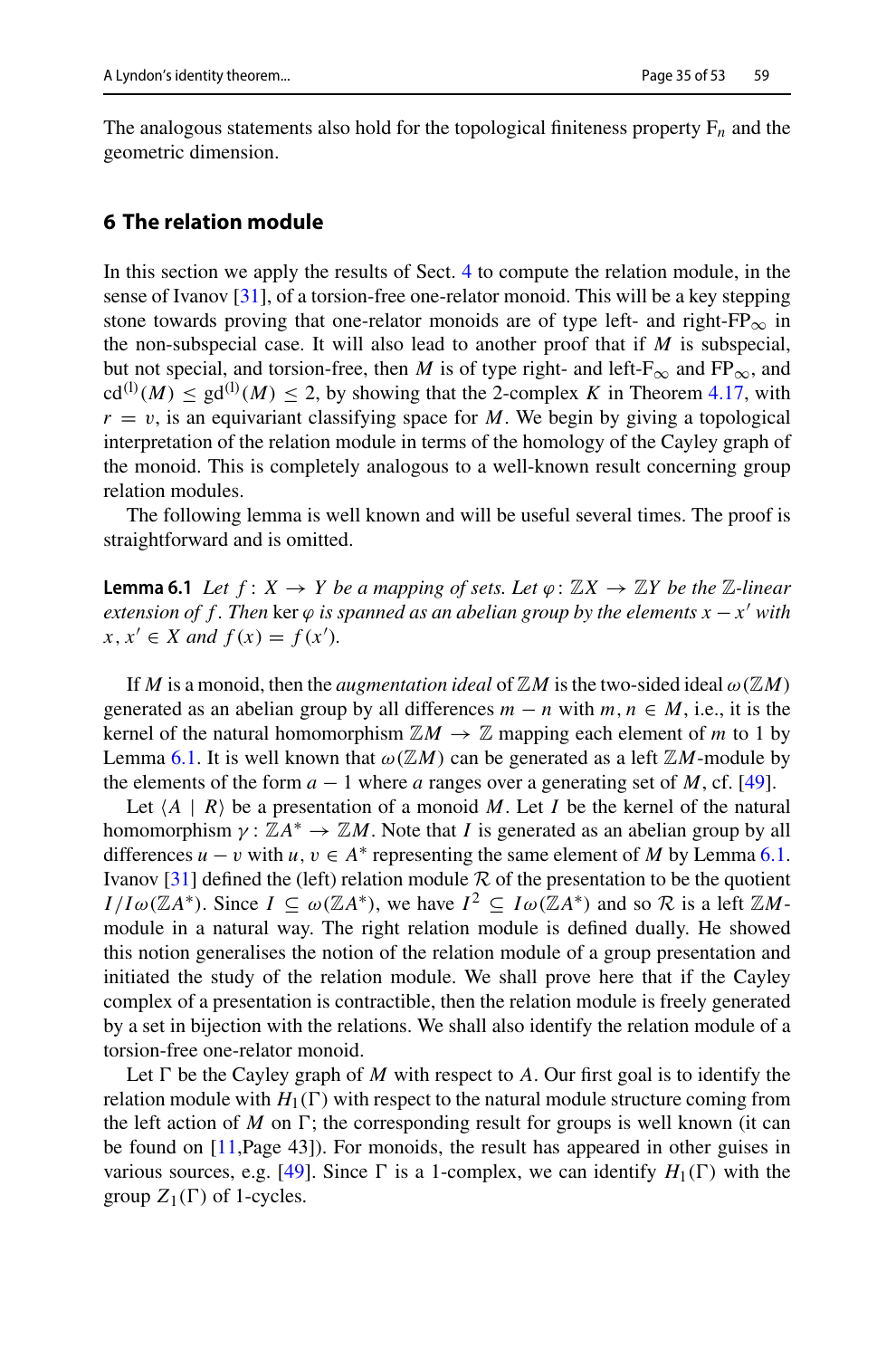**Proposition 6.2** *Let*  $\langle A | R \rangle$  *be a presentation of a monoid M. Let*  $\Gamma$  *be the Cayley graph of M with respect to A and let*  $\mathcal R$  *be the relation module. Then*  $\mathcal R \cong H_1(\Gamma)$  *as* Z*M-modules.*

*Proof* Note that  $C_1(\Gamma)$  can be identified with a free  $\mathbb{Z}M$ -module with basis { $e_a \mid a \in$ *A*} by sending the edge  $m \xrightarrow{a} [ma]_M$  to  $me_a$  and that  $C_0(\Gamma) \cong \mathbb{Z}M$ . The boundary map  $\partial_1$ , under these identifications, takes the basis element  $e_a$  to  $[a]_M - 1$ , and hence  $∂<sub>1</sub>$  has image the augmentation ideal ω( $\mathbb{Z}M$ ). The kernel of this homomorphism is *R* according to [49,Theorem 3.3] and so  $H_1(Γ) = \text{ker } ∂_1 \cong R$ . according to [\[49](#page-52-24),Theorem 3.3] and so  $H_1(\Gamma) = \ker \partial_1 \cong \mathcal{R}$ .

<span id="page-35-2"></span>**Corollary 6.3** *Let*  $\langle A | R \rangle$  *be a presentation of M such that the corresponding Cayley complex is contractible. Then the relation module R of the presentation is a free* <sup>Z</sup>*M-module on* <sup>|</sup>*R*|*-generators.*

*Proof* Let  $K = \Gamma(M, A)^{(2)}$  be the Cayley complex of M. By Proposition [6.2,](#page-34-2) we can identify *R* as a  $\mathbb{Z}M$ -module with  $H_1(K^1)$ , which is just the group of 1-cycles  $Z_1(K)$ . Since *K* is a contractible 2-complex, we have that  $Z_1(K) = B_1(K) \cong C_2(K)$ . But  $C_2(K)$  is a free  $\mathbb{Z}M$ -module with basis the cells with boundary path  $p_\mu p_v^{-1}$  with  $u = v \in R$  where  $p_w$  is the path starting at 1 labelled by w.

<span id="page-35-0"></span>We shall need that the Cayley complex of a strictly aspherical presentation is contractible.

**Lemma 6.4** *Let N be the monoid defined by the presentation*  $\langle A | R \rangle$ . If  $\langle A | R \rangle$  is *strictly aspherical, then the Cayley complex*  $\Gamma(N, A)^{(2)}$  *is contractible, and thus is a left equivariant classifying space for N.*

**Proof** Let  $X = \Gamma(N, A)^{(2)}$ . It follows from the proof of [\[21](#page-51-15),Theorem 6.14] that *X* is an *N*-finite simply connected free *N*-CW complex of dimension at most 2. Since the presentation  $\langle A | R \rangle$  is strictly aspherical it follows that the cellular chain complex of *X* gives the free resolution displayed in Equation (7.2) in [\[32](#page-52-12),Theorem 7.2]. This resolution was originally discovered in the papers [\[15](#page-51-27), [34](#page-52-25), [49\]](#page-52-24). This shows that *X* is acyclic. Since *X* is acyclic and simply connected it follows from the Whitehead and Hurewicz theorems that  $X$  is contractible, and hence  $X$  is a left equivariant classifying space for the monoid  $N$ .

<span id="page-35-1"></span>Next we discuss the topology of the Cayley complex of a free product.

**Lemma 6.5** *Let*  $L = \Psi^* * S$  *where*  $S = \langle \Lambda | R \rangle$  *with*  $\Psi \cap \Lambda = \emptyset$ *. Suppose that the Cayley complex*  $\Gamma(S, \Lambda)^{(2)}$  *of S with respect to this presentation is contractible. Put*  $\Sigma = \Psi \cup \Lambda$ . Then the Cayley complex  $\Gamma(L,\Sigma)^{(2)}$  with respect to the presentation  $\langle \Sigma | R \rangle$  *is contractible.* 

*Proof* Let  $X = \Gamma(L, \Sigma)^{(2)}$  and put  $\mathcal{B} = \{1\} \cup \Sigma^* \Psi$ . Then *B* is a basis for *L* as a free right *S*-set by the free product normal form. It follows easily from this that if *b* ∈ *B* and we consider the induced subcomplex  $K_b$  of *X* on the vertex set *bS*, then we obtain an isomorphic copy of  $\Gamma(S, \Lambda)^{(2)}$  via the map defined on vertices by  $s \mapsto bs$  with the obvious extension on edges and 2-cells. Moreover, if  $b \neq b'$ , then  $K_b \cap K_{b'} = \emptyset$ . By assumption, each  $K_b$  is contractible and hence if we contract each of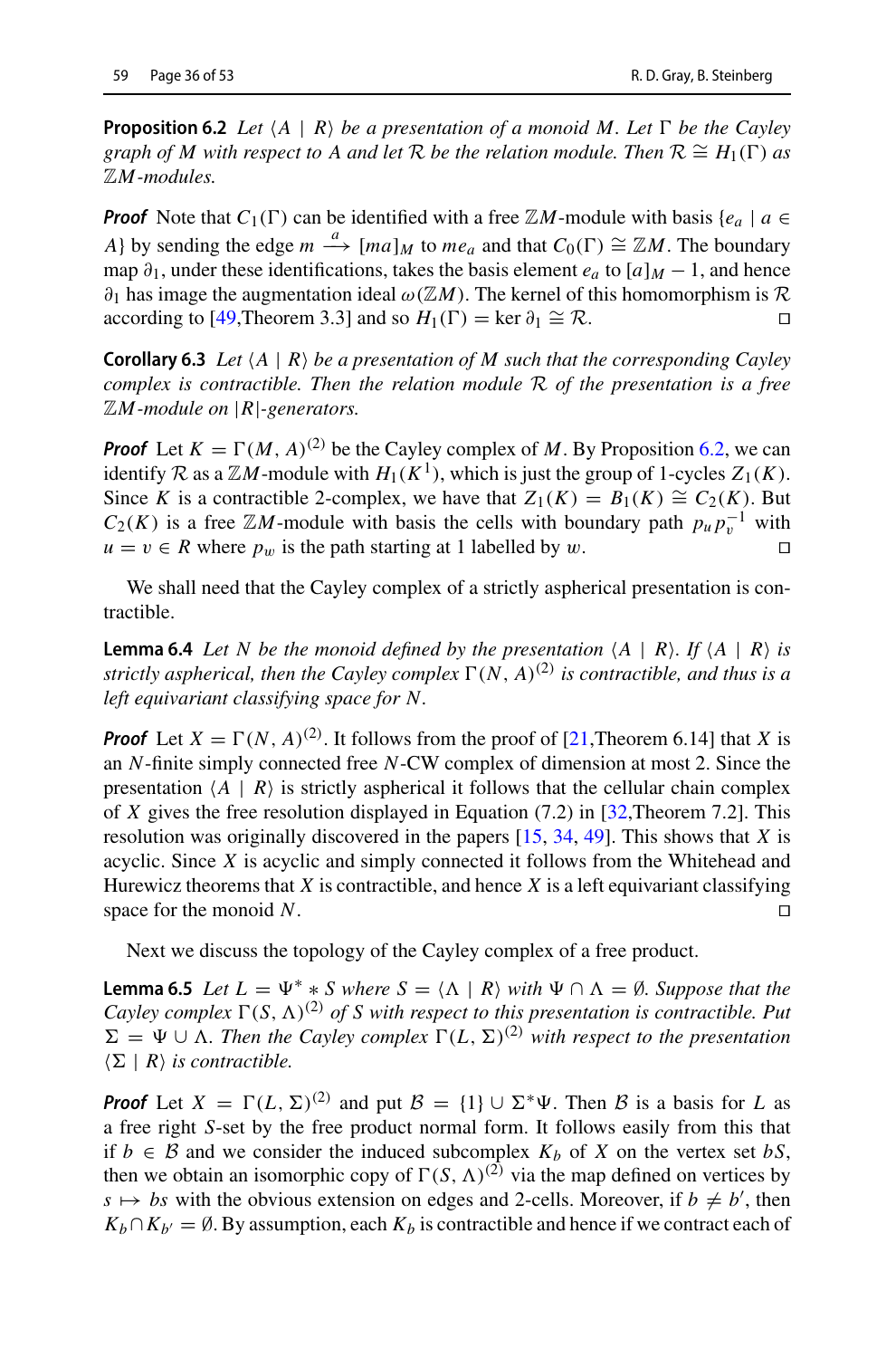these subcomplexes to a point, we obtain a 2-complex  $X'$  that is homotopy equivalent to *X*. Moreover, each 2-cell of *X* belongs to one of the  $K_b$  and so  $X'$  is a graph. In fact, it is a tree. If we view  $K_b$  as being contracted to the vertex  $b$ , then we see that *X'* has vertex set *B*. The only edges that survive the contraction of  $\iint_{b\in B} K_b$  are the edges labelled by elements of  $\Psi$ . For each  $b \in \mathcal{B}$ ,  $s \in S$  and  $x \in \Psi$ , there is an edge  $b \rightarrow bsx$  (the image of the edge  $bs \xrightarrow{x} bsx$ ) and this edge is uniquely determined by its endpoints. Thus  $X'$  is the Hasse diagram for the free product normal forms of the elements represented by *B* over the alphabet  $\Psi \cup S$  under the prefix ordering, which is a rooted tree. is a rooted tree.  $\Box$ 

<span id="page-36-1"></span>We recall that if  $M = \langle A \mid u = v \rangle$  is an incompressible non-special one-relator monoid or if  $M = \langle A \mid u = 1 \rangle$  and *u* is not a proper power, then the one-relator presentation is strictly aspherical by the results of Kobayashi [\[32,](#page-52-12) [33\]](#page-52-13). It follows that in either of these cases the relation module is  $\mathbb{Z}M$  by Corollary [6.3.](#page-35-2)

**Theorem 6.6** *Let*  $M = \langle A \mid u = v \rangle$  *be torsion-free, let*  $z \in A^*$  *be the longest word which is a prefix and a suffix of both u and v, and write*  $u = zu'$  *and*  $v = zv'$ *. Let K be the* 2*-complex with* 1*-skeleton the Cayley graph of M, and a* 2*-cell adjoined at every vertex in*  $m \in M[z]_M$  *with boundary path*  $p_{m,u'}p_{m,v'}^{-1}$  *where*  $p_{m,w}$  *is the path labelled by*  $w \in A^*$  *beginning at m. Then K is contractible.* 

*Proof* Note that the boundary paths of the adjoined cells are indeed closed paths since  $m[u']_M = m[v']_M$  for  $m \in M[z]_M$ . If the presentation is incompressible (i.e., *z* is empty), then *M* is strictly aspherical by Kobayashi's results [\[32](#page-52-12), Corollary 5.6] and  $[33,$  $[33,$ Corollary 7.5] and hence  $K$ , which is the Cayley complex in this case, is contractible by Lemma [6.4.](#page-35-0) So assume that *M* is compressible. As usual put  $L =$  $\langle \Delta_z | u' = v' \rangle$  and  $S = \langle \Delta_z | u' = v' \rangle$  where  $u = zu'$  and  $v = zv'$ . The presentation for *S* is incompressible by Corollary [4.3](#page-19-0) and is either not special or it is special with defining relation  $u' = 1$  with  $u'$  not a proper power by Lemma [5.2.](#page-28-0) Thus the presentation of *S* is strictly aspherical by Kobayashi's results [\[32](#page-52-12), [33\]](#page-52-13) and so the Cayley complex  $\Gamma(S, \Lambda_z)^{(2)}$  is contractible by Lemma [6.4.](#page-35-0) Therefore, the Cayley complex  $\Gamma(L, \Delta_z)^{(2)}$  of *L* is contractible by Lemma [6.5.](#page-35-1) Theorem [4.17](#page-25-0) implies that *K* (which is the 2-complex from that theorem with  $r = z$ ) is homotopy equivalent to a wedge of copies of the Cayley complex  $\Gamma(L, \Delta_z)^{(2)}$  and so we deduce that *K* is  $\Box$ contractible  $\Box$ 

Notice that if*z* is non-empty, then *K* in the theorem above is not the Cayley complex of *M*. Recall that  $C_2(K) \cong \mathbb{Z}M[z]_M$  as a left  $\mathbb{Z}M$ -module by Proposition [2.1.](#page-6-0)

**Theorem 6.7** *Let*  $M = \langle A \mid u = v \rangle$  *be a one-relator presentation of a torsion-free one-relator monoid. Let*  $z \in A^*$  *be the longest word with*  $u, v \in zA^* \cap A^*z$ . Then the *relation module of the presentation is isomorphic to*  $\mathbb{Z}[M]$ *z*]*M. Moreover, there is an exact sequence*

<span id="page-36-0"></span>
$$
0 \longrightarrow \mathbb{Z}M[z]_M \longrightarrow \mathbb{Z}M^{|A|} \longrightarrow \mathbb{Z}M \longrightarrow \mathbb{Z} \longrightarrow 0
$$

*of* Z*M-modules.*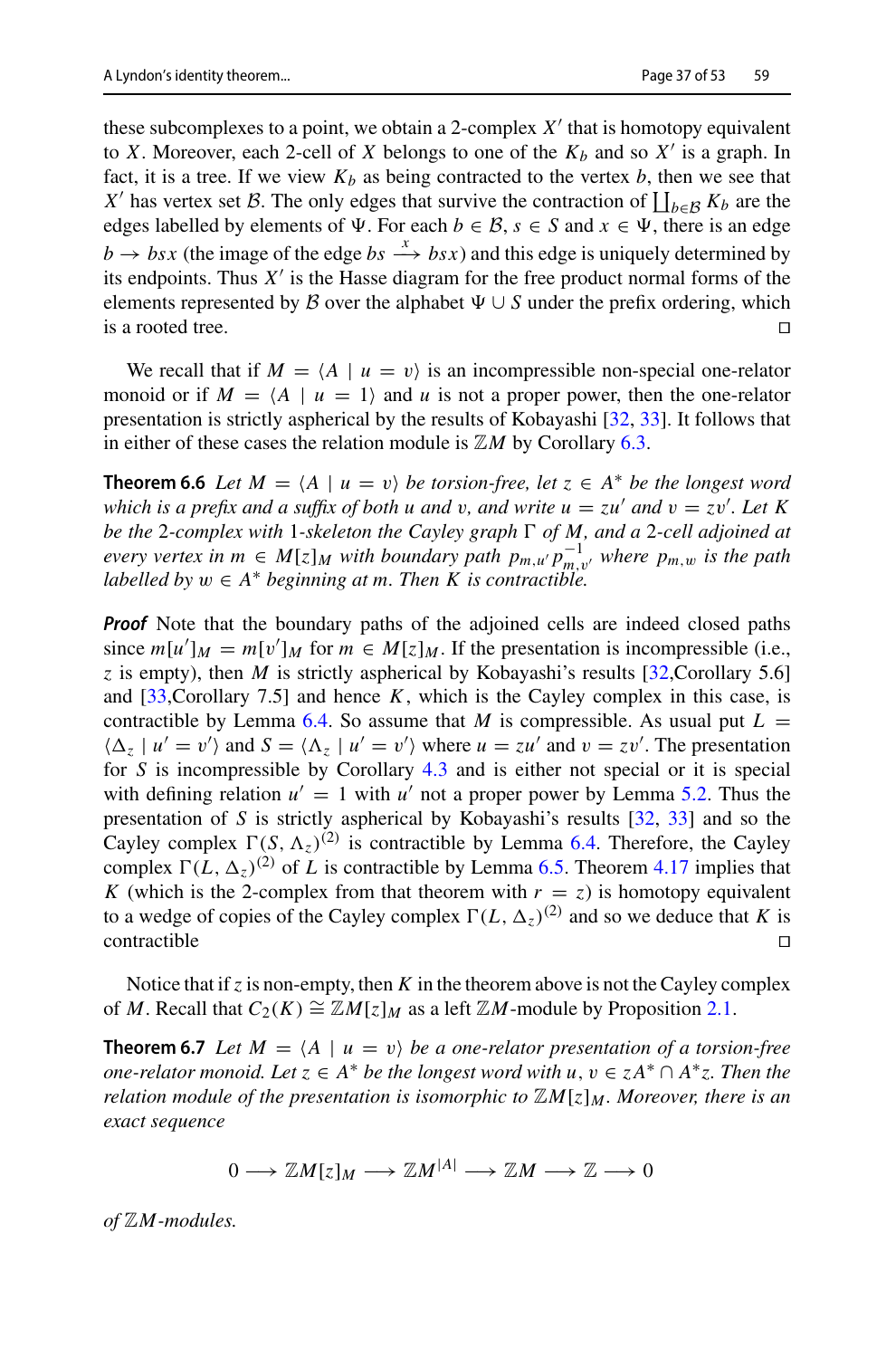*Proof* Let *K* be the 2-complex from Theorem [6.6](#page-36-1) and  $\Gamma$  the Cayley graph of *M*. Then *K* is contractible by Theorem [6.6](#page-36-1) and so the boundary mapping  $\partial_2$ :  $C_2(K) \rightarrow C_1(K)$  is injective and has image ker  $\partial_1$  where  $\partial_1$ :  $C_1(K) \to C_0(K)$  is the boundary mapping. But ker  $\partial_1 \cong H_1(\Gamma)$  and  $C_2(K) \cong \mathbb{Z}M[z]_M$  and so we deduce that  $H_1(\Gamma) \cong \mathbb{Z}M[z]_M$ as  $\mathbb{Z}M$ -modules. This completes the proof of the first statement by Proposition [6.2.](#page-34-2)

The sequence is exact because it is the augmented cellular chain complex of *K*, which is contractible.

Note that when *z* is empty, i.e., when the presentation is incompressible then the conclusion of Theorem [6.7](#page-36-0) can also be deduced from Corollary [6.3.](#page-35-2)

We now deduce that *K* in the above theorem is an equivariant classifying space when *M* is subspecial and torsion-free. This provides another proof of Theorem [5.5](#page-32-0) in the torsion-free case.

**Corollary 6.8** *Let*  $M = \langle A \mid u = v \rangle$  *be a subspecial one-relator monoid such that u' is not a proper power where*  $u = vu'$ *. Let*  $x = [v]_M$ *. Then the 2-complex K obtained by adjoining at each vertex of Mx a* 2*-cell with boundary path labelled by u is an equivariant classifying space for M.*

*Proof* The 2-complex *K* is contractible by Theorem [6.6.](#page-36-1) It just suffices to verify that it is a projective  $M$ -CW complex. Since  $\Gamma$  is a free  $M$ -CW complex, we need only observe that the 2-cells are obtained by attaching the *M*-cell  $Mx \times B^2$ , which is projective by Proposition 5.1. projective by Proposition [5.1.](#page-28-1)

Note that the 2-complex constructed in the above corollary is not the Cayley complex of the one-relator presentation defining the monoid *M* unless the presentation is special. Indeed, in general for a torsion-free subspecial one-relator monoid *M* the Cayley complex of *M* is not an equivariant classifying space for the monoid. For example, the one-relator subspecial presentation  $\langle a \mid a^2 = a \rangle$  presents the two-element monoid  $M = \{0, 1\}$  under multiplication. This monoid has a zero element and hence, by the results of [\[21,](#page-51-15)Sect. 6], has no finite dimensional, contractible free *M*-CW complex. In particular, the Cayley complex is not contractible, as is easy to verify directly.

It follows from Theorem [6.7](#page-36-0) that to build a free resolution of  $\mathbb Z$  for a compressible, but not subspecial, one-relator presentation, it suffices to build a free resolution of  $\mathbb{Z}M[z]_M$ , which we shall proceed to do algebraically. To make this precise, recall that if *R* is a ring and

$$
E_1: \cdots \longrightarrow C_1 \longrightarrow C_0 \xrightarrow{f} A \longrightarrow 0,
$$
  

$$
E_2: 0 \longrightarrow A \xrightarrow{g} B_0 \longrightarrow B_1 \longrightarrow \cdots
$$

are exact sequences of *R*-modules (finite or infinite in length), then the *Yoneda splice*  $E_1E_2$  of these exact sequences is the exact sequence

$$
\cdots \longrightarrow C_1 \longrightarrow C_0 \xrightarrow{gf} B_0 \longrightarrow B_1 \longrightarrow \cdots.
$$

Although the Yoneda splice is typically used to define the bilinear mapping  $Ext^{m}(A, B) \times Ext^{n}(B, C) \rightarrow Ext^{m+n}(A, C)$ , we shall use it here to build resolu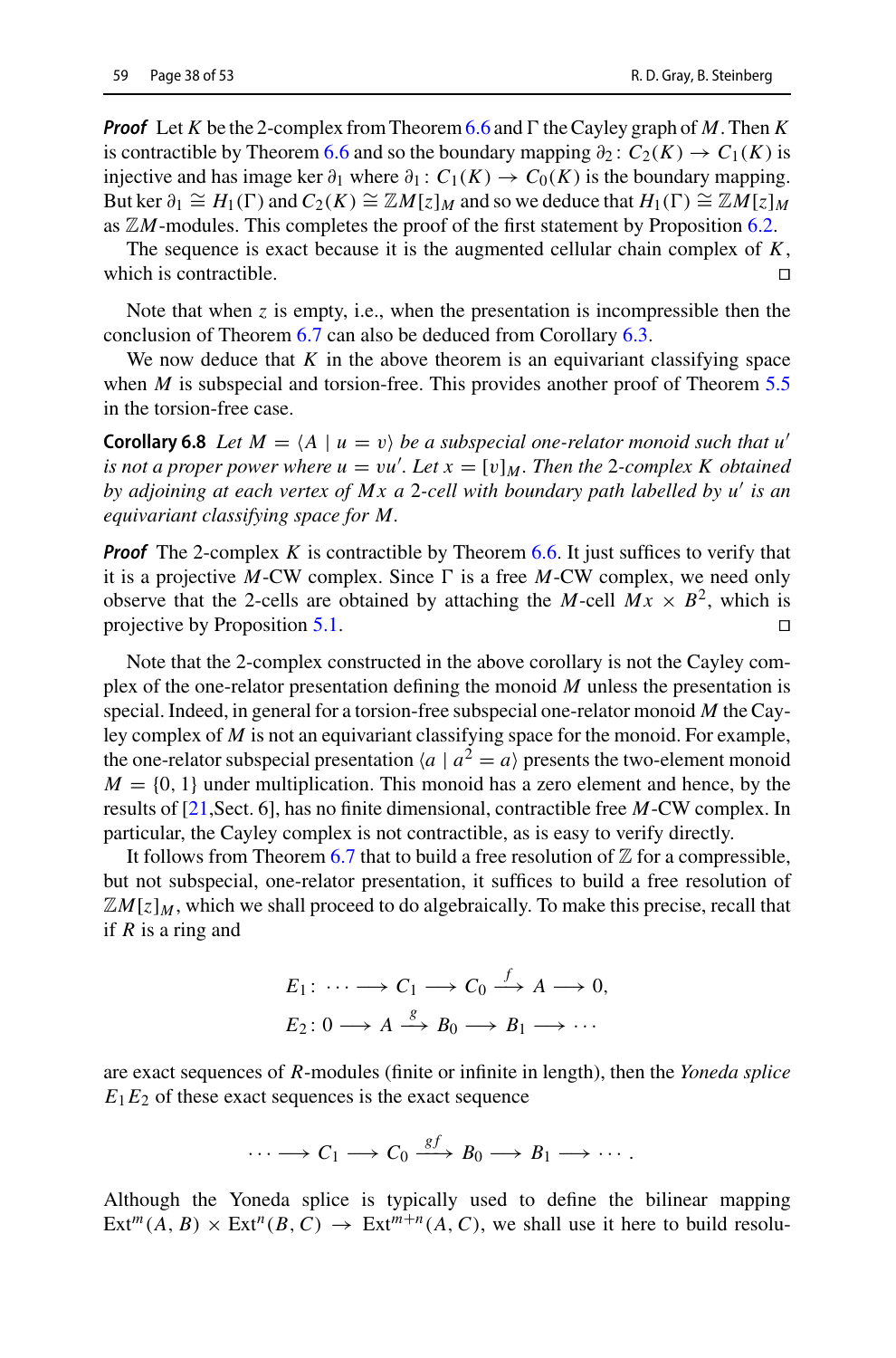tions. Given a free or projective resolution of  $\mathbb{Z}[X]\times \mathbb{Z}[X]$ , we can splice it onto the exact sequence of Theorem [6.7](#page-36-0) to obtain a free or projective resolution of  $\mathbb{Z}$ .

The Yoneda splice can also be applied to an exact sequence of modules

 $0 \longrightarrow A \longrightarrow F_n \longrightarrow F_{n-1} \longrightarrow \cdots \longrightarrow F_0 \longrightarrow A \longrightarrow 0$ 

via infinite iteration to yield a periodic resolution

<span id="page-38-1"></span> $\cdots \longrightarrow F_n \longrightarrow \cdots \longrightarrow F_0 \longrightarrow F_n \longrightarrow \cdots \longrightarrow F_0 \longrightarrow A \longrightarrow 0,$ 

cf. [\[11,](#page-51-21)Sect. I.6].

#### <span id="page-38-0"></span>**7 An injectivity lemma**

The following lemma is crucial in order to prove our main results; its proof is a surprisingly intricate use of monoid pictures.

**Lemma 7.1** *Let*  $N = \langle A \mid u = v \rangle$  *be an incompressible one-relator monoid with*  $u = u'$  *a* and  $v = v'$  *a* with  $a \in A$ . Then the mapping  $\psi : \mathbb{Z}N \to \mathbb{Z}N$  given by  $\psi(\alpha) = \alpha([u'] - [v'])$  *for*  $\alpha \in \mathbb{Z}N$  *is injective.* 

The rest of this section will be devoted to proving this lemma.

Throughout the rest of this section *N* will denote the monoid defined by an incompressible one-relator presentation  $\langle A \mid u = v \rangle$  where  $u = u' a$  and  $v = v' a$  with  $a \in A$ . We use  $[w]$  to denote the image of the word  $w \in A^*$  in the monoid N. Note that since  $u = v$  is incompressible,  $u' \neq v'$ . Let us denote the presentation  $\langle A | u = v \rangle$  by  $\mathcal{P}$ and use  $\Gamma(\mathscr{P})$  to denote the Squier complex of this presentation. Recall that given two paths P and  $\mathbb Q$  in  $\Gamma(\mathscr P)$  we shall write  $\mathbb P \sim_0 \mathbb Q$  to mean that  $\mathbb P$  and  $\mathbb Q$  are homotopic in the Squier complex. The presentation  $\mathscr P$  is strictly aspherical by [\[32](#page-52-12),Corollary 5.6]), a fact that we shall use throughout the proof of Lemma [7.1.](#page-38-1) Recall that this means that for every closed path P in  $\Gamma(\mathscr{P})$  we have  $\mathbb{P} \sim_0 1_{\ell} \mathbb{P}$ .

<span id="page-38-3"></span>The following is a reformulation of Lemma [7.1.](#page-38-1)

**Proposition 7.2** *Let*  $N = \langle A \mid u = v \rangle$  *be an incompressible one-relator monoid with*  $u = u'$  a and  $v = v'$  a with  $a \in A$ . For every finite non-empty subset  $F = \{m_1, \ldots, m_k\}$ *of N* if  $z_1, z_2, \ldots, z_k \in \mathbb{Z} \setminus \{0\}$  *is a list of (not necessarily distinct) integers, then in* Z*N we have*

$$
z_1m_1[u'] + z_2m_2[u'] + \ldots + z_km_k[u'] \neq z_1m_1[v'] + z_2m_2[v'] + \ldots + z_km_k[v'].
$$

The rest of the discussion in this section will be devoted to proving this proposition, from which we can then deduce Lemma [7.1.](#page-38-1)

Choose and fix words  $w_i$  such that  $m_i = [w_i]$  for  $1 \le i \le k$ . By assumption, for all *i* and *j*, if  $i \neq j$ , then this implies that  $[w_i] \neq [w_j]$ . Seeking a contradiction suppose that we do have

<span id="page-38-2"></span>
$$
z_1[w_1u'] + \ldots + z_k[w_ku'] = z_1[w_1v'] + \ldots + z_k[w_kv'] \tag{7.1}
$$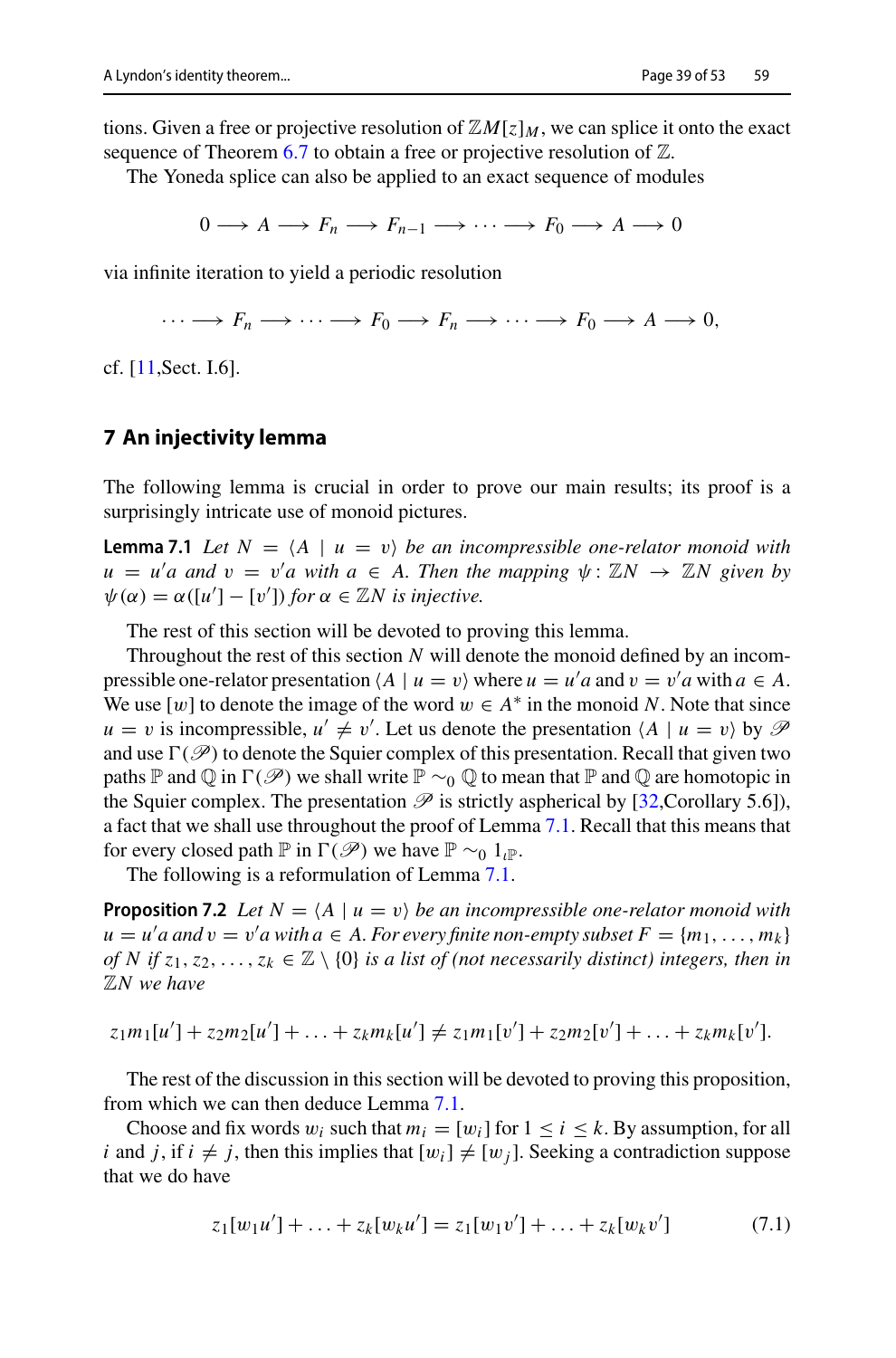in  $\mathbb{Z}N$ .

As already observed in Sect. [2,](#page-4-0) every edge  $\mathbb E$  in  $\Gamma(\mathscr P)$  can be written uniquely in the form  $\alpha \cdot A \cdot \beta$  with  $\alpha, \beta \in A^*$  where A is an elementary edge. This means that A is equal to  $(1, (u = v), \epsilon, 1)$  for some  $\epsilon \in \{+1, -1\}$ . We use this unique decomposition to define a map λ from the set of edges of the Squier complex to *A*∗ where for  $\mathbb{E} = \alpha \cdot \mathbb{A} \cdot \beta$ , with A elementary, we define  $\lambda(\mathbb{E}) = \alpha$ . So  $\lambda$  maps each edge to the word to the left of the transistor in the picture of the edge. For any edge E define  $L(\mathbb{E}) = [\lambda(\mathbb{E})]$ . So L defines a mapping from the set of edges of  $\Gamma(\mathscr{P})$  into the monoid *N*.

Let us call an edge  $\mathbb E$  in  $\Gamma(\mathscr P)$  a *rightmost edge* if it is not of the form  $\mathbb F \cdot x$  for some edge  $\mathbb F$  and some letter  $x \in A$ . So a rightmost edge  $\mathbb E$  (since the defining relation is  $u = v$  with *u* and *v* both non-empty) has the property that its transistor has a wire connected to the rightmost letter of  $\iota \mathbb{E}$  and to the rightmost letter of  $\tau \mathbb{E}$ . It is immediate from the definition that E is a rightmost edge if and only if its inverse  $\mathbb{E}^{-1}$  is a rightmost edge.

<span id="page-39-0"></span>In addition, for each  $m \in N$ , we define a function  $f_m$  from the set of paths in  $\Gamma(\mathscr{P})$ to  $\mathbb Z$  where  $f_m(\mathbb P)$  is defined to be the number of rightmost edges  $\mathbb F$  in  $\mathbb P$  such that  $L(\mathbb{F}) = m$ . Note that  $f_m(\mathbb{P}) \geq 0$  for every path  $\mathbb{P}$  in  $\Gamma(\mathscr{P})$  and every element  $m \in N$ .

**Lemma 7.3** *For every m* ∈ *N and every pair of paths*  $\mathbb P$  *and*  $\mathbb Q$  *in*  $\Gamma(\mathscr P)$ *, if*  $\mathbb P \sim_0 \mathbb Q$ *, then*  $f_m(\mathbb{P}) \equiv f_m(\mathbb{Q}) \pmod{2}$ .

*Proof* By Lemma [2.2](#page-10-1) it suffices to prove the result for the case that  $\mathbb P$  can be transformed into Q either by the deletion of a single cancelling pair of edges, or by a single application of pull-up push-down.

First suppose that  $\mathbb P$  can be transformed into  $\mathbb Q$  by deletion of a cancelling pair of edges  $\mathbb{E} \circ \mathbb{E}^{-1}$ . Then since  $[\lambda(\mathbb{E})] = [\lambda(\mathbb{E}^{-1})]$  in *N* it is immediate that  $f_m(\mathbb{P}) \equiv f_m(\mathbb{Q})$ modulo 2.

Now suppose that  $\mathbb P$  can be transformed into  $\mathbb Q$  by a single application of pull-up push-down. So up to symmetry we have

$$
\mathbb{P} = \mathbb{R} \circ (\mathbb{E}_1 \cdot \iota \mathbb{E}_2) \circ (\tau \mathbb{E}_1 \cdot \mathbb{E}_2) \circ \mathbb{S}
$$

and

$$
\mathbb{Q} = \mathbb{R} \circ (\iota \mathbb{E}_1 \cdot \mathbb{E}_2) \circ (\mathbb{E}_1 \cdot \tau \mathbb{E}_2) \circ \mathbb{S}.
$$

Observe that  $\lambda(\mathbb{E}_1 \cdot \iota \mathbb{E}_2) = \lambda(\mathbb{E}_1 \cdot \tau \mathbb{E}_2) = \lambda(\mathbb{E}_1)$  by definition. Also by definition we have  $\lambda(\tau \mathbb{E}_1 \cdot \mathbb{E}_2) = (\tau \mathbb{E}_1)(\lambda(\mathbb{E}_2))$  and  $\lambda(\iota \mathbb{E}_1 \cdot \mathbb{E}_2) = (\iota \mathbb{E}_1)(\lambda(\mathbb{E}_2))$  and hence it follows that

$$
[\lambda(\tau\mathbb{E}_1\cdot\mathbb{E}_2)]=[\lambda(\iota\mathbb{E}_1\cdot\mathbb{E}_2)]
$$

in the monoid *N*.

Furthermore, it is clear that  $\tau \mathbb{E}_1 \cdot \mathbb{E}_2$  is a rightmost edge if and only if  $\iota \mathbb{E}_1 \cdot \mathbb{E}_2$ is a rightmost edge (if and only if  $\mathbb{E}_2$  is a rightmost edge), and neither of the edges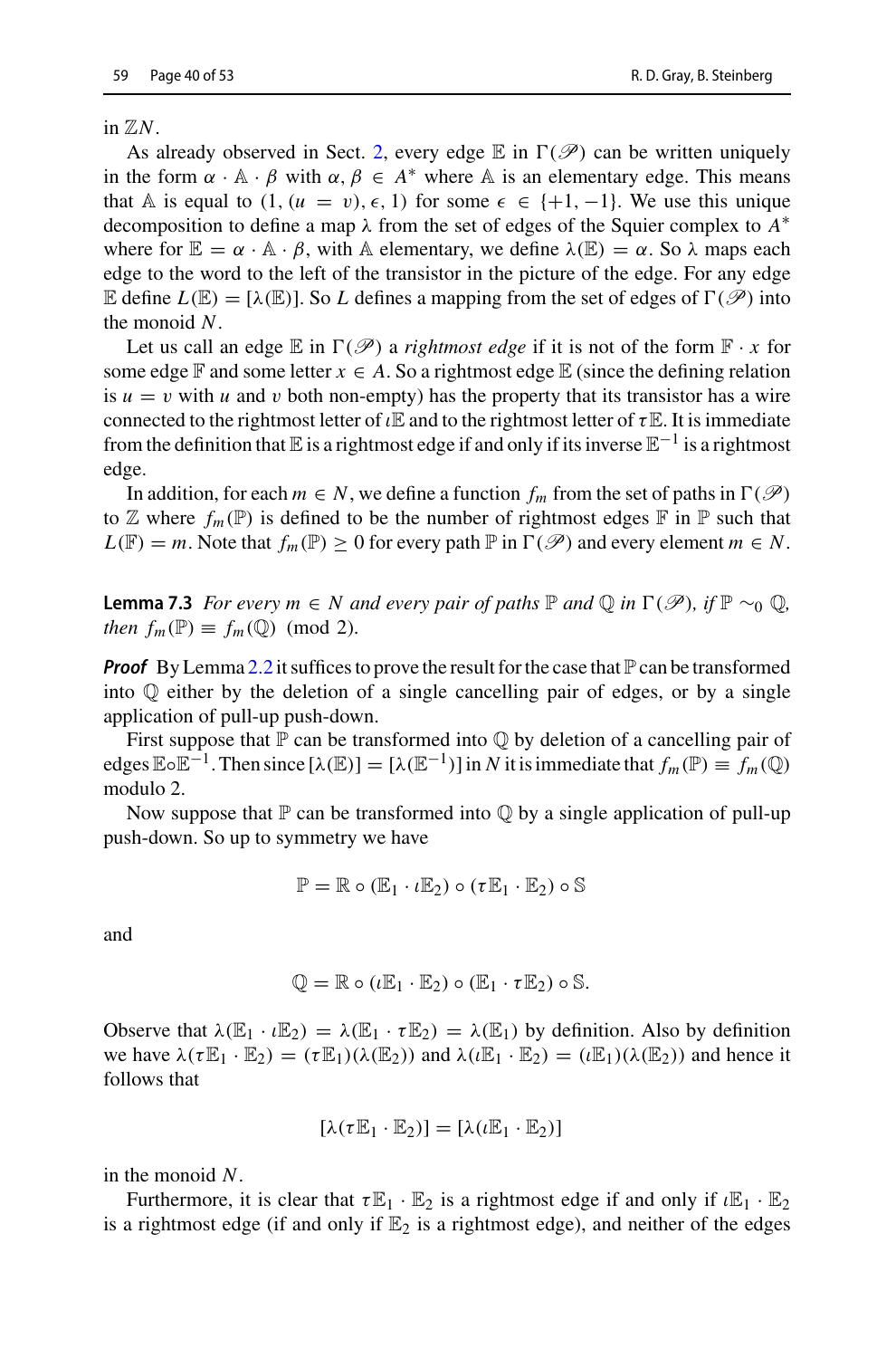$\mathbb{E}_1 \cdot \iota \mathbb{E}_2$  nor  $\mathbb{E}_1 \cdot \tau \mathbb{E}_2$  is a rightmost edge, since *u* and *v* are both non-empty words by assumption which implies that both  $\iota \mathbb{E}_2$  and  $\tau \mathbb{E}_2$  are non-empty words.

It follows from these observations that  $f_m(\mathbb{P}) \equiv f_m(\mathbb{Q}) \pmod{2}$ , which completes the proof of this case, and of the lemma. the proof of this case, and of the lemma.

# <span id="page-40-0"></span>**Lemma 7.4** *For every word*  $w \in A^*$  *we have*  $[wu'] \neq [wv']$ *.*

**Proof** Suppose, seeking a contradiction, that we have  $[wu'] = [wv']$ . Right multiplying by *a* gives  $[wu'a] = [wv'a]$ . Since  $u'a = v'a$  is the defining relation  $u = v$  this gives a pair of parallel paths from  $wu'a$  to  $wv'a$  in  $\Gamma(\mathscr{P})$ : one given by a single edge corresponding to applying the relation  $u/a = v/a$ , and the other is given by taking a path in  $\Gamma(\mathscr{P})$  from wu' to wv' and right multiplying by *a*. More precisely, choose and fix a path  $\mathbb P$  from  $wv'$  to  $wu'$ . Define  $\mathcal C = (\mathbb P \cdot a) \circ (w \cdot (1, (u = v), +1, 1))$ which is a closed path in  $\Gamma(\mathcal{P})$  based at  $(\iota \mathbb{P} \cdot a) = wv'a$ . Observe that *C* has exactly one rightmost edge, namely the edge  $\mathbb{E} = w \cdot (1, (u = v), +1, 1)$ . Clearly this edge satisfies  $L(\mathbb{E}) = m$  where  $m = [w] \in N$ . It follows that  $f_m(\mathcal{C}) = 1$ . On the other hand,  $f_m(1\nc) = 0$  since the empty path has no edges. It then follows from Lemma [7.3](#page-39-0) that  $C \approx 1_C$ . But this contradicts strict asphericity of the presentation  $\langle A | u = v \rangle$ .

 $\Box$ 

#### <span id="page-40-1"></span>**Lemma 7.5** *Assume that [\(7.1\)](#page-38-2) holds.*

- *(i)* For every  $i \in \{1, \ldots, k\}$  there exists  $a \, j \in \{1, \ldots, k\}$  with  $j \neq i$  such that either  $[w_i u'] = [w_j u']$  or  $[w_i u'] = [w_j v']$ .
- *(ii) For every i* ∈ {1, ..., *k*} *there exists a j* ∈ {1, ..., *k*} *with j*  $\neq$  *i such that either*  $[w_i v'] = [w_j v']$  or  $[w_i v'] = [w_j u']$ .

*Proof* First note that we have already proved (see Lemma [7.4](#page-40-0) above) that for all  $i \in \{1, \ldots, k\}$  we have  $[w_i u'] \neq [w_i v']$ . Now let  $i \in \{1, \ldots, k\}$ . If (i) does not hold this would mean that in equation [\(7.1\)](#page-38-2) the expression  $z_i[w_i u']$  is the only term of the form *zm* with with  $z \in \mathbb{Z} \setminus \{0\}$  and  $m = [w_i u']$ , which would mean [\(7.1\)](#page-38-2) cannot hold, a contradiction. The proof for (ii) is similar.  $\Box$ 

Define  $\varphi: \{u', v'\} \to \{u', v'\}$  by  $\varphi(u') = v'$  and  $\varphi(v') = u'$ . Applying Lemma [7.5](#page-40-1) repeatedly starting at  $[w_1u']$  gives an infinite sequence of equalities

| $[w_1u'] = [w_{i_1}\beta_{i_1}]$                       | where $i_1 \neq 1$ and $\beta_{i_1} \in \{u', v'\}$   |
|--------------------------------------------------------|-------------------------------------------------------|
| $[w_{i_1}\varphi(\beta_{i_1})] = [w_{i_2}\beta_{i_2}]$ | where $i_2 \neq i_1$ and $\beta_{i_2} \in \{u', v'\}$ |
| $[w_{i_2}\varphi(\beta_{i_2})] = [w_{i_3}\beta_{i_3}]$ | where $i_3 \neq i_2$ and $\beta_{i_3} \in \{u', v'\}$ |
|                                                        |                                                       |

Since  $\{w_1, \ldots, w_k\}$  is a finite set it follows that some repetition of indices must occur. That is, there must exist some  $p, q \in \mathbb{N}$  with  $p < q$  such that  $i_p = i_q$ . It follows, by considering a first repetition, that there is a subsequence of equalities: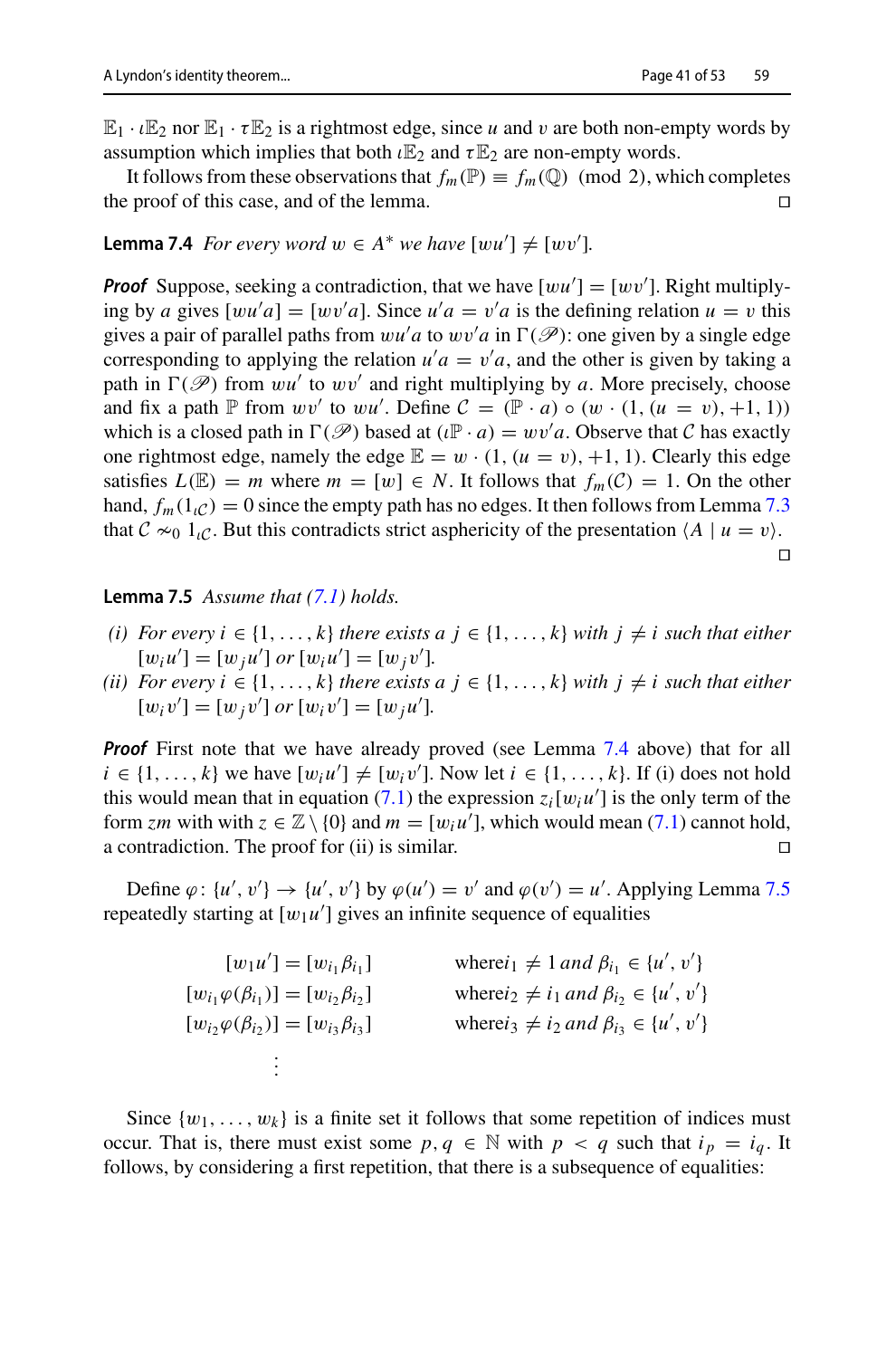$$
[w_{j_1}\varphi(\beta_{j_1})] = [w_{j_2}\beta_{j_2}]
$$
  
\n
$$
[w_{j_2}\varphi(\beta_{j_2})] = [w_{j_3}\beta_{j_3}]
$$
  
\n
$$
\vdots
$$
  
\n
$$
[w_{j_{n-1}}\varphi(\beta_{j_{n-1}})] = [w_{j_n}\beta_{j_n}]
$$
  
\n
$$
[w_{j_n}\varphi(\beta_{j_n})] = [w_{j_1}\varphi^e(\beta_{j_1})]
$$
  
\n(\*)

with  $\beta_{j_t} \in \{u', v'\}$  for all  $1 \le t \le n$ , where all  $j_l$  are distinct elements of  $\{1, \ldots, k\}$ for  $1 \leq l \leq n, e \in \{0, 1\}$  and  $n \geq 2$ . Here  $\varphi^0(\beta_{i_1}) = \beta_{i_1}$  while  $\varphi^1(\beta_{i_1}) = \varphi(\beta_{i_1})$ .

Right multiplying all of these equations by *a*, and using the relation  $u'a = v'a$ , gives the following cycle of equalities in the monoid *N*.

$$
[w_{j_1}\varphi(\beta_{j_1})a] = [w_{j_2}\beta_{j_2}a]
$$
  
= 
$$
[w_{j_2}\varphi(\beta_{j_2})a] = [w_{j_3}\beta_{j_3}a]
$$
  
:  
= 
$$
[w_{j_{n-1}}\varphi(\beta_{j_{n-1}})a] = [w_{j_n}\beta_{j_n}a]
$$
  
= 
$$
[w_{j_n}\varphi(\beta_{j_n})a] = [w_{j_1}\varphi^e(\beta_{j_1})a]
$$

with  $\beta_{j_t} \in \{u', v'\}$  for all  $1 \le t \le n$ , where all  $j_l$  are distinct elements of  $\{1, \ldots, k\}$ for  $1 \leq l \leq n, e \in \{0, 1\}$  and  $n \geq 2$ .

In the Squier complex this corresponds to a closed path *C* from  $[w_i, \varphi(\beta_i), a]$  to itself. To describe this closed path, it will be helpful to introduce some notation. For each  $l \in \{1, \ldots, n\}$  choose and fix a path  $\mathbb{P}_l$  in the Squier complex with initial vertex  $w_{ij}\varphi(\beta_{ij})$  to  $w_{j_{1+1}}\beta_{j_{l+1}}$ , for  $1 \leq l \leq n-1$  and a path  $\mathbb{P}_n$  from  $w_{j_n}\varphi(\beta_{j_n})$  to  $w_{j_1}\varphi^e(\beta_{j_1})$ . Such paths exist because of the first list of equalities above in (∗). The resulting closed path  $C$  in the Squier complex arising from the above cycle of equalities is:

$$
\mathcal{C} = (\mathbb{P}_1 \cdot a) \circ (w_{j_2} \cdot \mathbb{E}_2) \circ (\mathbb{P}_2 \cdot a) \circ (w_{j_3} \cdot \mathbb{E}_3) \circ \ldots \circ (\mathbb{P}_n \cdot a) \circ (w_{j_1} \cdot \mathbb{E}_1) (\dagger)
$$

if  $e = 0$  and

$$
\mathcal{C} = (\mathbb{P}_1 \cdot a) \circ (w_{j_2} \cdot \mathbb{E}_2) \circ (\mathbb{P}_2 \cdot a) \circ (w_{j_3} \cdot \mathbb{E}_3) \circ \ldots \circ (\mathbb{P}_n \cdot a) (\dagger)
$$

if  $e = 1$ , where  $\mathbb{E}_l = (1, (u = v), \epsilon_l, 1)$ , for all *l*, with  $\epsilon_l = 1$  if  $\beta_{l_l} = u'$  and  $\epsilon_l = -1$ if  $\beta_{j_l} = v'$ . See Fig. [1](#page-42-0) for an illustration of this closed path in the case  $e = 0$ . Note that by assumption all the elements  $[w_j]$  are distinct elements of *N* for  $1 \le r \le n$ . Clearly the closed path *C* has exactly *n* rightmost edges if  $e = 0$ , namely the edges  $w_{i_r}$  ·  $\mathbb{E}_r$  for  $1 \le r \le n$ ; when  $e = 1$ , there are  $n - 1$  rightmost edges, namely the edges  $w_{i_r} \cdot \mathbb{E}_r$  for  $1 \le r \le n - 1$ . Since  $n \ge 2$ , there is always at least one rightmost edge.

<span id="page-41-0"></span>**Lemma 7.6** *The closed path C is not null-homotopic, that is,*  $C \approx 0$  1<sub>*iC*</sub>.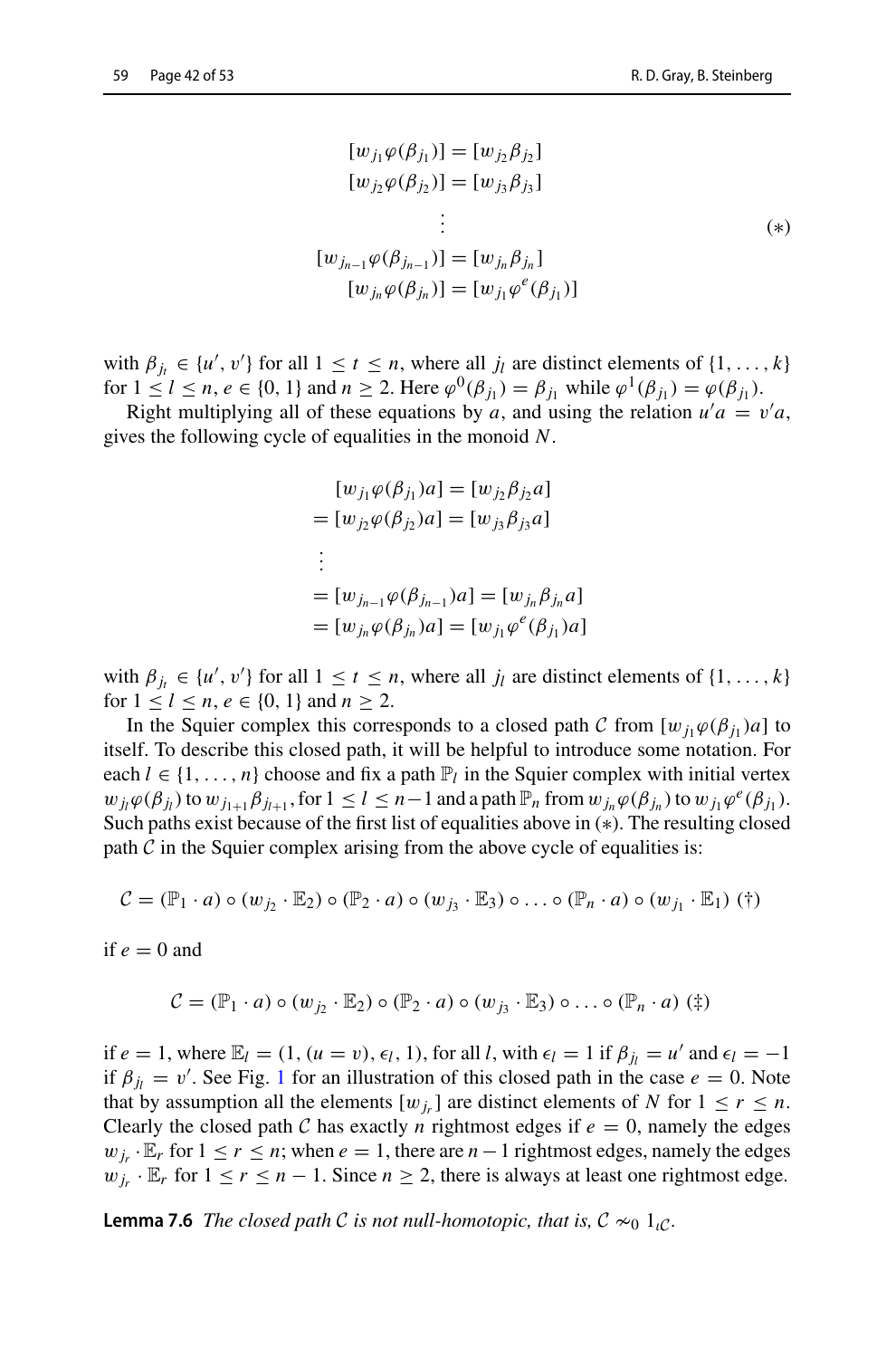

<span id="page-42-0"></span>**Fig. 1** The closed path  $C$  in the Squier complex

*Proof* Choose some rightmost edge  $E$  in *C* and let  $m = L(E) \in N$ . By the definition of *C* (as the  $[w_j]$  are distinct) we have  $f_m(\mathcal{C}) = 1$ , that is, E is the unique rightmost edge in *C* with image *m* under the function *L*. On the other hand, the empty path  $1_{\ell}$ <sup>*C*</sup> satisfies  $f_m(1_{i}C) = 0$  since it has no edges. Now it follows from Lemma [7.3](#page-39-0) that  $C \approx 0.1$ . which completes the proof of the lemma.  $C \approx 1_C$ , which completes the proof of the lemma.

But Lemma [7.6](#page-41-0) is a contradiction since, by assumption, the presentation  $\langle A | u =$  $v$ ) is strictly aspherical. This completes the proof of Proposition [7.2](#page-38-3) and hence of Lemma [7.1.](#page-38-1)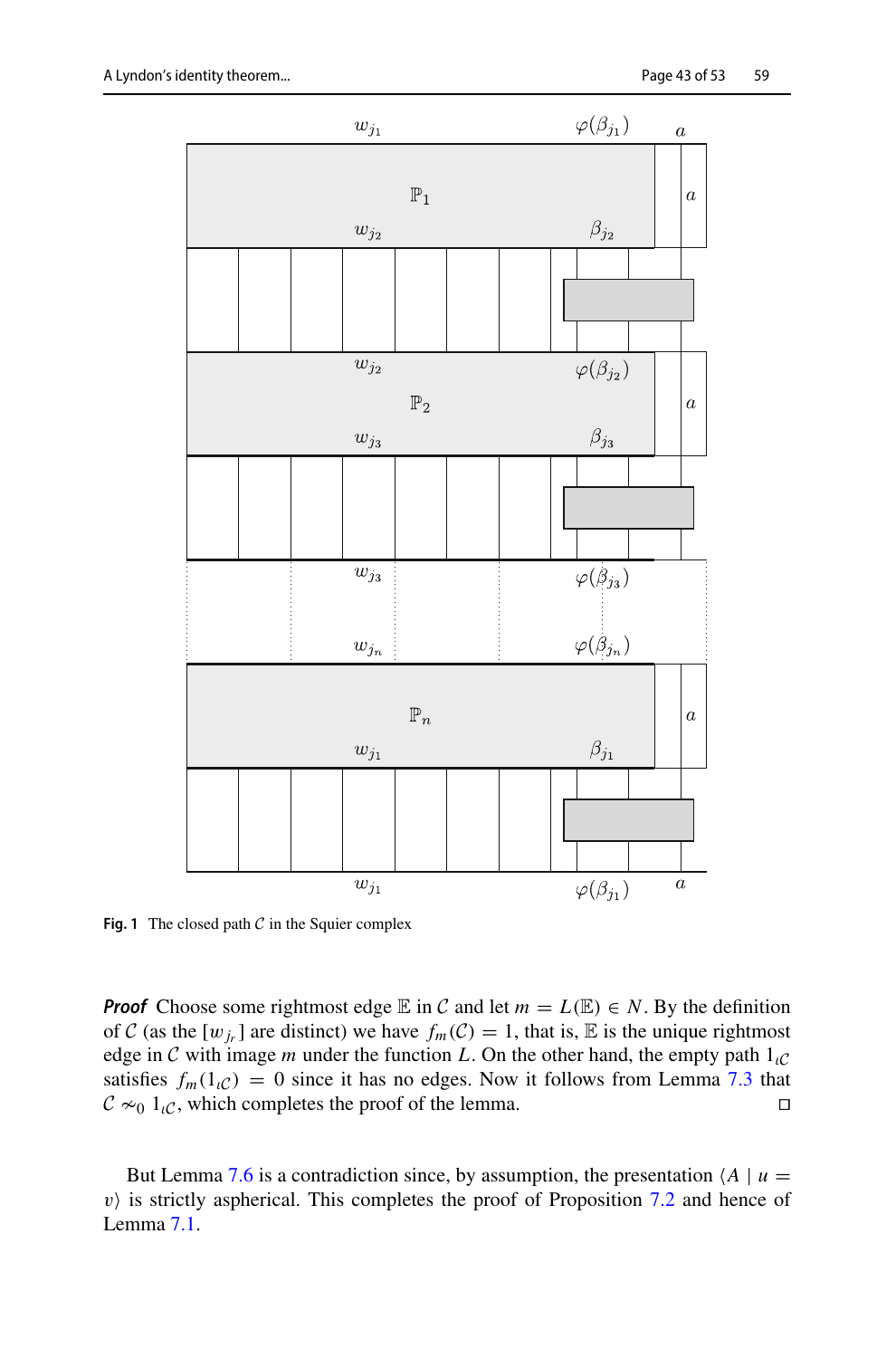## <span id="page-43-0"></span>**8 Resolving the relation module and completing the proof in the non-subspecial case**

In this section we will bring together several of the results from previous sections to complete the proof that all one-relator monoids are of type left- and right- $F_{\infty}$  and  $FP_{\infty}$ .

Recall that a module *V* over a ring *R* is of *type* FP*<sup>n</sup>* if it has a projective resolution

$$
\cdots \longrightarrow P_j \longrightarrow P_{j-1} \longrightarrow \cdots \longrightarrow P_0 \longrightarrow V \longrightarrow 0
$$

<span id="page-43-3"></span>with  $P_j$  finitely generated for  $0 \le j \le n \le \infty$ . It is well known that replacing the word "projective" by "free" in the definition of  $FP_n$  gives the same notion; see  $[11,$  $[11,$ Proposition VIII.4.5]. A useful fact, cf.  $[9]$  $[9]$  or  $[55,$  $[55,$ Proposition 2.2], is the following.

**Lemma 8.1** *Suppose that R is a ring and*

 $C_n \longrightarrow C_{n-1} \longrightarrow \cdots \longrightarrow C_0 \longrightarrow V$ 

*is a partial resolution of an R-module V. If*  $C_i$  *<i>is of type*  $FP_{n-i}$ , *for*  $0 \le i \le n$ *, then V is of type* FP*n.*

Fix now a non-subspecial compressible presentation  $M = \langle A | u = v \rangle$ . Let *y* be the shortest word compressing  $u = v$  (noting that *y* is necessarily SOF) and *z* be the longest word compressing  $u = v$ . Assume that  $u = zu' = u''y$  and  $v = zv' = v''y$ . Put  $\Delta = \Delta_z$  and  $\Lambda = \Lambda_z$ . Write  $z = z'y$ . Put  $u' = \alpha_1 \cdots \alpha_k$  and  $v' = \beta_1 \cdots \beta_\ell$ with  $\alpha_i, \beta_j \in \Lambda$ . Since the presentation is not subspecial, we have that  $k, \ell \geq 1$ . Let  $S = \langle \Lambda | u' = v' \rangle$  be the Lallement compression of *M*.

<span id="page-43-1"></span>**Proposition 8.2** *We have*  $\Delta \subseteq A^*y$ .

*Proof* Let  $\alpha \in \Delta$  and note that  $\alpha$  is not the empty word. Then  $z' y \alpha = z \alpha = \alpha' z =$  $\alpha'z'y$  with  $\alpha' \in A^*$ . Since  $|\alpha'| = |\alpha| > 0$  and *y* is SOF, the occurrence of *y* as a suffix of  $z'$  y $\alpha$  does not overlap the displayed occurrence of *y* and so  $\alpha \in A^*y$ , as required.  $\Box$ 

<span id="page-43-2"></span>As a consequence of Proposition [8.2](#page-43-1) we can write  $\alpha_k = \overline{\alpha_k} y$  and  $\beta_\ell = \overline{\beta_\ell} y$ . It follows that  $u'' = z\alpha_1 \cdots \alpha_{k-1} \overline{\alpha_k}$  and  $v'' = z\beta_1 \cdots \beta_{\ell-1} \overline{\beta_{\ell}}$ .

**Proposition 8.3** *Let*  $\varphi$  :  $\mathbb{Z}M \to \mathbb{Z}M[y]_M$  *be the epimorphism given by*  $\varphi(b) = b[y]_M$ *. Then* ker  $\varphi = \mathbb{Z}M([u'']_M - [v'']_M)$ *.* 

*Proof* Clearly  $\mathbb{Z}M([u'']_M - [v'']_M) \subseteq \ker \varphi$  since  $[u''y]_M - [v'y]_M = [u]_M - [v]_M =$ 0. Since  $\varphi$  is the Z-linear extension of the mapping of sets  $M \to M[y]_M$  given by  $m \mapsto m[y]_M$ , it follows that ker  $\varphi$  is spanned by all differences  $[w]_M - [w']_M$  with  $[wy]_M = [w'y]_M$  by Lemma [6.1.](#page-34-1) If we perform compression with respect to *y*, then the right canonical form of wy is wy $\varepsilon$  and so if  $[wy]_M = [s]_M$ , then  $s = s'y$  for some *s*<sup> $′$ </sup> ∈ *A*<sup>\*</sup> by Lemma [4.5.](#page-20-0) Therefore,  $[wy]_M = [w'y]_M$  implies that there is a sequence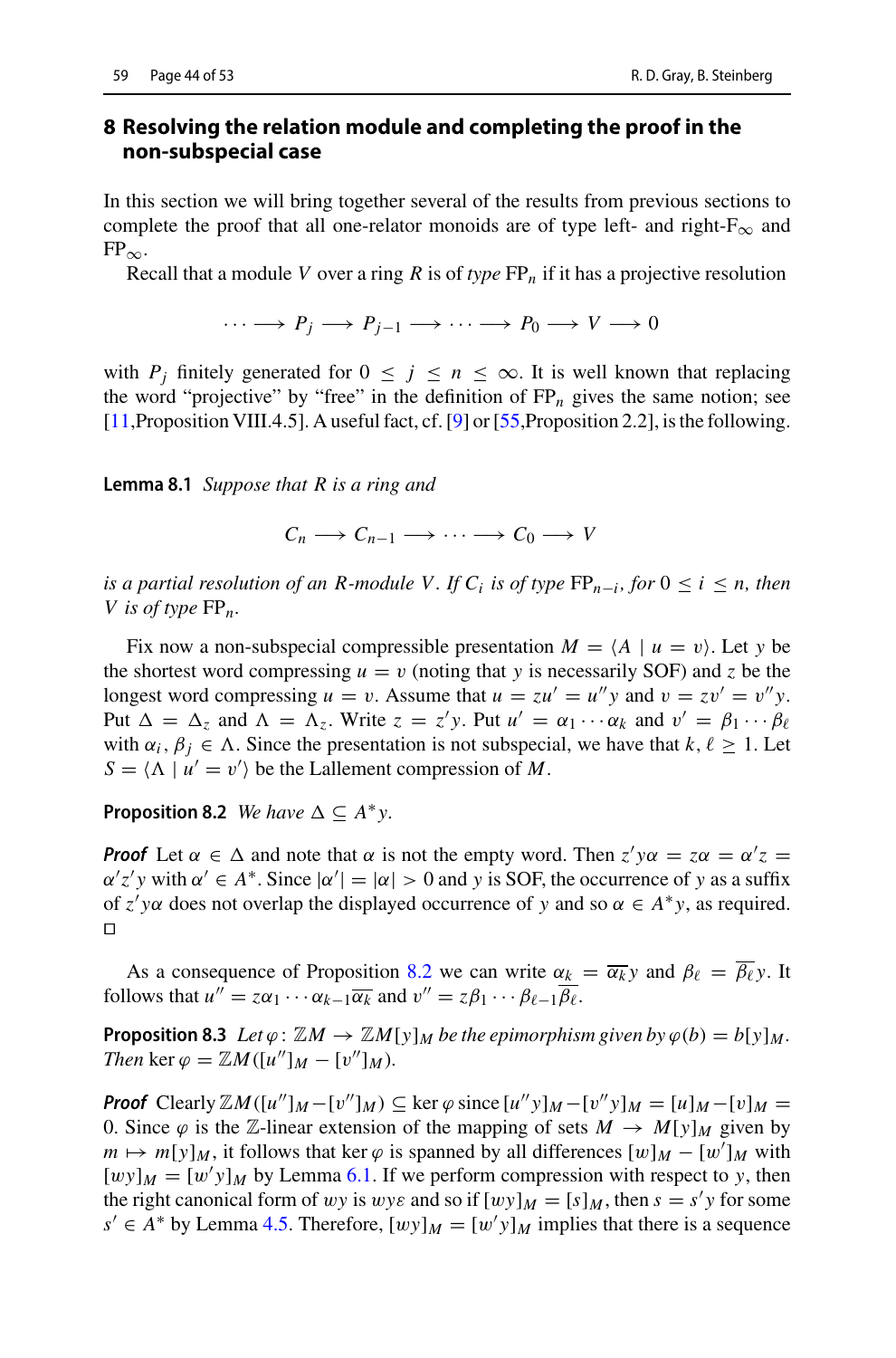$w_1, \dots, w_n \in A^*$  with  $w_1 = w, w_n = w'$  and  $w_i$  *y* transformable to  $w_{i+1}$ *y* with one application of the defining relation  $u = v$ . Then we have that

$$
[w]_M - [w']_M = ([w_1]_M - [w_2]_M) + ([w_2]_M - [w_3]_M)
$$
  
 
$$
+ \cdots + ([w_{n-1}]_M - [w_n]_M)
$$

and so ker  $\varphi$  is spanned by those differences  $[s]_M - [s']_M$  so that *sy* can be transformed into *s y* by one application of the relation. Without loss of generality we may assume that  $sy = guh$  and  $s'y = gvh$ . Since  $u, v \in A^*y$  and *y* is SOF, either *y* is a suffix of *h*, and  $[s]_M = [s']_M$ , or  $h = \varepsilon$  and so  $s = gu''$  and  $s' = gv''$ . In the first case,  $[s]_M - [s']_M = 0 \in \mathbb{Z}M([u'']_M - [v'']_M)$  and in the second case

 $[s]_M - [s']_M = [g]_M([u'']_M - [v'']_M) \in \mathbb{Z}M([u'']_M - [v'']_M),$ 

as required.  $\Box$ 

Our next goal will be to show that  $\mathbb{Z}M([u'']_M - [v'']_M) \cong \mathbb{Z}M[z]_M$ . First we need to relate the algebra of a local divisor to that of the monoid.

**Proposition 8.4** *Let r compress*  $u = v$  *and let N be the compression of M with respect to r. Set*  $x = [r]_M$ . Let  $w_1, \ldots, w_n \in \Lambda_r^*$  and  $c_1, \ldots, c_n \in \mathbb{Z}$ . Let  $a = \sum_{i=1}^n c_i \ln x_i \in \mathbb{Z}M$  and let  $a' = \sum_{i=1}^n c_i \ln x_i \in \mathbb{Z}M$  Note that  $\mathbb{Z}M$  x  $a \in \mathbb{Z}M$  x *i*<sub>c</sub>  $\sum_{i=1}^{n} c_i[w_i]_M \in \mathbb{Z}M$  and let  $a' = \sum_{i=1}^{n} c_i[w_i]_N \in \mathbb{Z}N$ . Note that  $\mathbb{Z}Mxa \subseteq \mathbb{Z}Mx$ <br> $\sum_{i=1}^{n} c_i[w_i]_M \in \mathbb{Z}M$  and let  $a' = \sum_{i=1}^{n} c_i[w_i]_N \in \mathbb{Z}N$ . Note that  $\mathbb{Z}Mxa \subseteq \mathbb{Z}Mx$  $\overline{a}$ *s*  $\Lambda_r^* \subseteq T(r)$ *. Suppose that*  $\gamma : \mathbb{Z}N \to \mathbb{Z}N$  *is given by*  $\gamma(b') = b'a'$ *. Let* 

 $\eta: \mathbb{Z}Mx \otimes_{\mathbb{Z}N} \mathbb{Z}N \to \mathbb{Z}Mx$ ,

*given by*

 $m \otimes [w]_N \longmapsto m[w]_M$ 

*for*  $w \in \Lambda_r^*$  *on basic tensors, be the natural isomorphism. Let*  $\delta$ :  $\mathbb{Z}Mx \to \mathbb{Z}Mx$  be *given by*  $\delta(b) = ba$ *. Then*  $\delta = \eta(1_{\mathbb{Z}}M_X \otimes \gamma)\eta^{-1}$ *. In particular,*  $\delta$  *is injective if*  $\gamma$  *is injective and*  $\mathbb{Z}Mxa \cong \mathbb{Z}Mx \otimes_{\mathbb{Z}N} \mathbb{Z}Na'$ .

*Proof* Recall that *Mx* is a free right *N*-set by Corollary [4.15](#page-23-3) via the action

$$
(m,[w]_N)\mapsto m[w]_M
$$

where  $w \in \Lambda_r^*$ . The action of the functor  $\mathbb{Z}Mx \otimes_{\mathbb{Z}N} (-)$  on the mapping  $\gamma$  is as follows

$$
(1_{\mathbb{Z}Mx}\otimes \gamma)(m\otimes [w]_N)=m\otimes \sum_{i=1}^n c_i [ww_i]_N=\sum_{i=1}^n c_i m[ww_i]_M\otimes 1
$$

which maps under the isomorphism  $\eta$  to  $m[w]_M a$ , whereas  $\eta(m \otimes [w]_N) = m[w]_M$ . Thus we have  $\delta = \eta(1_{\mathbb{Z}}M_X \otimes \gamma)\eta^{-1}$ . Since  $\mathbb{Z}M_X$  is a free right  $\mathbb{Z}N$ -module, the functor  $\mathbb{Z}Mx \otimes_{\mathbb{Z}N} (-)$  is exact and so we deduce that  $\delta$  is injective whenever  $\gamma$  is injective. Clearly, the image of  $1_{\mathbb{Z}}M_X \otimes \gamma$  is isomorphic to the image  $\mathbb{Z}Mxa$  of  $\delta$  via

<span id="page-44-0"></span>
$$
\Box
$$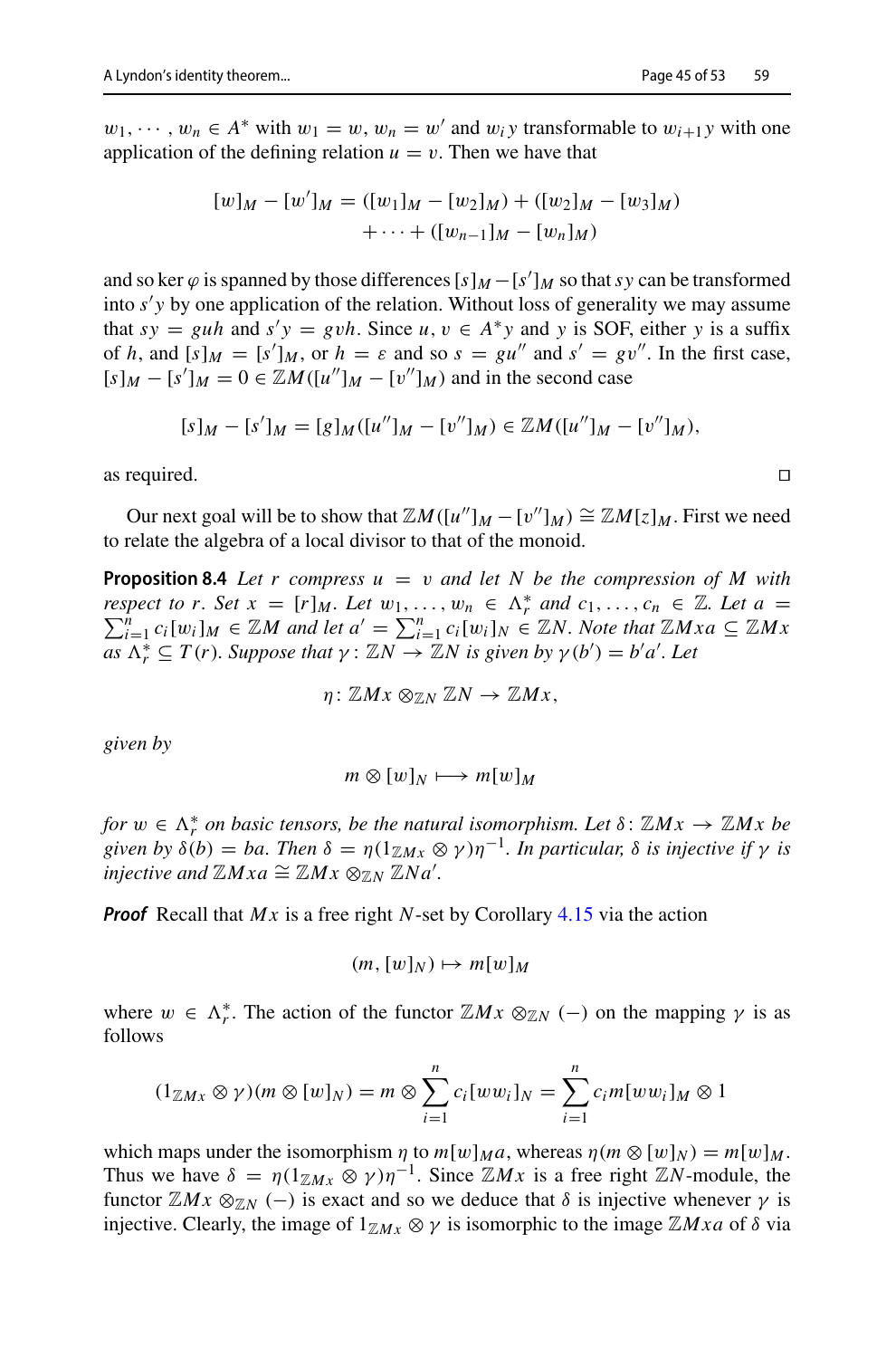$\eta$ . But  $1_{\mathbb{Z}} M_x \otimes \gamma$  has image isomorphic to  $\mathbb{Z} M_x \otimes_{\mathbb{Z}} N \mathbb{Z} N_a$  by right exactness of the tensor product functor.

Our next proposition allows us to relate the homological finiteness properties of the  $\mathbb{Z}M$ -modules  $\mathbb{Z}M[v]_M$  and  $\mathbb{Z}M[z]_M$ , and is the key technical tool in this section.

**Proposition 8.5** *Let*  $M = \langle A \mid u = v \rangle$  *be a compressible non-subspecial one-relator monoid presentation. Let y be the shortest word compressing*  $u = v$ *, let z be the longest word compressing*  $u = v$ , and write  $u = u''y$  and  $v = v''y$ . Then there is an *isomorphism*

<span id="page-45-1"></span>
$$
\mathbb{Z}M([u'']_M - [v'']_M) \cong \mathbb{Z}M[z]_M
$$

*and hence there is an exact sequence*

 $0 \longrightarrow \mathbb{Z}M[z]_M \longrightarrow \mathbb{Z}M \longrightarrow \mathbb{Z}M[y]_M \longrightarrow 0$ 

*of left* Z*M-modules.*

*Proof* We retain the notation introduced earlier in this section. Let  $\widetilde{u} = \alpha_1 \cdots \alpha_{k-1} \overline{\alpha_k}$ and  $\widetilde{v} = \beta_1 \cdots \beta_{\ell-1} \overline{\beta_{\ell}}$ . Then  $u'' = z\widetilde{u}$  and  $v'' = z\widetilde{v}$  and so  $\mathbb{Z}M([u''] - [v'']) =$  $\mathbb{Z}M[z]_M([\widetilde{u}]_M - [\widetilde{v}]_M)$ . Hence it suffices to show that  $\psi : \mathbb{Z}M[z]_M \to \mathbb{Z}M([u''] - \mathbb{Z}M)$ [v'']) given by  $\psi(b) = b([\tilde{u}]_M - [\tilde{v}]_M)$  is injective. We prove this using local divisor and compression techniques and some results from earlier sections. Put  $\widetilde{u}' = \alpha_1 \cdots \alpha_{k-1} \in \Delta^* = T(z)$  and  $\widetilde{v}' = \beta_1 \cdots \beta_{\ell-1} \in \Delta^* = T(z)$ .

The first case we consider is when  $\alpha_k \neq \beta_\ell$ . Note that  $\alpha_k = \overline{\alpha_k} y$  and  $\beta_\ell = \overline{\beta_\ell} y$ implies that  $\overline{\alpha_k} \neq \beta_\ell$  and both these elements belong to the set  $P_\Delta$  of proper prefixes of words from  $\Delta$ .

Suppose that  $b = \sum_{m \in M[z]_M} c_m m$  with  $\psi(b) = 0$ , where  $c_m \in \mathbb{Z}$  and only finitely many are non-zero. Then we have that

<span id="page-45-0"></span>
$$
b[\widetilde{u}'\overline{\alpha_k}]_M = b[\widetilde{v}'\overline{\beta_\ell}]_M. \tag{8.1}
$$

Since  $\widetilde{u}'$ ,  $\widetilde{v}' \in T(z)$  and  $b \in \mathbb{Z}M[z]_M$  we have that the left hand side belongs to  $\mathbb{Z}M[z][\overline{R_z}]_M$ . Since  $\overline{\alpha_i} \overline{R_z} \in P$ ,  $\mathbb{Z}[M]z[M]\overline{\alpha_k}]_M$  and the right hand side belongs to  $\mathbb{Z}[M]z][\overline{\beta_\ell}]_M$ . Since  $\overline{\alpha_k}, \overline{\beta_\ell} \in P_\Lambda$ are distinct, we deduce that  $\mathbb{Z}M[z][\overline{\alpha_k}]_M \cap \mathbb{Z}M[z]_M[\overline{\beta_\ell}]_M = 0$  by Lemma [4.10.](#page-22-1) Thus we deduce from [\(8.1\)](#page-45-0) that  $b\left[\tilde{u}'\overline{\alpha_k}\right]_M = 0$  and  $b\left[\tilde{v}\beta_\ell\right]_M = 0$ . We now show that  $b\left[\tilde{u}'\overline{\alpha_k}\right]_M = 0$  implies  $b = 0$  $b[\widetilde{u}'\overline{\alpha_k}]_M = 0$  implies  $b = 0$ .<br>Note that  $M[z]_M \to M$  of

Note that  $M[z]_M \to M$  given by  $b' \mapsto b'[\overline{\alpha_k}]_M$  is injective by Lemma [4.10,](#page-22-1) as  $\overline{\alpha_k} \in P_\Delta$ , and hence so is its linear extension  $\mathbb{Z}[M] \times [M] \rightarrow \mathbb{Z}[M]$ . Thus it suffices to show that  $\delta$ :  $\mathbb{Z}M[z]_M \to \mathbb{Z}M[z]_M$  given by  $\delta(b) = b[\widetilde{u}']_M$  is injective. Proposition [8.4](#page-44-0) shows that it is enough to prove that right multiplication by  $[\tilde{u}']_S$  is an injective<br>manning  $\mathbb{Z}S \to \mathbb{Z}S$  where S is the Lallement compression of M. But the one-relator mapping  $\mathbb{Z}S \to \mathbb{Z}S$  where *S* is the Lallement compression of *M*. But the one-relator presentation  $S = \langle \Lambda | u' = v' \rangle$  has the property that *u'* and *v'* end in distinct symbols from  $\Lambda$  (as  $\alpha_k \neq \beta_\ell$ ). It is a well-known result of Adjan (cf. [\[28](#page-51-28), Corollary 1.7.8]) that such one-relator monoids are right cancellative and so right multiplication by  $\left[\tilde{u}'\right]_S$  is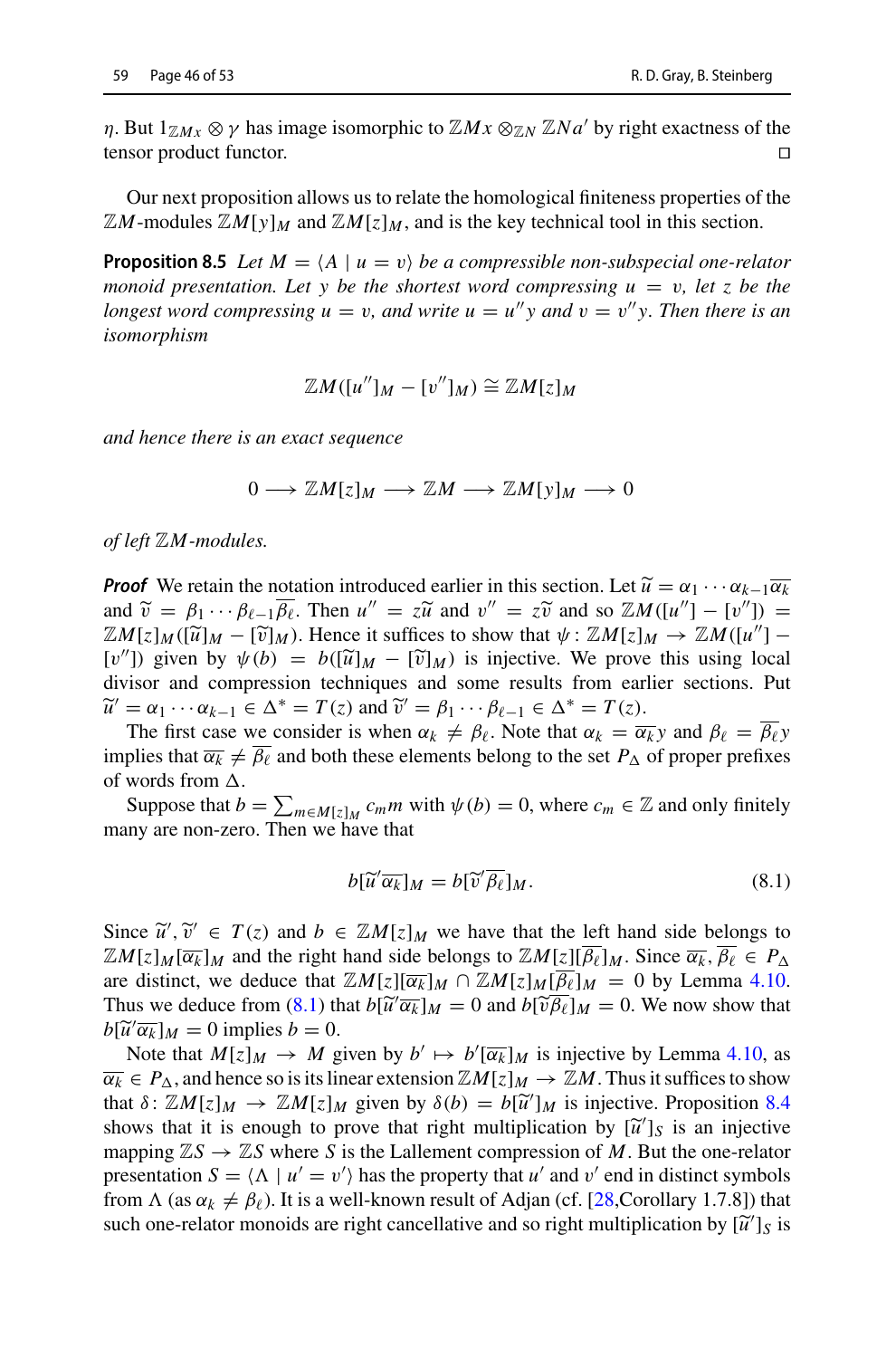injective on *S* and hence its linear extension to  $\mathbb{Z}S$  is also injective. This completes the proof that  $b[\tilde{u}'\overline{\alpha_k}]_M = 0$  implies  $b = 0$ .<br>Next we consider the case  $\alpha_k = \beta_{\ell}$ . In

Next we consider the case  $\alpha_k = \beta_\ell$ . In this case, we deduce from  $\overline{\alpha_k} v = \alpha_k =$  $\beta_{\ell} = \overline{\beta_{\ell}}$  that  $\overline{\alpha_{k}} = \overline{\beta_{\ell}}$ ; let us denote this element of  $P_{\Delta}$  by *s*. So  $[\tilde{u}]_M - [\tilde{v}]_M =$  $([\tilde{u}']_M - [\tilde{v}']_M)[s]_M$ . It follows from Lemma [4.10](#page-22-1) that right multiplication by  $[s]_M$ <br>gives an injective manning  $\mathbb{Z}M[s]_M \to \mathbb{Z}M$  and so it suffices to show that right gives an injective mapping  $\mathbb{Z}[M] \to \mathbb{Z}[M]$  and so it suffices to show that right multiplication by  $[\tilde{u}']_M - [\tilde{v}']_M$  is an injective mapping  $\mathbb{Z}M[z]_M \to \mathbb{Z}M[z]_M$ . But by<br>Proposition 8.4 to prove this it suffices to show that right multiplication by  $[\tilde{u}']_S - [\tilde{v}']_S$ Proposition [8.4](#page-44-0) to prove this, it suffices to show that right multiplication by  $[\tilde{u}']_S - [\tilde{v}']_S$ <br>is an injective manning  $\mathbb{Z}S \to \mathbb{Z}S$ . But this is a consequence of Lemma 7.1 since S is is an injective mapping  $\mathbb{Z}S \to \mathbb{Z}S$ . But this is a consequence of Lemma [7.1](#page-38-1) since *S* is incompressible with presentation  $\tilde{u}'\alpha = \tilde{v}'\alpha$  where  $\alpha$  is the common element  $\alpha_k = \beta_\ell$ <br>of  $\Lambda$ . This completes the proof that  $\nu_k$  is injective of  $\Lambda$ . This completes the proof that  $\psi$  is injective.

It now follows that  $\mathbb{Z}M[z]_M \cong \mathbb{Z}M([u'']_M - [v'']_M)$ . The exact sequence is then a consequence of Proposition [8.3.](#page-43-2)

We are nearly ready to prove that *M* is of type left-FP<sub>∞</sub> (and, of course, right-FP<sub>∞</sub>). We need one last observation.

**Proposition 8.6** *Let N be the Adjan–Oganesyan compression of M. Write*  $z = yz''$ *where z and y are the longest and shortest words compressing*  $u = v$ *, respectively. Then*  $z'' \in \Lambda_y^*$  and is the longest word in  $\Lambda_y^+$  that compresses N, and there is an *isomorphism*

<span id="page-46-1"></span>
$$
\mathbb{Z}M[y]_M \otimes_{\mathbb{Z}N} \mathbb{Z}N[z'']_N \cong \mathbb{Z}M[z]_M
$$

*of* Z*M-modules.*

*Proof* The first claim is a consequence of Proposition [4.2.](#page-18-2) For the isomorphism, apply the final statement of Proposition [8.4](#page-44-0) with  $r = y$ ,  $a = [z'']_M$  and  $a' = [z'']_N$  noting that  $z = vz''$ . that  $z = yz$ <sup>"'</sup>.

<span id="page-46-0"></span>**Theorem 8.7** *Let*  $M = \langle A \mid u = v \rangle$  *be a compressible non-subspecial one-relator monoid. Let z be the longest word compressing*  $u = v$ *. Then the relation module*  $\mathbb{Z}M[z]_M$  *is of type FP*<sub>∞</sub>.

*Proof* We prove the result by induction on the number of words compressing  $u = v$ . If there is just one, then the Adjan–Oganesyan and Lallement compressions coincide and so  $y = z$  in Proposition [8.5.](#page-45-1) Thus we have an exact sequence

 $0 \longrightarrow \mathbb{Z}M[z]_M \longrightarrow \mathbb{Z}M \longrightarrow \mathbb{Z}M[z]_M \longrightarrow 0.$ 

Therefore, we can build a periodic resolution of the form

$$
\cdots \longrightarrow \mathbb{Z}M \longrightarrow \mathbb{Z}M \longrightarrow \mathbb{Z}M[z]_M \longrightarrow 0,
$$

where at each stage the kernel and image of the map  $\mathbb{Z}M \to \mathbb{Z}M$  are both isomorphic to  $\mathbb{Z}[M]z]_M$ , by splicing the previous exact sequence onto its left end repeatedly.

Next assume that the theorem is true for all compressible non-subspecial presentations that can be compressed by fewer words and let  $y \neq z$  be the, respective, shortest and longest words compressing  $u = v$  and write  $z = yz''$ . Let *N* be the Adjan–Oganesyan compression of *M*. Note that *N* has fewer words compressing it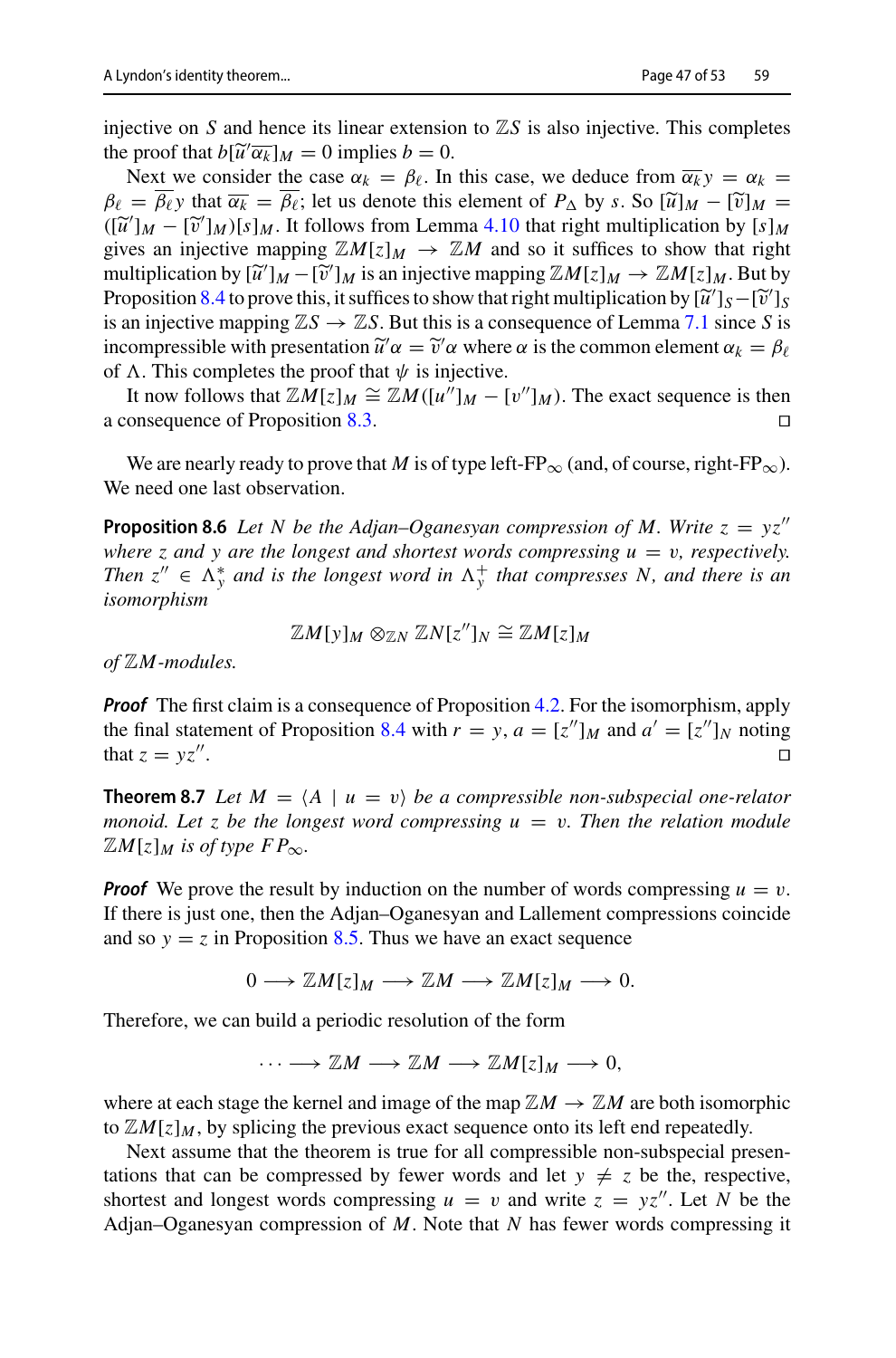pressible one-relator monoid. Thus  $\mathbb{Z}N[z'']_N$  has a free resolution  $F_{\bullet} \to \mathbb{Z}M[z'']_N$ by finitely generated free  $\mathbb{Z}N$ -modules by induction. Since  $\mathbb{Z}M[y]_M$  is a free right  $\mathbb{Z}$ *N*-module by Corollary [4.15,](#page-23-3) and hence flat, tensoring this resolution with  $\mathbb{Z}M[y]_M$ yields a resolution

<span id="page-47-2"></span>
$$
\mathbb{Z}M[y]_M \otimes_{\mathbb{Z}N} F_{\bullet} \to \mathbb{Z}M[z]_M \tag{8.2}
$$

by Proposition [8.6.](#page-46-1) Moreover, each module  $\mathbb{Z}[M[y]]_M \otimes_{\mathbb{Z}[N]} F_n$ , with  $F_n$  a finitely generated free  $\mathbb{Z}N$ -module, is isomorphic to a finite direct sum of copies of  $\mathbb{Z}M[y]_M$ , since we recall if *V* is an *S*-*R*-bimodule, then  $V \otimes_R R^k \cong (V \otimes_R R)^k \cong V^k$  as an *S*-module for any  $k > 0$ .

We now prove by induction on *n* that  $\mathbb{Z}[M]z\vert_M$  is of type FP<sub>n</sub>. If  $n = 0$ , this is clear since  $\mathbb{Z}M[z]_M$  is a principal left ideal and hence a finitely generated (in fact, cyclic) module. Now assume inductively that  $\mathbb{Z}[M]z \mid M$  is of type  $FP_n$  for some  $n \geq 0$ . Then the exact sequence in Proposition [8.5](#page-45-1) and Lemma [8.1](#page-43-3) imply that  $\mathbb{Z}[M[y]]_M$  is of type  $FP_{n+1}$  and hence so is any finite direct sum of copies of  $\mathbb{Z}M[y]_M$ . But [\(8.2\)](#page-47-2) is a resolution of  $\mathbb{Z}M[z]_M$  by the modules  $\mathbb{Z}M[y]_M \otimes_{\mathbb{Z}N} F_n$ , which are finite direct sums of isomorphic copies of  $\mathbb{Z}[M[y]]_M$ , and hence another application of Lemma [8.1](#page-43-3) yields that  $\mathbb{Z}M[z]_M$  if of type FP<sub>n+1</sub>. This proves by induction that  $\mathbb{Z}M[z]_M$  is of type FP<sub>n</sub> for all  $n \ge 0$  and hence by standard general results (see e.g. [\[11,](#page-51-21) Proposition VIII.4.5]) it then follows that  $\mathbb{Z}M[z]_M$  is of type FP<sub>∞</sub>. it then follows that  $\mathbb{Z}M[z]_M$  is of type  $FP_{\infty}$ .

<span id="page-47-1"></span>We now prove Theorem [3.1](#page-11-0) for non-subspecial one-relator monoids, thereby completing its proof.

**Theorem 8.8** *Let M be a non-subspecial one-relator monoid. Then M is of type leftand right-FP*<sub>∞</sub> *and of type left- and right-F*<sub>∞</sub>.

*Proof* Recall that for finitely presented monoids, the properties left-F<sub>∞</sub> and left-FP<sub>∞</sub> are equivalent [\[21](#page-51-15)]. If the presentation is incompressible, then it is strictly aspherical by [\[32](#page-52-12), Corollary 5.6] and hence of type left- $F_{\infty}$  since it has a contractible Cayley complex by Lemma [6.4.](#page-35-0) If the presentation is compressible, this is an immediate consequence of Theorem [8.7](#page-46-0) since we can splice a free resolution of  $\mathbb{Z}M[z]_M$  by finitely generated free modules onto the exact sequence of Theorem 6.7. free modules onto the exact sequence of Theorem [6.7.](#page-36-0)

## <span id="page-47-0"></span>**9 Torsion-free one-relator monoids of infinite cohomological dimension**

The proof of Theorem [8.8](#page-47-1) would suggest that a compressible non-subspecial onerelator monoid could have infinite cohomological dimension as the free resolution implicit in the proof is infinite. We prove that this is the case for a large family of examples thereby completing the proof of Theorem [3.3](#page-11-1) and of Theorem B.

Let us say that a one-relator presentation  $\langle A \mid u = v \rangle$  is *one-step compressible* if its Adjan–Oganesyan and Lallement compressions coincide, that is, there is a unique word  $y \in A^+$  compressing  $u = v$ . We will show that any one-step compressible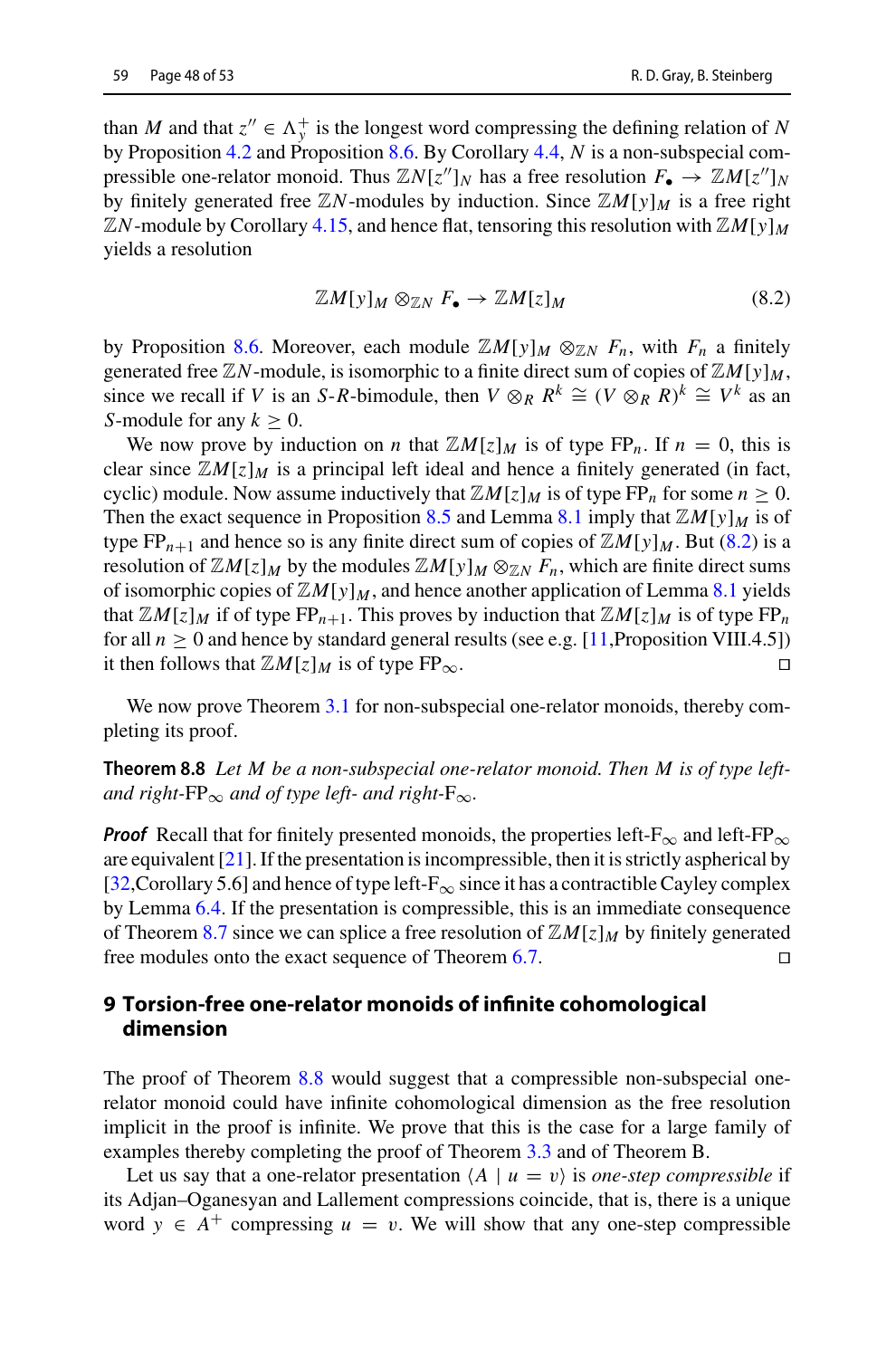non-subspecial monoid has infinite cohomological dimension. A typical example is  $M = \langle a, b, c \mid aba = aca \rangle$ . In particular this shows that, in contrast to groups, there are torsion-free one-relator monoids with infinite (left and right) cohomological dimension.

First we recall the basic fact that a principal left ideal *Ra* of a ring *R* is a projective module if and only if the left annihilator

$$
\operatorname{ann}_L(a) = \{ r \in R \mid ra = 0 \}
$$

of *a* is of the form *Re* for some idempotent  $e \in R$ . Indeed, there is a short exact sequence of *R*-modules

$$
0 \longrightarrow \operatorname{ann}_L(a) \longrightarrow R \xrightarrow{f} Ra \longrightarrow 0
$$

where  $f(r) = ra$ . Hence if Ra is projective, then the sequence splits and thus ann<sub>L</sub>(a) is a direct summand in *R*. But all direct summands in *R* are of the form *Re* for some idempotent  $e \in R$  because every endomorphism of the regular *R*-module *R* is given via right multiplication by an element of *R*. Conversely, if  $\text{ann}_L(a) = Re$ , then  $Ra \cong R/Re \cong R(1-e)$  and hence is projective as  $1-e$  is an idempotent.

A ring *R* has *only trivial idempotents* if 0 and 1 are the only idempotents in *R*. For example, a famous conjecture of Kaplansky asserts that if *G* is a torsion-free group, then the group ring  $\mathbb{Z}G$  has only trivial idempotents. By the observation in the previous paragraph, if a ring *R* has only trivial idempotents and  $0 \neq a \in R$ , then *Ra* is projective if and only if right multiplication by *a* is an injective mapping. We now aim to prove that if *M* is a non-subspecial one-relator monoid, then  $\mathbb{Z}M$  has only trivial idempotents. We shall first need the following result, which for the most part encapsulates [\[35,](#page-52-18)Theorem 2.3] and [\[35](#page-52-18),Corollary 2.4]. Recall that a monoid *M* is *R*-*trivial* if Green's relation *R* is the equality relation, i.e.,  $mM = m'M$  implies  $m = m'$ ;  $L$ -*trivial* monoids are defined dually.

<span id="page-48-1"></span>**Proposition 9.1** *Let*  $M = \langle A \mid u = v \rangle$  *be a one-relator monoid with*  $1 \leq |v| \leq |u|$ *.* 

- *(i)* If  $u \notin vA^*$ , then M is  $\mathcal{R}$ -trivial and  $[w]_M = [ww']_M$  implies w' is empty for  $w, w' \in A^*$ .
- *(ii)* If  $u \notin A^*v$ , then M is  $\mathcal{L}$ -trivial and  $[w]_M = [w'w]_M$  implies w' is empty for  $w, w' \in A^*$ .

**Proof** If  $|v| < |u|$ , then the result follows from [\[35,](#page-52-18)Theorem 2.3] and [35,Corollary 2.4]. If  $|u|=|v|$ , then there is a well-defined homomorphism  $\ell: M \to \mathbb{N}$  given by  $\ell([w]_M) = |w|$ . Let us prove (i), as (ii) is dual. If  $[w]_M = [ww']_M$ , then  $|w| = \ell([w]_M) = \ell([ww']_M) = |w| + |w'|$  and so w' is empty. If *M* is not *R*-trivial, then there exist w,  $w_1, w_2 \in A^*$  with  $[w]_M = [ww_1w_2]_M$  and  $[w]_M \neq [ww_1]_M$ . But  $w_1w_2$  must be empty by what we just proved and so  $[w]_M = [ww_1]_M$ , a contradiction. Thus *M* is *R*-trivial.

<span id="page-48-0"></span>Recall that the *R*-*order* on a monoid *M* is defined by  $m \leq R$  *n* if  $mM \subseteq nM$ . This is a preorder on *M* and is a partial order precisely when *M* is *R*-trivial. We can now prove the desired result.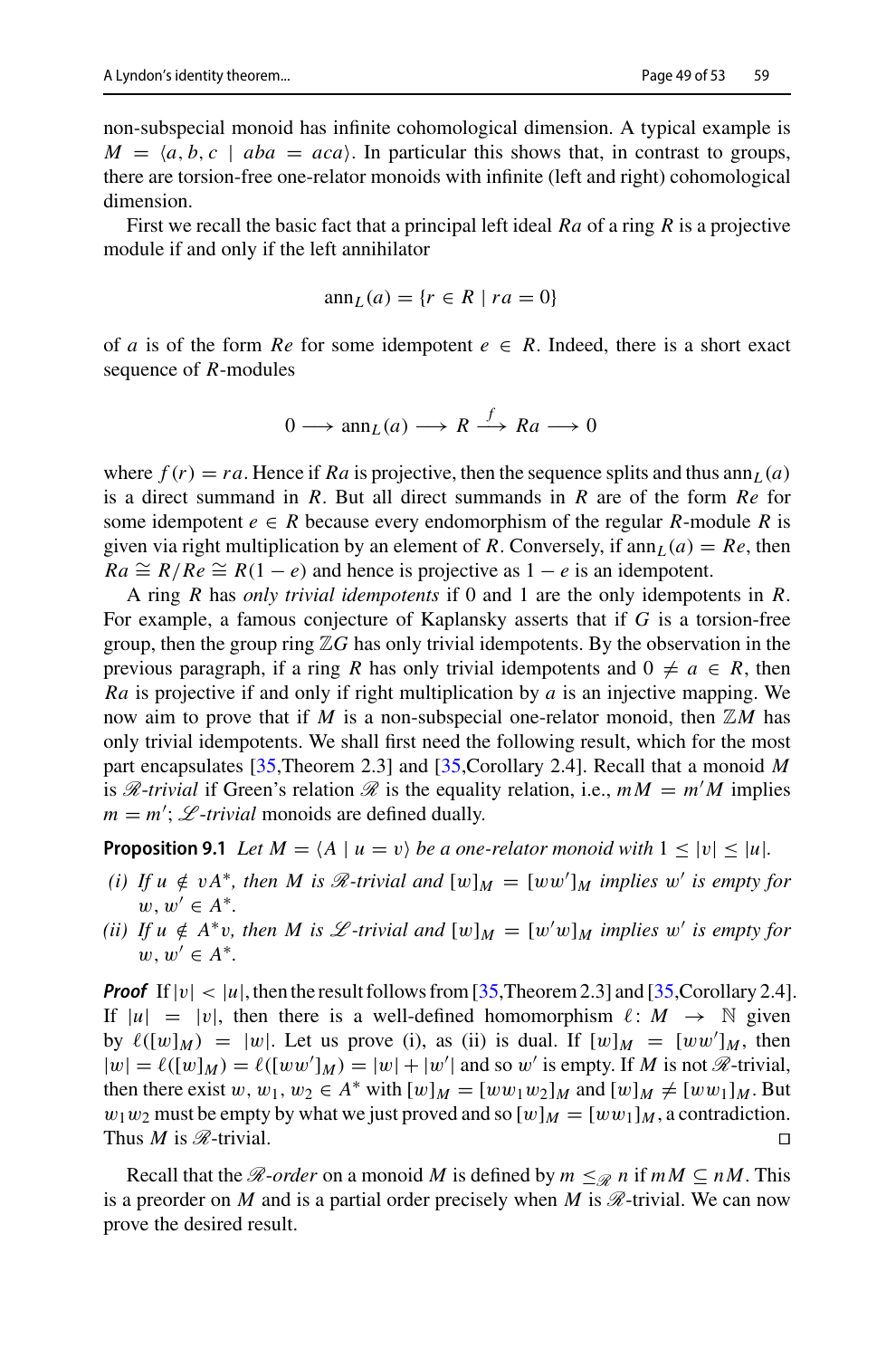**Theorem 9.2** *Let*  $M = \langle A \mid u = v \rangle$  *be a non-subspecial one-relator monoid. Then* Z*M has only trivial idempotents.*

*Proof* Assume that  $|v| \le |u|$ . Since the relation is not subspecial, either v is not a prefix of  $u$  or  $v$  is not a suffix of  $u$ . By symmetry, we may assume that  $v$  is not a prefix of *u*. Hence *M* is  $\mathcal{R}$ -trivial by Proposition [9.1.](#page-48-1) Let  $e \in \mathbb{Z}M$  be a non-zero idempotent. Let *X* be the support of *e*, i.e., the finite set of elements of *M* with non-zero coefficient in *e*. First we claim that 1 ∈ *X*. Choose *m* ∈ *X* maximal with respect to the partial order  $\leq_{\mathscr{R}}$ . Then since  $e^2 = e$ , there must exist  $a, b \in X$  with  $m = ab$ . By maximality of *m*, since *M* is  $\mathcal{R}$ -trivial, we must have  $a = m$ . Let  $w, w' \in A^*$  with  $[w]_M = m$  and  $[w']_M = b$ . Then  $[w]_M = [ww']_M$  and so w' is empty by Proposition [9.1\(](#page-48-1)i). Thus  $b = 1$  and so  $1 \in X$ .

Let  $c \neq 0$  be the coefficient of 1 in *e*. Since *M* is not special,  $|u| \geq |v| > 0$ . Thus no non-empty word in  $A^*$  represents 1 in *M*. It then follows that  $c^2$  is the coefficient of 1 in  $e^2$  and hence  $c^2 = c$  as  $e^2 = e$ . Thus  $c = 1$  since *c* is a non-zero integer. We conclude that  $e = 1 + r$  with  $r \in \mathbb{Z}M$  having support not containing 1. Then  $1 - e = -r$  is an idempotent without 1 in its support and hence  $r = 0$  by the previous paragraph. Thus  $e = 1$  as required paragraph. Thus  $e = 1$ , as required.

<span id="page-49-0"></span>**Corollary 9.3** *Let*  $M = \langle A \mid u = v \rangle$  *be a non-subspecial one-relator monoid. Let r* ∈ *A*<sup>+</sup> *compress the relation*  $u = v$ . *Then*  $\mathbb{Z}M[r]_M$  *is not a projective module.* 

*Proof* Assume that  $|v| \le |u|$ . By Theorem [9.2,](#page-48-0) the ring  $\mathbb{Z}M$  has no non-trivial idempotents. Hence, by the comments preceding the statement of Proposition [9.1,](#page-48-1) we have that  $\mathbb{Z}M[r]_M$  is projective if and only if right multiplication by  $[r]_M$  is injective on  $\mathbb{Z}M$  or, equivalently, on M. But we can write  $u = u_1r$  and  $v = v_1r$  and hence  $[u_1]_M[r]_M = [u]_M = [v]_M = [v_1]_M[r]_M$ . It remains to show that  $[u_1]_M \neq [v_1]_M$ , as then right multiplication by  $[r]_M$  will not be injective. Since the relation is not subspecial,  $u \neq v$  and hence  $u_1 \neq v_1$ . But  $|v_1| < |v| \leq |u|$  and hence  $v_1$  is not equivalent in *M* to any other word. Thus  $[u_1]_M \neq [v_1]_M$  and so  $\mathbb{Z}M[r]_M$  is not projective.

As a consequence, we may now deduce that all compressible non-subspecial onerelator monoids have cohomological dimension at least 3.

**Corollary 9.4** *Let*  $M = \langle A \mid u = v \rangle$  *be a compressible non-subspecial one-relator monoid. Then*  $cd^{(1)}(M) \geq 3$  *and*  $cd^{(r)}(M) \geq 3$  *and the same inequality applies to the left and right geometric dimensions.*

*Proof* We just need to handle left cohomological dimension. By Theorem [6.7,](#page-36-0) we have an exact sequence

$$
0 \longrightarrow \mathbb{Z}M[z]_M \longrightarrow \mathbb{Z}M^{|A|} \longrightarrow \mathbb{Z}M \longrightarrow \mathbb{Z} \longrightarrow 0
$$

with  $z \in A^+$  the longest word compressing  $u = v$ . The module  $\mathbb{Z}M[z]_M$  is not projective by Corollary [9.3](#page-49-0) and hence the left cohomological dimension of *M* is at least 3 by [\[11,](#page-51-21)Lemma VIII.2.1]. The last claim on geometric dimensions then follows from the fact that in general the cohomological dimension is a lower bound for the geometric dimension.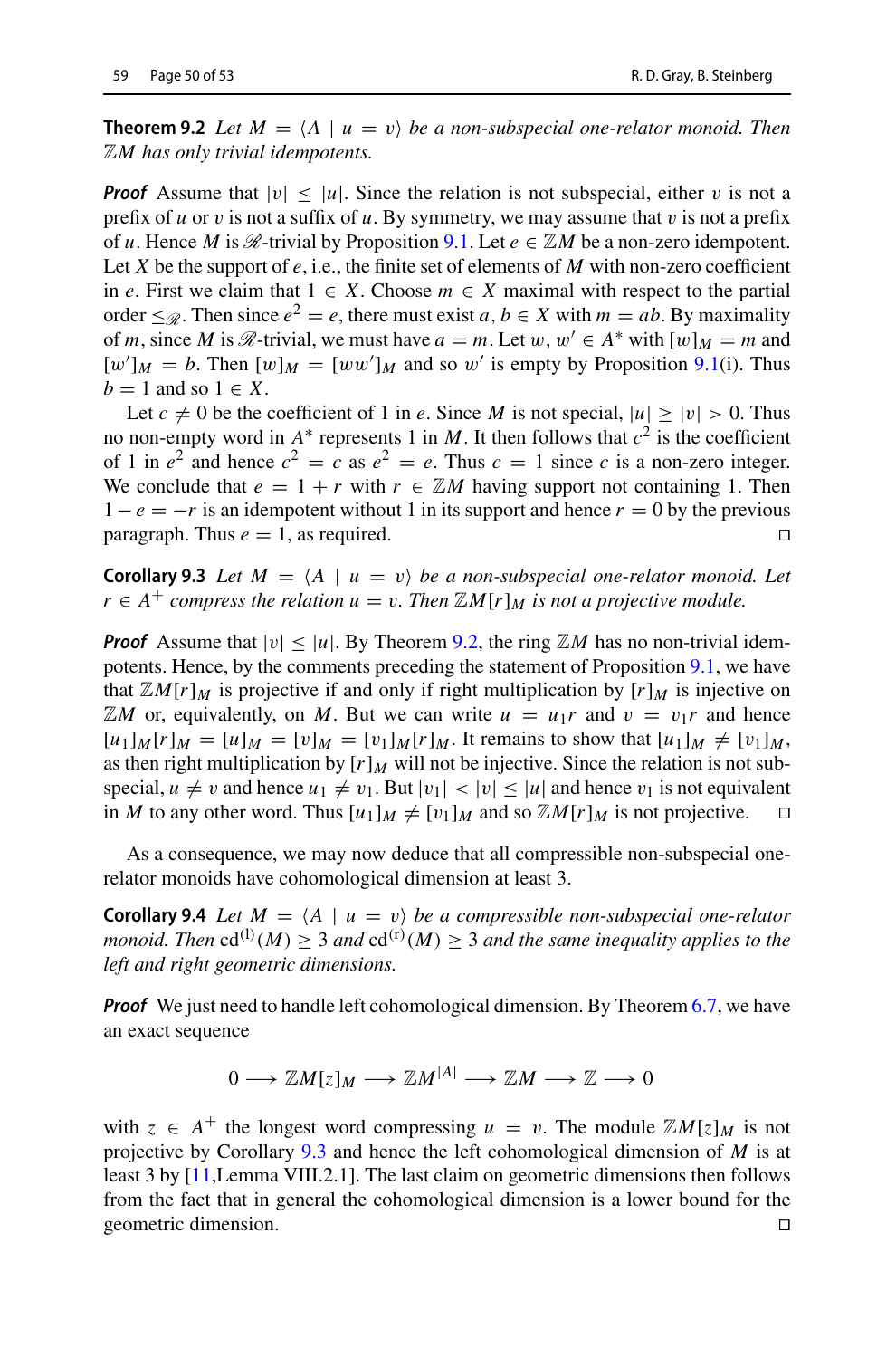<span id="page-50-2"></span>**Proposition 9.5** *Let*  $M = \langle A \mid u = v \rangle$  *be a one-step compressible, non-subspecial one-relator monoid. Then*  $\text{gd}^{(1)}(M) = \text{cd}^{(1)}(M) = \infty = \text{cd}^{(r)}(M) = \text{gd}^{(r)}(M)$ .

**Proof** Since the hypothesis on *M* is left-right dual, it suffices to prove that  $cd^{(1)}(M) =$  $\infty$ . Let  $y \in A^+$  be the unique word compressing  $u = v$ . We have exact sequences

$$
0 \longrightarrow \mathbb{Z}M[y]_M \longrightarrow \mathbb{Z}M^{|A|} \longrightarrow \mathbb{Z}M \longrightarrow \mathbb{Z} \longrightarrow 0
$$
  

$$
0 \longrightarrow \mathbb{Z}M[y]_M \longrightarrow \mathbb{Z}M \longrightarrow \mathbb{Z}M[y]_M \longrightarrow 0
$$

by Theorem [6.7](#page-36-0) and Proposition [8.5.](#page-45-1) By repeatedly splicing the second sequence onto the first, it follows that for any  $n \geq 0$ , we can find an exact sequence

$$
0 \longrightarrow \mathbb{Z}M[y]_M \longrightarrow \mathbb{Z}M \longrightarrow \cdots \longrightarrow \mathbb{Z}M \longrightarrow \mathbb{Z}M^{[A]} \longrightarrow \mathbb{Z}M \longrightarrow \mathbb{Z} \longrightarrow 0
$$

where there are *n* occurrences of  $\mathbb{Z}M$  between  $\mathbb{Z}M[y]_M$  and  $\mathbb{Z}M^{|A|}$ . If  $\text{cd}^{(1)}(M) \leq n$ , then it would follow from the existence of this exact sequence and [\[11](#page-51-21),Lemma VIII.2.1] that  $\mathbb{Z}[M[y]]_M$  is projective, contradicting Corollary [9.3.](#page-49-0) Thus  $cd^{(1)}(M) = \infty$ , as required.

This completes the proof of Theorem [3.3.](#page-11-1)

For example,  $M = \langle a, b, c \mid aba = aca \rangle$  meets the conditions of Proposition [9.5](#page-50-2) and hence has infinite left and right cohomological dimensions. This example was first considered by Ivanov [\[31\]](#page-51-14), who observed that its relation module is not freely generated by the coset of the relation. Since *M* has infinite left cohomological dimension, it cannot have a contractible Cayley complex. Let us see that directly. The reader should draw the cells  $c_1$ ,  $c_2$  in the Cayley complex of this presentation based at  $[ab]_M$  and at  $[ac]_M$  and notice that they create a 2-sphere with two thorns sticking out. Thus this Cayley complex is not contractible, in fact  $c_1 - c_2$  is a 2-cycle, and, in particular, the presentation is not strictly aspherical. For this particular example, the fact that the presentation is not strictly aspherical was originally observed by Ivanov in [\[31](#page-51-14)].

It would be interesting to know whether all compressible non-subspecial one-relator monoids have infinite cohomological dimension. We suspect this to be the case.

**Open Access** This article is licensed under a Creative Commons Attribution 4.0 International License, which permits use, sharing, adaptation, distribution and reproduction in any medium or format, as long as you give appropriate credit to the original author(s) and the source, provide a link to the Creative Commons licence, and indicate if changes were made. The images or other third party material in this article are included in the article's Creative Commons licence, unless indicated otherwise in a credit line to the material. If material is not included in the article's Creative Commons licence and your intended use is not permitted by statutory regulation or exceeds the permitted use, you will need to obtain permission directly from the copyright holder. To view a copy of this licence, visit [http://creativecommons.org/licenses/by/4.0/.](http://creativecommons.org/licenses/by/4.0/)

## **References**

- <span id="page-50-0"></span>1. Adjan, S.I.: Defining relations and algorithmic problems for groups and semigroups. Trudy Math. Inst. Steklov. **85**, 123 (1966)
- <span id="page-50-1"></span>2. Adjan, S.I., Oganesyan, G.U.: On the word and divisibility problems for semigroups with one relation. Mat. Zametki **41**(3), 412–421, 458 (1987)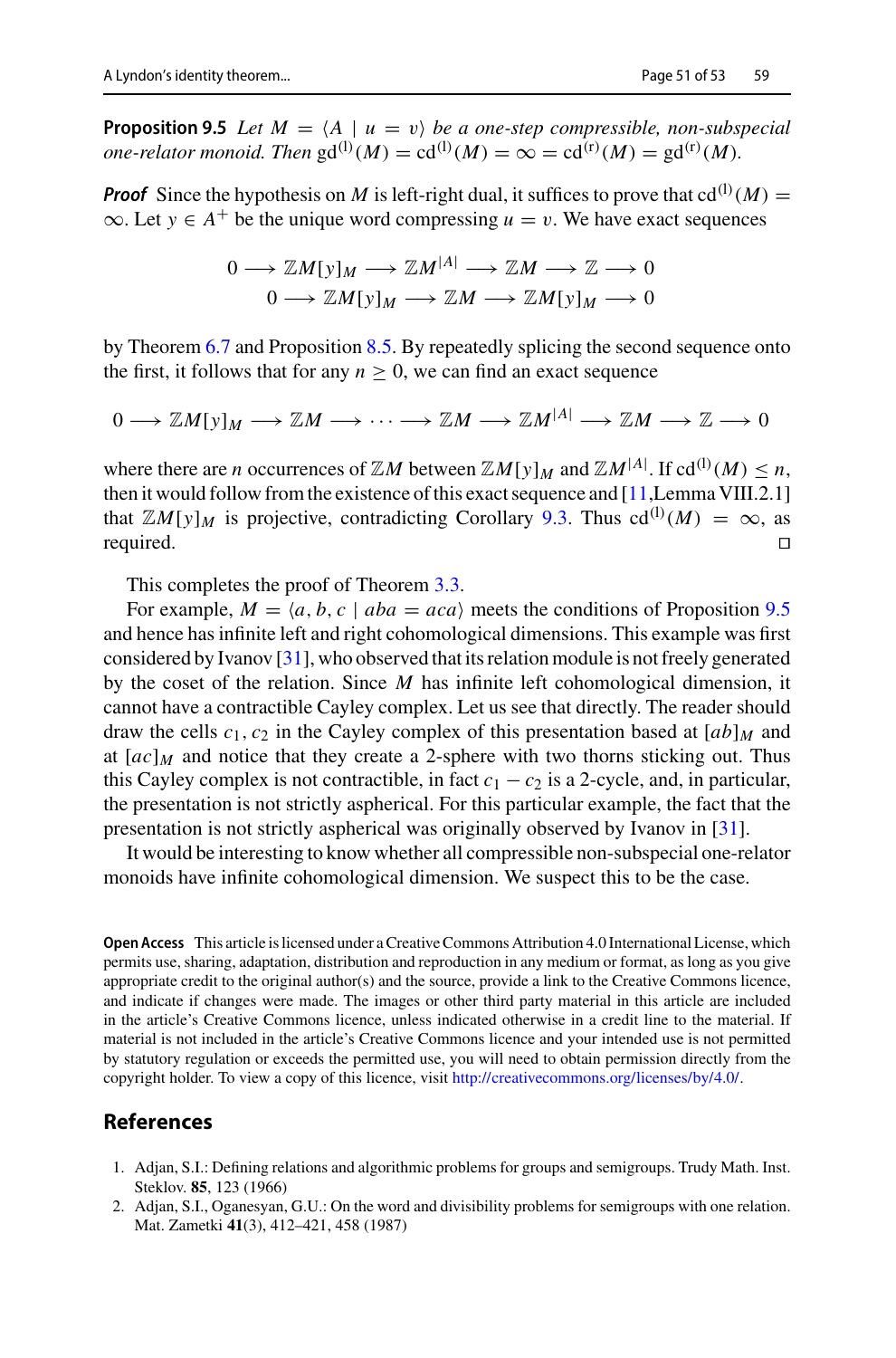- <span id="page-51-7"></span>3. Alonso, J.M., Hermiller, S.M.: Homological finite derivation type. Int. J. Algebra Comput. **13**(3), 341–359 (2003)
- <span id="page-51-5"></span>4. Anick, D.J.: On the homology of associative algebras. Trans. Amer. Math. Soc. **296**(2), 641–659 (1986)
- <span id="page-51-10"></span>5. Bieri, R., Neumann, W.D., Strebel, R.: A geometric invariant of discrete groups. Invent. Math. **90**(3), 451–477 (1987)
- <span id="page-51-11"></span>6. Bieri, R., Renz, B.: Valuations on free resolutions and higher geometric invariants of groups. Comment. Math. Helv. **63**(3), 464–497 (1988)
- <span id="page-51-0"></span>7. Book, R.V., Otto, F.: String-Rewriting Systems. Texts and Monographs in Computer Science. Springer-Verlag, New York (1993)
- <span id="page-51-1"></span>8. Boone, W.W.: The word problem. Ann. Math. **2**(70), 207–265 (1959)
- <span id="page-51-19"></span>9. Brown, K.S.: Complete Euler characteristics and fixed-point theory. J. Pure Appl. Algebra **24**(2), 103–121 (1982)
- <span id="page-51-6"></span>10. Brown, K.S.: The geometry of rewriting systems: a proof of the Anick–Groves–Squier theorem. In Algorithms and classification in combinatorial group theory (Berkeley, CA, 1989), volume 23 of Math. Sci. Res. Inst. Publ., pp. 137–163. Springer, New York (1992)
- <span id="page-51-21"></span>11. Brown, K.S.: Cohomology of groups, volume 87 of Graduate Texts in Mathematics. Springer-Verlag, New York. Corrected reprint of the 1982 original (1994)
- <span id="page-51-12"></span>12. Cockcroft, W.H.: On two-dimensional aspherical complexes. Proc. Lond. Math. Soc. **3**(4), 375–384 (1954)
- <span id="page-51-8"></span>13. Cohen, D.E.: A monoid which is right  $FP_{\infty}$  but not left  $FP_1$ . Bull. Lond. Math. Soc. 24(4), 340–342 (1992)
- <span id="page-51-25"></span>14. Costa, A., Steinberg, B.: The Schützenberger category of a semigroup. Semigroup Forum **91**(3), 543– 559 (2015)
- <span id="page-51-27"></span>15. Cremanns, R., Otto, F.: Finite derivation type implies the homological finiteness condition  $FP_3$ . J. Symb. Comput. **18**(2), 91–112 (1994)
- <span id="page-51-4"></span>16. Dershowitz, N.: Open. Closed. Open. In Term rewriting and applications, volume 3467 of Lecture Notes in Comput. Sci., pp. 376–393. Springer, Berlin (2005)
- <span id="page-51-26"></span>17. Diekert, V., Gastin, P.: Pure future local temporal logics are expressively complete for Mazurkiewicz traces. Inform. Comput. **204**(11), 1597–1619 (2006)
- <span id="page-51-18"></span>18. Diekert, V., Kufleitner, M.: A survey on the local divisor technique. Theor. Comput. Sci. **610**((part A)), 13–23 (2016)
- <span id="page-51-13"></span>19. Dyer, E., Vasquez, A.T.: Some small aspherical spaces. J. Austral. Math. Soc. **16**, 332–352 (1973). Collection of articles dedicated to the memory of Hanna Neumann, III
- <span id="page-51-22"></span>20. Geoghegan, R.: Topological methods in group theory. Graduate Texts in Mathematics, vol. 243. Springer, New York (2008)
- <span id="page-51-15"></span>21. Gray, R.D., Steinberg, B.: Topological finiteness properties of monoids part 1: Foundations. Algebraic & Geometric Topology (to appear). (2017) arXiv preprint [arXiv:1706.04387](http://arxiv.org/abs/1706.04387)
- <span id="page-51-16"></span>22. Gray, R.D., Steinberg, B.: Topological finiteness properties of monoids part 2: special monoids, one-relator monoids, amalgamated free products, and HNN extensions (2018). arXiv preprint [arXiv:1805.03413](http://arxiv.org/abs/1805.03413)
- <span id="page-51-2"></span>23. Gray, R.D.: Undecidability of the word problem for one-relator inverse monoids via right-angled Artin subgroups of one-relator groups. Invent. Math. **219**, 987–1008 (2020)
- <span id="page-51-9"></span>24. Guba, V.S., Pride, S.J.: On the left and right cohomological dimension of monoids. Bull. Lond. Math. Soc. **30**(4), 391–396 (1998)
- <span id="page-51-24"></span>25. Guba, V.S., Sapir, M.V.: Diagram groups and directed 2-complexes: homotopy and homology. J. Pure Appl. Algebra **205**(1), 1–47 (2006)
- <span id="page-51-17"></span>26. Guba, V., Sapir, M.: Diagram groups. Mem. Amer. Math. Soc. **130**(620), viii+117 (1997)
- <span id="page-51-20"></span>27. Hatcher, A.: Algebraic Topology. Cambridge University Press, Cambridge (2002)
- <span id="page-51-28"></span>28. Higgins, P.M.: Techniques of semigroup theory. Oxford Science Publications. The Clarendon Press, Oxford University Press, New York. With a foreword by G. B. Preston (1992)
- <span id="page-51-3"></span>29. Holt, D.F., Eick, B., O'Brien, E.A.: Handbook of Computational Group Theory. Discrete Mathematics and its Applications (Boca Raton). Chapman & Hall/CRC, Boca Raton (2005)
- <span id="page-51-23"></span>30. Howie, J.M.: Fundamentals of Semigroup Theory. Academic Press [Harcourt Brace Jovanovich Publishers], London. L.M.S. Monographs, No. 7 (1995)
- <span id="page-51-14"></span>31. Ivanov, S.V.: Relation modules and relation bimodules of groups, semigroups and associative algebras. Int. J. Algebra Comput. **1**(1), 89–114 (1991)